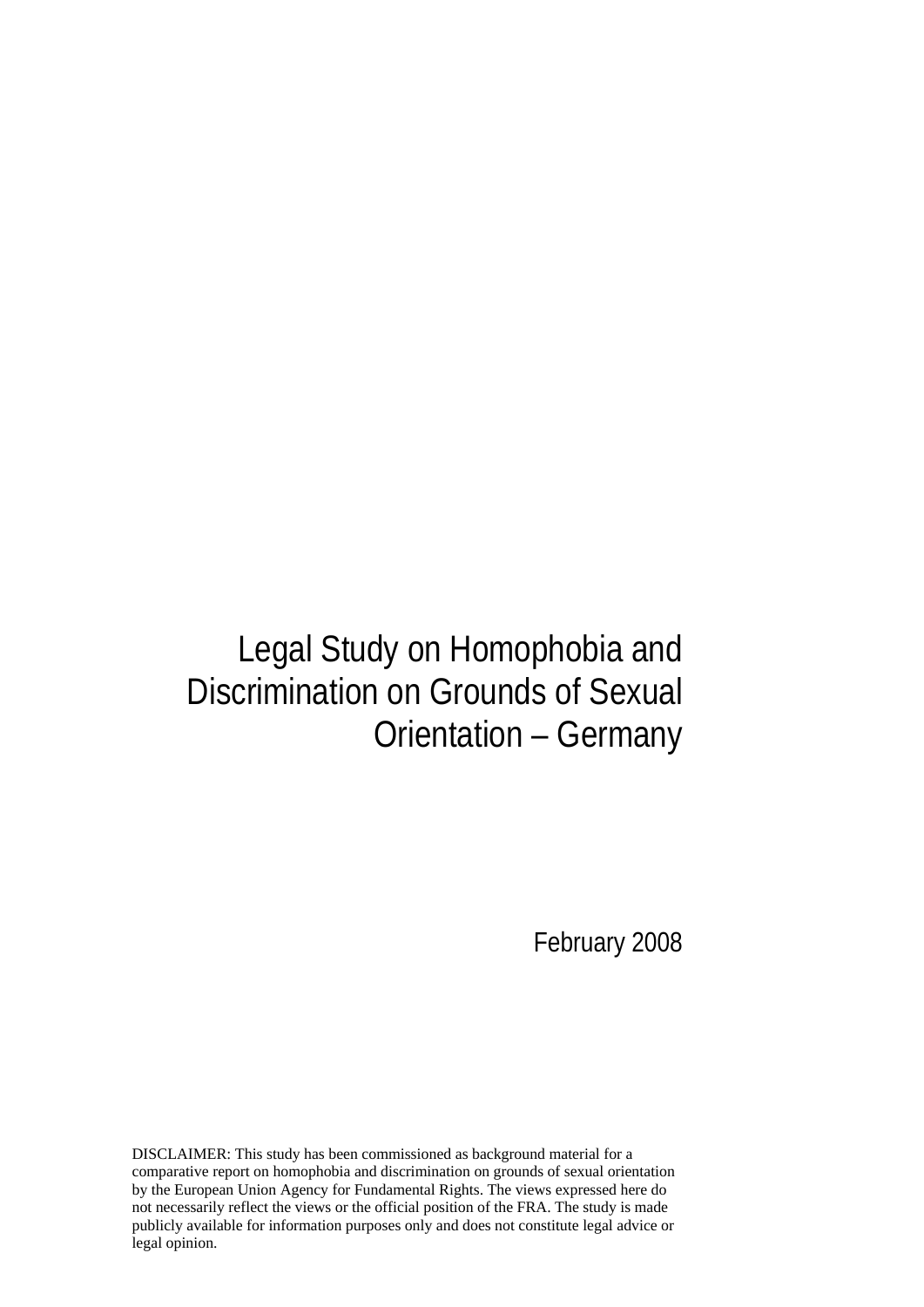# **CONTENTS**

| <b>Executive summary</b>                                                | p.3   |
|-------------------------------------------------------------------------|-------|
| A. Implementation of Employment Directive 2000/78/EC                    | p. 8  |
| A.1. General Law on Equal Treatment                                     | p. 8  |
| A.2. General Gaps in Transposition                                      | p. 10 |
| A.3. Specific Gaps in Transposition Pertaining to Sexual Orientation    | p. 11 |
| <b>B.</b> Freedom of Movement                                           | p. 13 |
| B.1. Law on Freedom of Movement/EU                                      | p. 13 |
| B.2. The Residence Law                                                  | p. 14 |
| <b>C. Asylum and Subsidiary Protection</b>                              | p. 15 |
| C.1. Fundamental Right to Asylum in Article 16a of the Basic Law and    |       |
| Article 60 of the Residence Law                                         | p. 15 |
| C.2. Subsidiary Protection                                              | p. 17 |
| C.3. Case Law                                                           | p. 18 |
| <b>D. Family Reunification</b>                                          | p. 21 |
| <b>E. Freedom of Assembly</b>                                           | p. 22 |
| E.1. Article 8 of the Basic Law – Freedom of Assembly                   | p. 22 |
| E.2. The Law Concerning Assemblies and Processions                      | p. 23 |
| F. Hate Speech and Criminal Law                                         | p. 24 |
| F.1. Article 130 Paragraph 1 and 2 of the Criminal Code                 | p. 24 |
| F.2. Article 46 Paragraph 2 of the Criminal Code                        | p. 26 |
| G. Transgender issues                                                   | p. 27 |
| G.1. Allgemeines Gleichbehandlungsgesetz (AGG)                          |       |
| [General Law on Equal Treatment]                                        | p. 27 |
| G.2. Freedom of Movement                                                | p. 27 |
| G.3. Asylum and Subsidiary Protection                                   | p. 27 |
| G.4. Family Reunification                                               | p. 28 |
| G.5. Freedom of Assembly                                                | p. 28 |
| G.6. Criminal Law                                                       | p. 28 |
| G.7. Transsexuellengesetz (TSG) [Law on Transsexuals]                   | p. 28 |
| G.8. Changing a Given Name                                              | p. 29 |
| G.9. Determination of Sexual Identity                                   | p. 30 |
| G.10. Costs                                                             | p. 30 |
| G.11. Legal Shortcomings                                                | p. 31 |
| H. Miscellaneous                                                        | p. 31 |
| H.1. (Same-Sex) Life Partnership Law [Lebenspartnerschaftsgesetz]       | p. 31 |
| H.2. Rights to Custody and access in Rainbow Families                   | p. 33 |
| H.3. Intersexuality                                                     | p. 34 |
| <b>I. Good Practice</b>                                                 | p. 35 |
| I.1. Prohibitions on Discrimination in the Constitutions of the Laender | p. 35 |
| I.2. Jurisprudence on the Law on Transsexuals                           | p. 36 |
| <b>Annex I - Case Law</b>                                               | p. 38 |
| <b>Annex II – Statistics</b>                                            | p. 50 |
|                                                                         |       |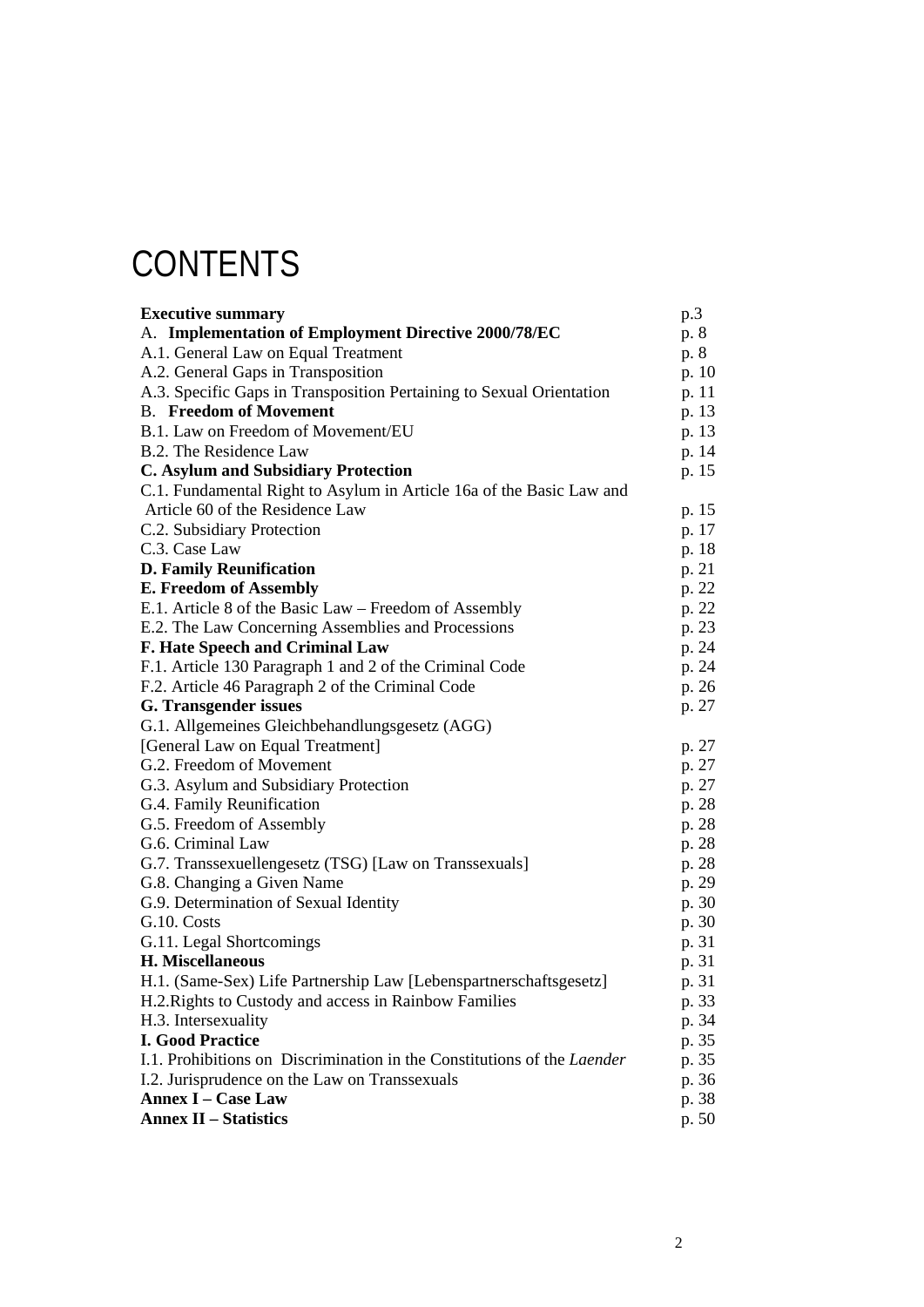## Executive summary

#### Introduction

-

- [1]. Social ideas of morality and society's attitude toward homosexuality have fundamentally changed since the Federal Republic of Germany's beginnings. At the time the Basic Law was passed, homosexuality was regarded as immoral and criminally prohibited through articles 175ff. of the Criminal Code. The negative judgement of homosexuals was at first also confirmed by the Federal Constitutional Court, which referred to the principle of morality anchored in the Basic Law.<sup>1</sup> Homosexuals remained subject to social stigmatisation and discrimination, as well as criminally persecuted in the name of the state. In the period between 1953 and 1965 the police registered almost 100,000 people across the country who were suspected of violating the criminal statute for homosexuality.<sup>2</sup> Between 1950 and 1965, nearly 2,800 homosexuals were convicted each year.<sup>3</sup> It was only after the lifting of the total prohibition in 1969 that the legal practice changed, gradually decreasing social stigmatisation. Yet it was only in 1994 that the criminal statute for homosexuality was completely abolished. All the way into the 1980s, in society as well as in politics and the judiciary, the stigma of immorality overshadowed every discussion about equality for lesbians and gays. The Federal President, Richard von Weizsäcker, explicitly mentioned homosexuals as a victimised group of National Socialism for the first time in his speech of  $8<sup>th</sup>$  May  $1985 - 40$  years after the end of the war. It took another 15 years, until December 2000, for the German Parliament [*Bundestag*] to apologise to the victims for the injustice they had to endure under National Socialism.
- [2]. This change in attitude in the 1980s ran parallel to the controversial AIDS debate, as a consequence of which the stigma of immorality fell. The Federal High Court of Justice [*Bundesgerichtshof*] ruled at the time that it could no longer be determined that the cohabitation of unmarried persons of the same or different sexes was deemed immoral. Therefore, cohabitation, as a product of the general freedom of action, stands under the protection of the Basic Law.
- [3]. Since the beginning of the 1990s attitudes toward homosexuals have clearly changed. Homophobic discrimination in public discourse is

<sup>&</sup>lt;sup>1</sup> Federal Constitutional Court (*Bundesverfassungsgericht*), BVerfGE 6, 389 (434).<br><sup>2</sup> Müller (2003), Auggrappung der Homogeruellen aus der Welkgameinschaft': die

Müller (2003), *Ausgrenzung der Homosexuellen aus der 'Volksgemeinschaft': die Verfolgung*  von Homosexuellen in Köln 1933-1945, Cologne, p. 218.

Müller (2003), *Ausgrenzung der Homosexuellen aus der 'Volksgemeinschaft': die Verfolgung von Homosexuellen in Köln 1933-1945*, Cologne, p. 218.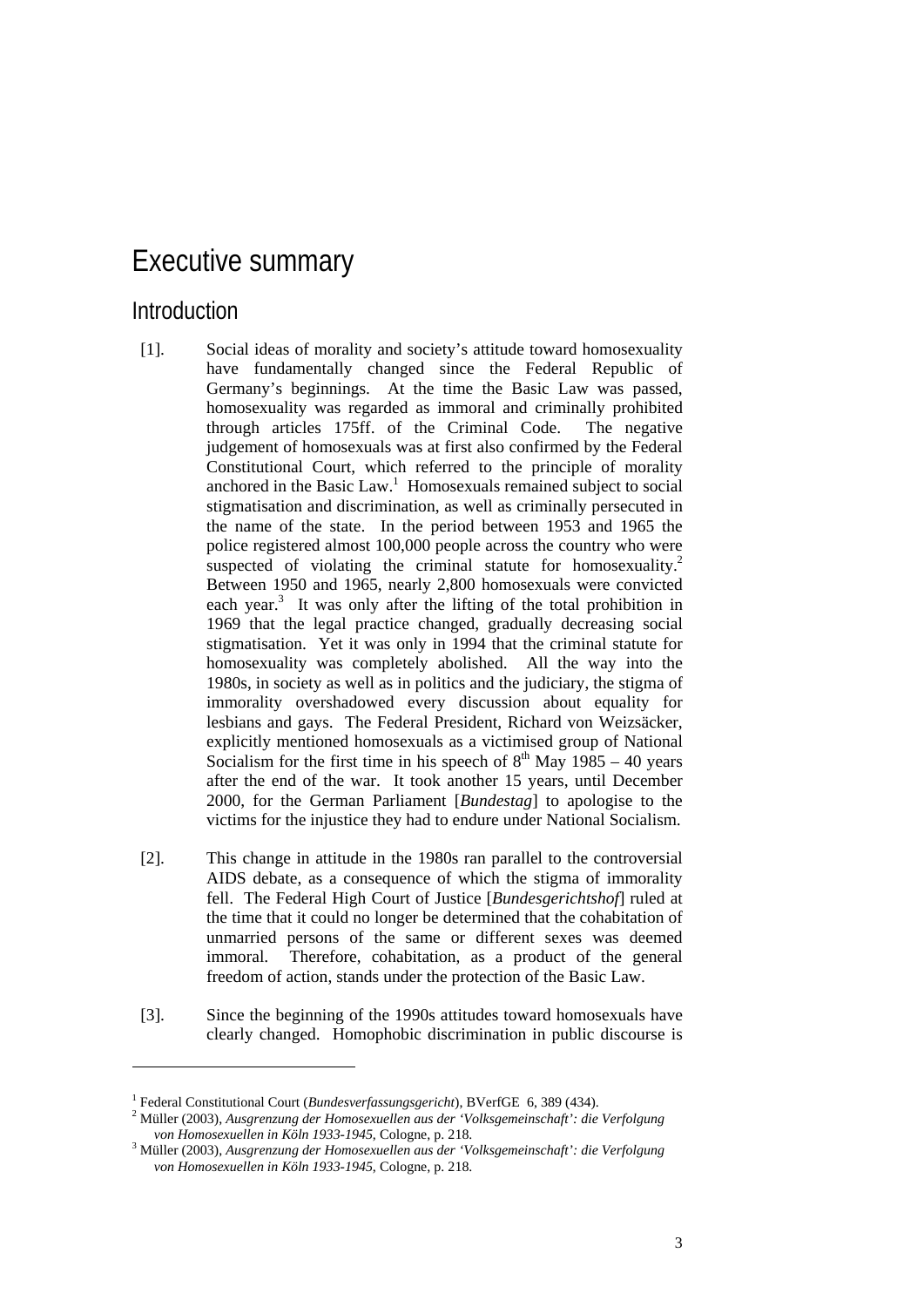no longer approved. By the same token, gays and lesbians are increasingly accepted in society, as demonstrated by the coming out of prominent politicians, including Berlin's Governing Mayor, Klaus Wowereit, and the First Mayor of Hamburg, Ole von Beust.

- [4]. In order to take account of evolving social reality, in 2001 the very controversial Life Partnership Law [*Lebenspartnerschaftsgesetz*] was passed as a further milestone for the equality of gays and lesbians. It creates a separate institution under family law for same-sex couples and for the first time offers them the possibility of legal security.
- [5]. Although the law establishes equality for lesbians and gays in many – but by no means all – spheres of life, actual discrimination and social unacceptability still remain. The MANEO Anti-Violence Project conducted the largest Germany-wide study to date, with nearly 24,000 participants; more than every third respondent indicated experiencing violence in the prior 12 months.<sup>4</sup> Remarkably, only 11.9 per cent of all cases were reported to police, and conversely, in 88.1 per cent of the cases, police were not informed.<sup>5</sup> A similar situation exists in the employment world. In a study prepared by the University of Cologne, in which 2,230 gays and lesbians participated, 52 per cent of the respondents remain quiet about their sexual orientation at the workplace. By contrast, only 22.5 per cent experienced no discrimination at work. $6$

### Summarised results of the study

1

[6]. The **Life Partnership Law** [*Lebenspartnerschaftsgesetz*] was passed in 2001, which was crucial to the gay and lesbian community for symbolic as well as practical reasons. It creates a separate institution of family law for same-sex couples and for the first time, offers them the possibility of legal security. Amongst other things, the law provides for regulations in maintenance, tenancy, inheritance, social security, and aliens' law. The Law on Revision of the Life Partnership Law [*Gesetz zur Überarbeitung des Lebenspartnerschaftsrechts*] took effect four years later, providing further rights to this institution, including the extensive adoption of marital property and maintenance laws, the possibility of step-

<sup>4</sup> MANEO Anti-Gewalt-Projekt [MANEO Anti-Violence Project], *Gewalterfahrungen der schwulen und bisexuellen Jugendlichen und Männer in Deutschland*, p. 6. 5

MANEO Anti-Gewalt-Projekt, *Gewalterfahrungen der schwulen und bisexuellen Jugendlichen und Männer in Deutschland*, p. 25. 6

Frohn, *Sexuelle Identität, (Anti-)Diskriminierung und Diversity am Arbeitsplatz*, available at: http://typo3.lsvd.de/fileadmin/pics/Dokumente/News/Out-im-Office\_Erg.-Zus.-Fass.\_DF.pdf (20th January 2008).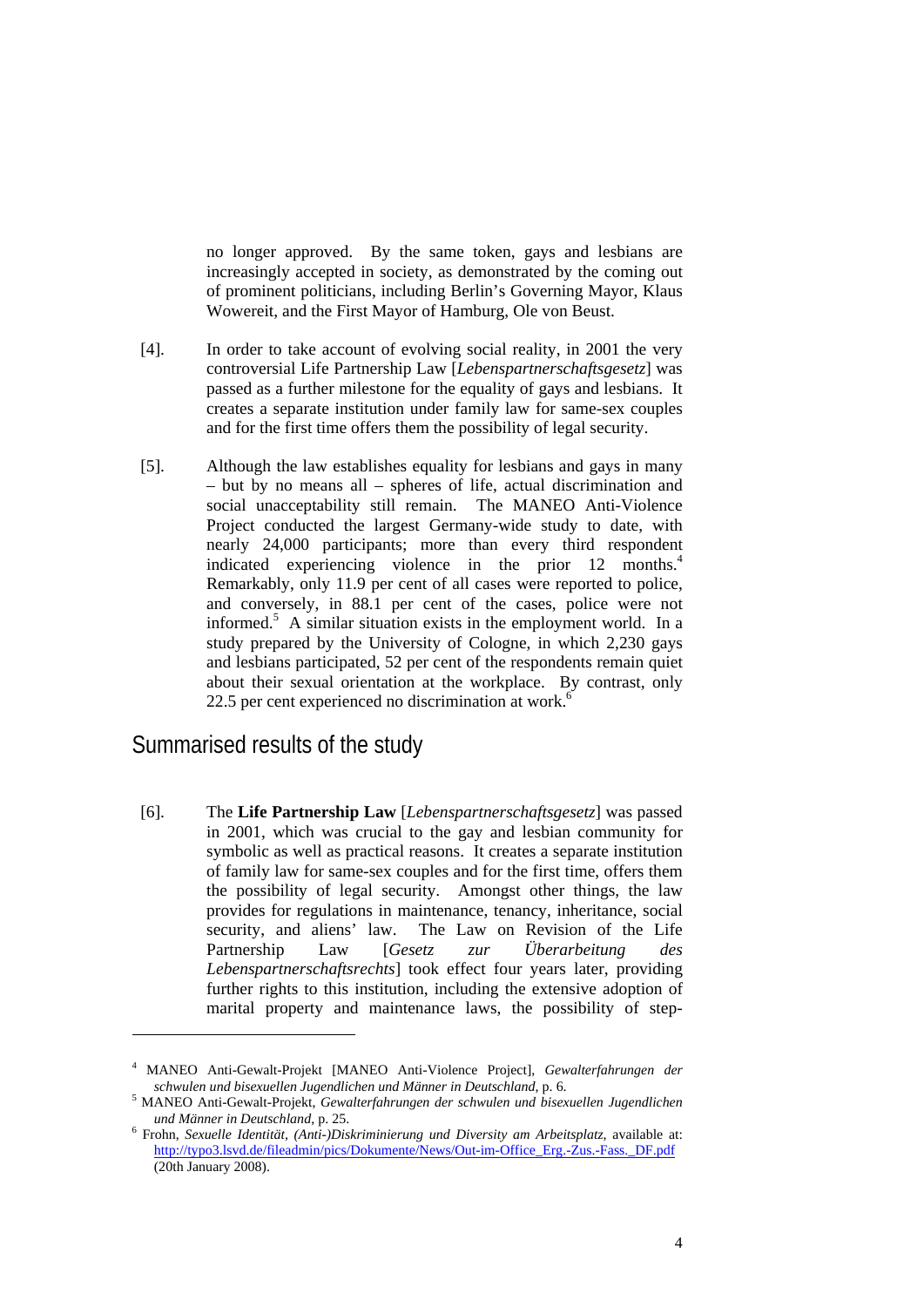children's adoption, the introduction of the statutory equalisation of pensions, as well as the inclusion of the life partner in provision for surviving dependants.

- [7]. However, as before, there remain areas of life in which equality has not been achieved. Missing are changes in inheritance and income tax law, civil service and adoption law, as well as a unified federal agency competent for the establishment of the life partnership.
- [8]. In transposing European directives on realising the principle of equality, the **General Law on Equal Treatment** [*Allgemeines Gleichbehandlungsgesetz*] was passed in 2006; it was to serve in fighting discrimination on grounds including sexual identity<sup>7</sup> in the employment world and in civil law transactions. The law was very controversial in politics and among jurists, and thus contains a series of limitations that may violate European law. With regard to discrimination on the basis of sexual identity, the law's limitations include such areas as insufficient protection from dismissal; religious communities' right of self-determination; short periods for bringing a claim; burden-of-proof regulations; very limited procedural involvement of associations; as well as the disadvantaged position of civil servants, judges and soldiers who have same-sex partners. On the other hand, going beyond community law, all grounds for discrimination, and therefore also sexual identity, were included in the protection from discrimination under civil law.
- [9]. In accordance with EU Directive 2000/78/EC, a federal office (the Federal Anti-discrimination Office) for protection from discrimination on manifold grounds, including sexual identity, was established within the Federal Ministry of Family, Senior Citizens, Women and Youth.
- [10]. With regard to **freedom of movement**, same-sex life partners are not treated as family members; as a result, for the entry and residence of a life partner of a German, EU, or EEC citizen who is not entitled to freedom of movement, the Residence Law and not the Law on Freedom of Movement/EU is to be applied. For the issuance of a residence permit, the Residence Law requires firstly that a foreign life partner have entered Germany legally and secondly, that the 'life partnership communion' actually exists or is earnestly intended.
- [11]. Already in 1988, the Federal Court of Administration [*Bundesverwaltungsgericht]* also recognised as relevant to asylum a

<sup>&</sup>lt;sup>7</sup> German legislation does not clearly differentiate between 'sexual identity' and 'sexual orientation.' Both terms are used in different laws. This report uses both terms according to which is used in the laws cited.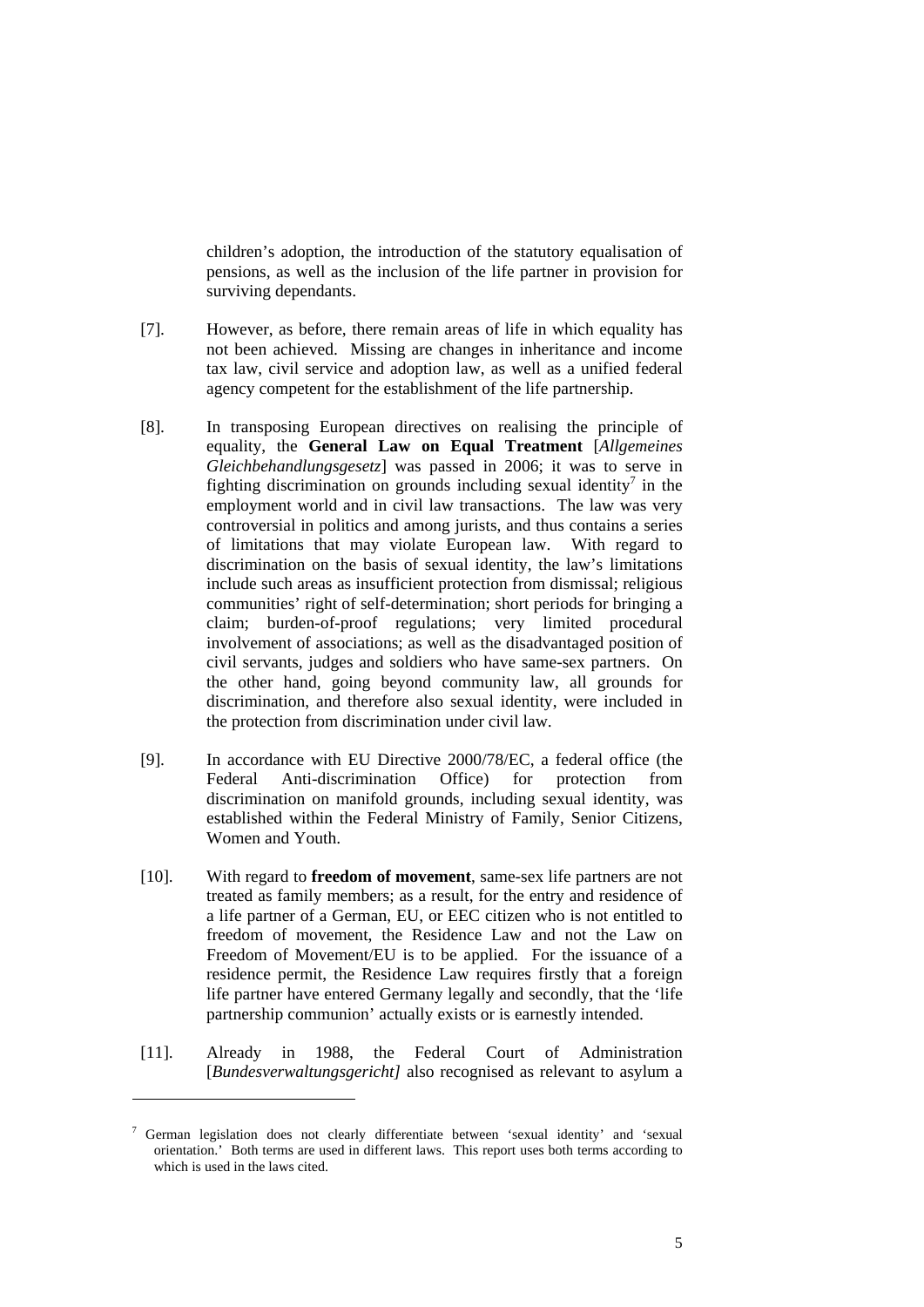difference based on such immutable personal characteristics as 'irreversible, predestined, homosexual character'.

- [12]. In practice, the **asylum article** enshrined in article 16(a) of the Basic Law hardly plays a role. On the basis of regulations that have applied since 1993, the Federal Republic has surrounded itself with 'safe third countries' where asylum seekers – according to lawmakers – could have found safety from persecution. If lesbian and gay asylum seekers cannot be expelled to a so-called 'safe third country' from which or through which they entered, then, in accordance with article 60 para. 1 of the Residence Law, they may not be deported to their country of origin if their life, physical integrity or their freedom is threatened due to their 'belonging to a certain social group'.
- [13]. The practice of the Federal Agency for Migration and Refugees and the administrative courts in the use of these provisions has been wide ranging, and continues to fail to guarantee comprehensive protection for homosexuals who are persecuted in their countries of origin. The often-contradictory decisions of the Agency and administrative courts are based on the foreign ministry's sometimes-controversial situation reports, in which it is claimed that lesbians and gays in the country of origin in question can engage in sexual activity in the private sphere without danger. In addition, NGOs harshly criticise the process through which subsidiary protection can be conferred. They complain about the course of the hearing before the Agency, the demand for substantiation of lesbian or gay sexual orientation, as well as the ignoring of post-flight facts of the case.
- [14]. In accordance with the Residence Law, regulations on family reunification with Germans and with foreigners and the regulations on the independent residence rights of spouses to registered life partnerships are to be used. With regard to family reunification with Germans, German language ability and assured livelihood are preconditions. However, the latter usually does not have to be proved. Reunification of a family with a foreigner first requires that the foreigner have residence papers, that she/he has adequate living space at her/his disposal, and that she/he be able to provide proof of health insurance.
- [15]. **Freedom of assembly** is guaranteed as a fundamental right in article 8 of the Basic Law, according to which all Germans have the right to assemble peacefully and without weapons, without required prior registration or permission. The Law Concerning Assemblies and Processions [*Versammlungsgesetz*] as well as the practice of the courts and other public authorities do not differentiate according to the sexual orientation of the participants, or the political goal of the demonstration. Currently, gay and lesbian demonstrations are taking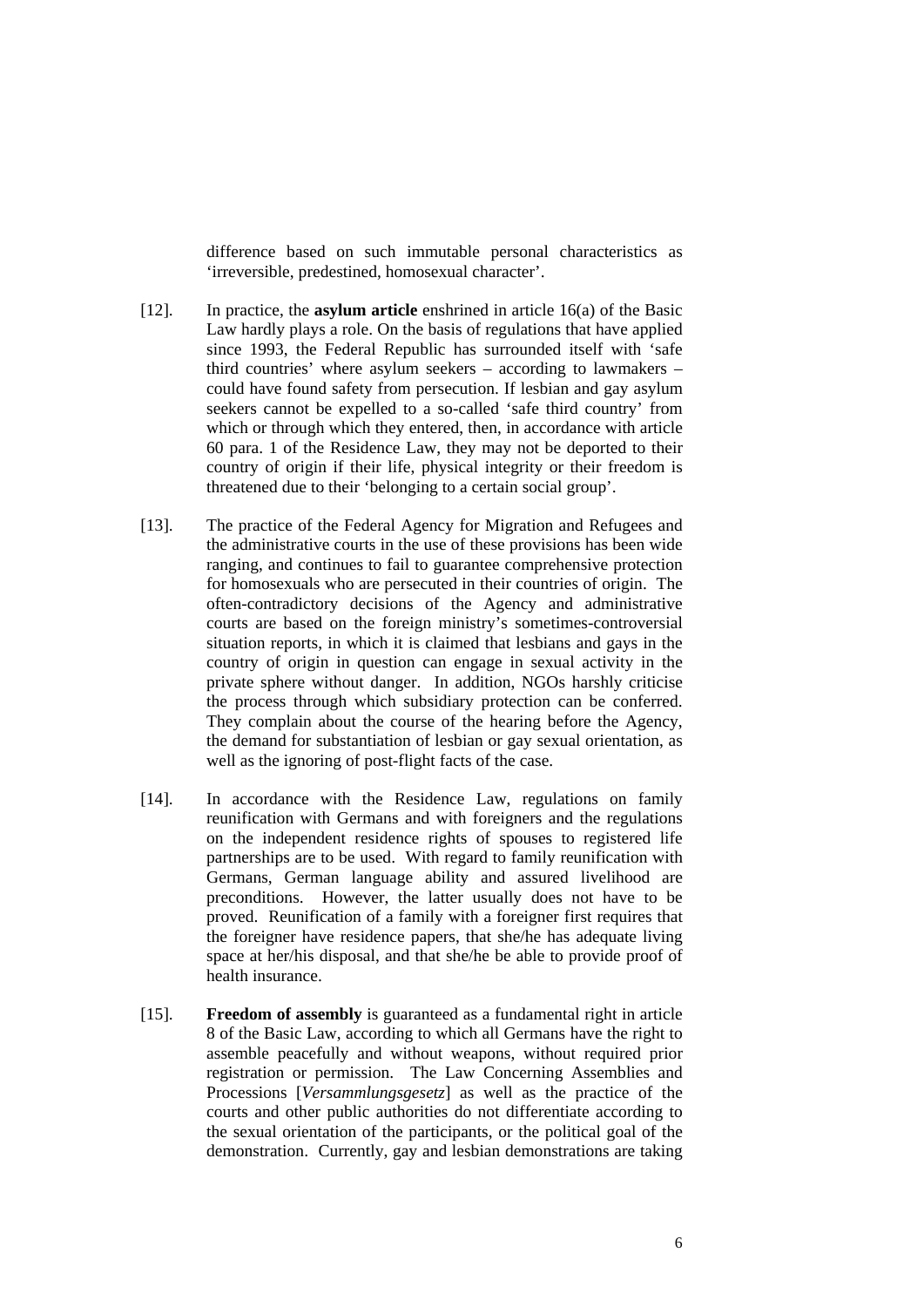place in over 30 German cities and have not been prevented by any counterdemonstrations.

- [16]. The crime of **incitement** is defined in article 130 of the Criminal Code. Under para. 1, incitement to hatred or appeals to violent or wanton measures against parts of the population, as well as attacks on the human dignity of others through abusive language, malicious contempt or vilification is punishable by sentences from three months to five years. Additionally, the regulation provides that the act must be conducted in such a manner that it is capable of disturbing the public peace. Especially the latter element of the crime means that in practice there are few convictions for incitement.
- [17]. In accordance with the general part of the German Criminal Code, in assessing the severity of a punishment, the court must weigh the motivations and goals of the criminal act. However, in the practice of the courts, this finds hardly any application with regard to the homophobic background of a crime.
- [18]. In the German legal system, discrimination against **transsexuals** is considered discrimination on the basis of sexual orientation.
- [19]. The Law on Transsexuals [*Transsexuellengesetz*] provides transsexuals with two solutions: a change in given name without a surgical procedure, and the determination of gender after a sexchanging operation. Prerequisite to the first solution is that the person concerned feels that she or he belongs to the other gender, and has felt the drive to fulfil this feeling of belonging for at least three years. Further, it is necessary that a change in this feeling is not to be expected. The second solution requires additionally that the transsexual person be unmarried and have undergone a sex-changing operation that must have made her/him incapable of reproduction. For both solutions, the court must also obtain two expert opinions before making its decision.
- [20]. In the meantime, the Federal Constitutional Court has taken up the Law on Transsexuals in five decisions and deemed individual provisions to be unconstitutional. In the view of the justices, assumptions about transsexuality that form the basis of the Law on Transsexuals (for example, the assumption that transsexuals are heterosexual), can no longer be scientifically justified in core aspects, which makes a revision of the law necessary.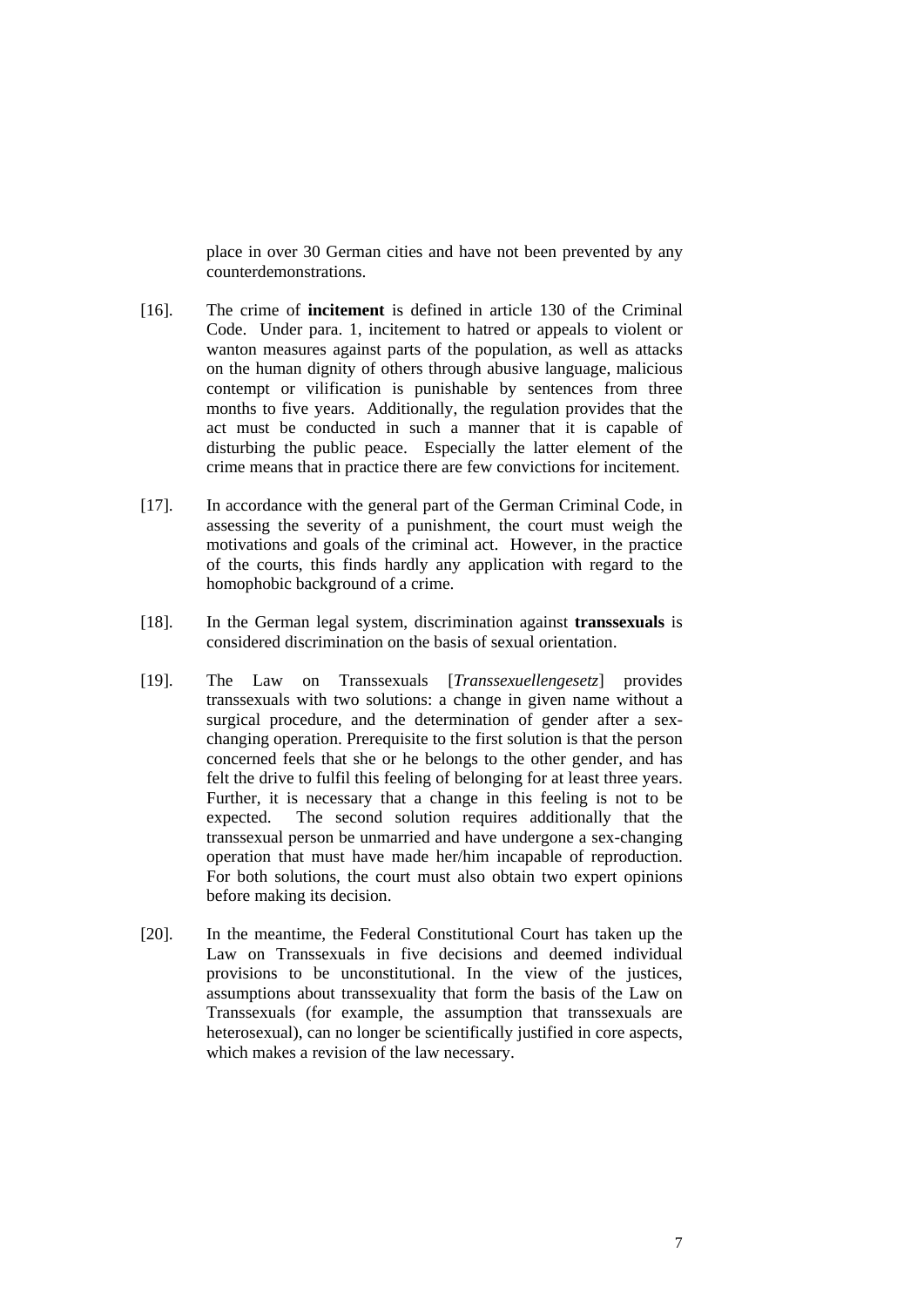## A. Implementation of Employment Directive 2000/78/EC

### A.1. General Law on Equal Treatment

- [21]. EU Council Directive 2000/78/EC was transposed through a uniform "law on the transposition of European directives on the implementation of the principle of equality" of  $14<sup>th</sup>$  August 2006 (hereinafter: 'Transposition Law')
- [22]. From the beginning the law was very controversial both among politicians and German jurists. This meant that discussion of an antidiscrimination law stretched into 2006. Due to the difficult birth of the law, a complicated compromise was reached which, in the end, contained a number of limitations likely not in compliance with European law<sup>8</sup> (see below, chapter A.2. and A.3.).
- [23]. The main component of the Transposition Law is the General Law on Equal Treatment [*Allgemeines Gleichbehandlungsgesetz – AGG*], set out in article 1 of the Transposition Law. Section 1 of article 1 describes the aim of the law as "preventing or eliminating discrimination on the basis of race, ethnic origin, gender, religion or philosophical belief, disability, age or sexual orientation". In addition, the scope of the law (workplace, social protection, social advantages, education, civil law), with few exceptions, is defined in accordance with the provisions of the EC directive. Finally, the section defines the terms direct and indirect discrimination, harassment, as well as sexual harassment.
- [24]. Continuing in section 2, provisions of labour law on the protection of employees are set out, with an explicit prohibition of discrimination as well as possible exceptions. Further, the measures and obligations of the employer and rights of the employee are regulated. The provisions on compensation and damages are essential elements (article 15 of the AGG), which link the provisions of the EU directive with German law on compensatory damages.
- [25]. Section 3 contains provisions on protection from discrimination in civil law transactions. In accordance with the above-mentioned guidelines of EU directives 2000/43/EC and 2004/113/EC, specific prohibitions on discrimination under civil law are established. All

<sup>&</sup>lt;sup>8</sup> See the letter from the Commission of the European Communities to the German Foreign Minister of 31<sup>st</sup> January 2008

<sup>(</sup>http://typo3.lsvd.de/fileadmin/pics/Dokumente/ADG/Kommission080131.pdf).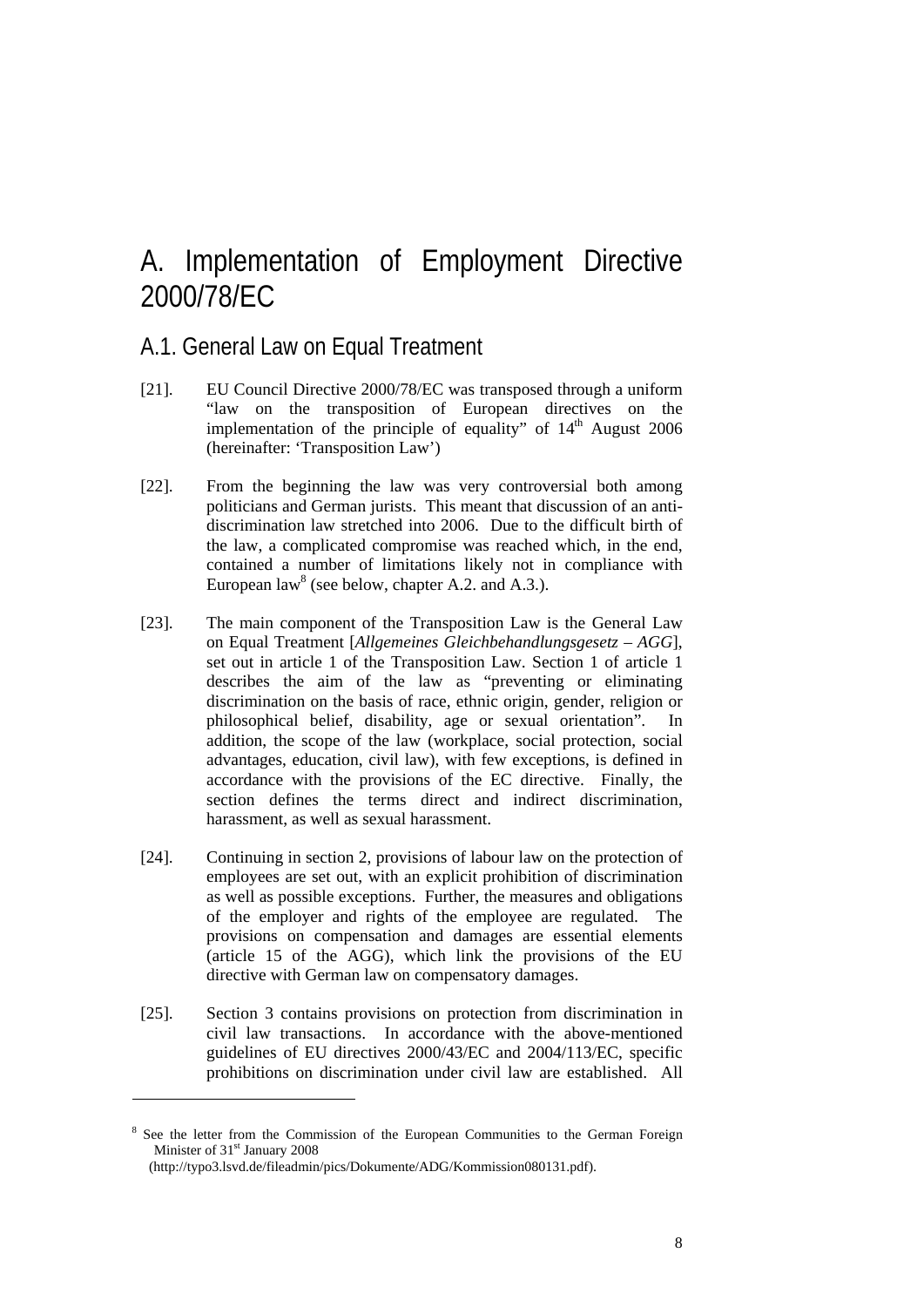grounds for discrimination, and therefore also sexual orientation, are included in the protection from discrimination, in order to avoid the exclusion of fundamental areas of legal life from the protection against discrimination.<sup>9</sup>

- [26]. However, protection under civil law was differentiated in accordance with certain grounds. The strongest focus of the law is on discrimination on the basis of race or ethnic origin, which the law declares as impermissible. Following that is discrimination on the basis of gender. Finally, the law forbids discrimination on other grounds, however, it makes an exception for the concept of philosophical belief ["*Weltanschauung*"], a regulation which was included in view of right-wing radicalism. In response to the demands of gay and lesbian associations, discrimination in regard to obligations arising of a relationship with private law insurance companies were also declared impermissible (article 19 para. 1 (2) of the AGG). The law does allow differential treatment, including on the basis of sexual orientation, 'when this is based on actuarially demonstrable grounds' (article 20 para. 2,  $3<sup>rd</sup>$  sentence of the AGG).
- [27]. Legal remedy for those affected is regulated in section 4 of the AGG. In addition to the regulations on the burden of proof, which basically provide for an alleviation for the claimant, the claimant can request the support of anti-discrimination associations, under certain circumstances, the worker´s council and the trade union represented in the respective company can invoke the labour court.
- [28]. An Antidiscrimination Office ["*Antidiskriminierungsstelle*"] was established at the federal level within the Federal Ministry of Family, Senior Citizens, Women and Youth in accordance with the provisions of section 6 of the AGG (see below, para 38-39).
- [29]. Further articles of the Transposition Law contain an independent, analogous law on the protection of soldiers from discrimination (article 2), as well as consequential changes to existing laws (article 3 of the Transposition Law).

## A.2. General Gaps in Transposition

1

[30]. First, the transposition is criticized with regard to protection from discrimination in the area of occupational pensions. Article 2 para. 2,

<sup>&</sup>lt;sup>9</sup> See official reasoning, in: BT-Drs 16/1780 from  $6<sup>th</sup>$  June 2007, p. 2.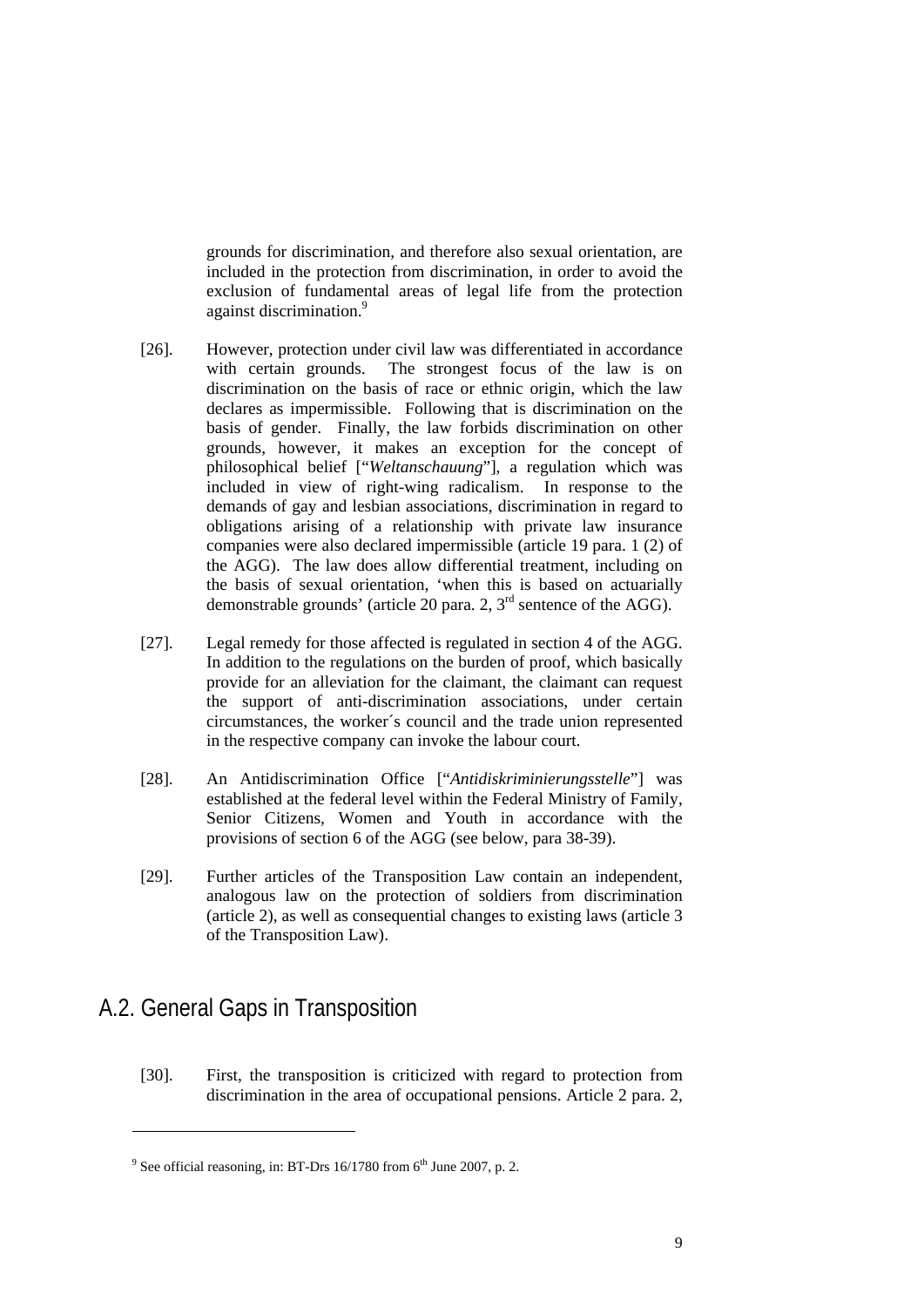2<sup>nd</sup> sentence of the AGG makes reference to the Law on Occupational Pensions [*Betriebsrentengesetz – BetrAVG*] of 19<sup>th</sup> December 1974, which itself does not contain a prohibition on discrimination.

- [31]. Secondly, article 2 para. 4 of the AGG is criticized as it stipulates that the provisions on general and special protection apply in the case of dismissals. These provisions regulate the conditions governing dismissal as defined by EU directives, however, they don´t provide for any prohibitions of discrimination in accordance with the requirements of community law. They only declare dismissals invalid for reasons that have no link with the grounds against which the directives against discrimination provide protection, including, for example, sexual orientation.
- [32]. Article 9 of the AGG appears to be particularly problematic in that it established a broad right of self-determination for religious communities, allowing for differential treatment within their own institutions on the basis of religion or belief. German jurisprudence grants the churches an almost unlimited right to self-determination. Accordingly, employees may be dismissed, for example, if they enter into a life partnership, even though the basis of reasoning of the EU directives on equal treatment should be 'the kind of activity and the circumstances of the exercise of the activity´. The Labour Court of Hamburg recently pointed to this contradiction and decided that the churches' exempting provision must be interpreted in conformity with the directives. According to the decision, the self-conception of a religious community is not an absolute and final standard for differential treatment. Rather, the self-conception of the church can only play a decisive role when it stands in a direct relationship with the relevant field of professional activity.<sup>10</sup>
- [33]. Further, the two-month period granted to the employee for bringing a claim for damages (article 15 para. 1 of the AGG) and compensation (article 15 para. 2 of the AGG), as well as for an assertion of claims regarding the infringement of the prohibition against discrimination under private law (article 21 para. 5 of the AGG) are deemed to be too short. Accordingly, they seem to violate article 9 para. 1 of Directive 2000/78/EC, according to which periods for bringing claims or other time limits may not overly burden the efficacy of prosecution of a claim, or make it impossible. $^{11}$

<sup>&</sup>lt;sup>10</sup> Labour Court (*Arbeitsgericht*) Hamburg, judgment of  $4<sup>th</sup>$  December 2007. case no.: 20 Ca 105/07. 11 ECJ/C-52 and 53/99 (2nd February 2001) (*Camarotto and Vignone*).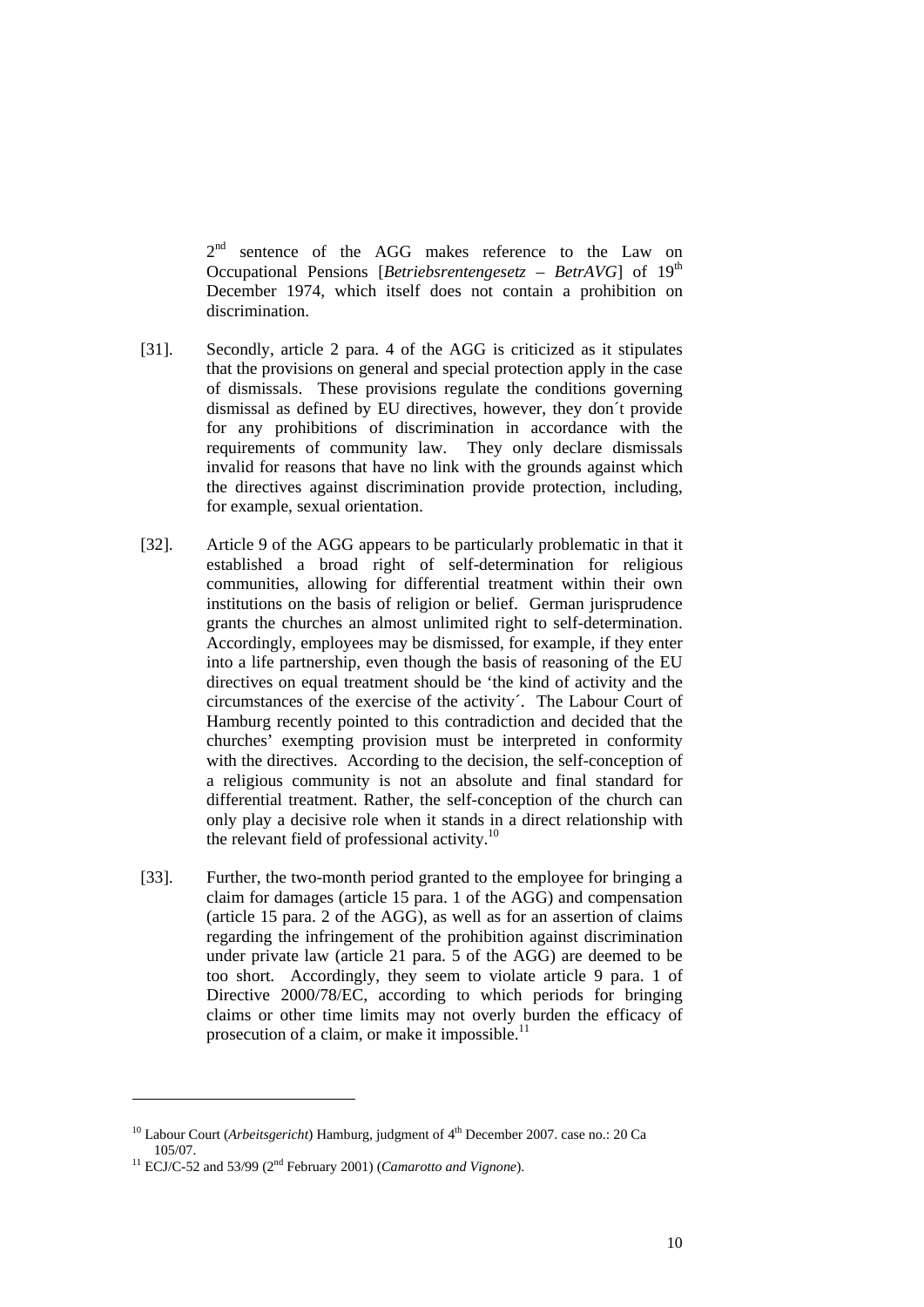- [34]. Additionally, article 22 of the AGG appears to be in violation of the directive. According to this provision, those affected must *prove* [*beweisen*] facts that suggest discrimination on the basis of a ground of discrimination. Contrary to this, the directive requires solely that facts be *established [glaubhaft machen],* which clearly eases the burden of proof and therefore places the person affected in a much more favourable situation.
- [35]. Anti-discrimination associations may, within the scope of their statute, appear in court proceedings as counsel to disadvantaged persons, provided they do not pursue these interests on a temporary basis only and provided they do not act with a commercial interest (article 23 of the AGG). Article 23 para. 2 of the AGG, by making reference to other civil and general administrative procedure law, effectively further restricts the right of associations to appear in proceedings as the relevant provisions only allow them to appear as participants in first-instance proceedings, and only in proceedings with a maximum sum in dispute of 5,000 Euros. This regulation appears to be incompatible with article 9 para, 2 of Directive 2000/78/EC, according to which the inclusion of relevant associations under procedural law must be enabled in all court and administrative proceedings. $^{12}$

## A.3. Specific Gaps in Transposition Pertaining to Sexual **Orientation**

[36]. Finally, the continued existence of inequality of 'remuneration' for the same-sex partners of civil servants, judges, and soldiers should be highlighted in the context of inadequate implementation of the analyzed directive. While married civil servants, judges and professional soldiers receive a family subsidy and their spouses receive assistance in matters of health, nursing needs, and birth as well as widows' or widowers' payments in case of death, partnered civil servants and their partners do not receive these benefits. The *Laender* of Berlin, Bremen, Hamburg, Mecklenburg-Western Pomerania, Northrhine-Westphalia, and Schleswig-Holstein have placed their partnered civil servants on equal footing with their married colleagues only in matters of assistance, and Bremen has done so with regard to family subsidy. Article 24 of the AGG does state that the provisions of the Law on Equal Treatment apply

<sup>12</sup>See Kocher (2005), *Juristen Zeitung,* pp. 518-519.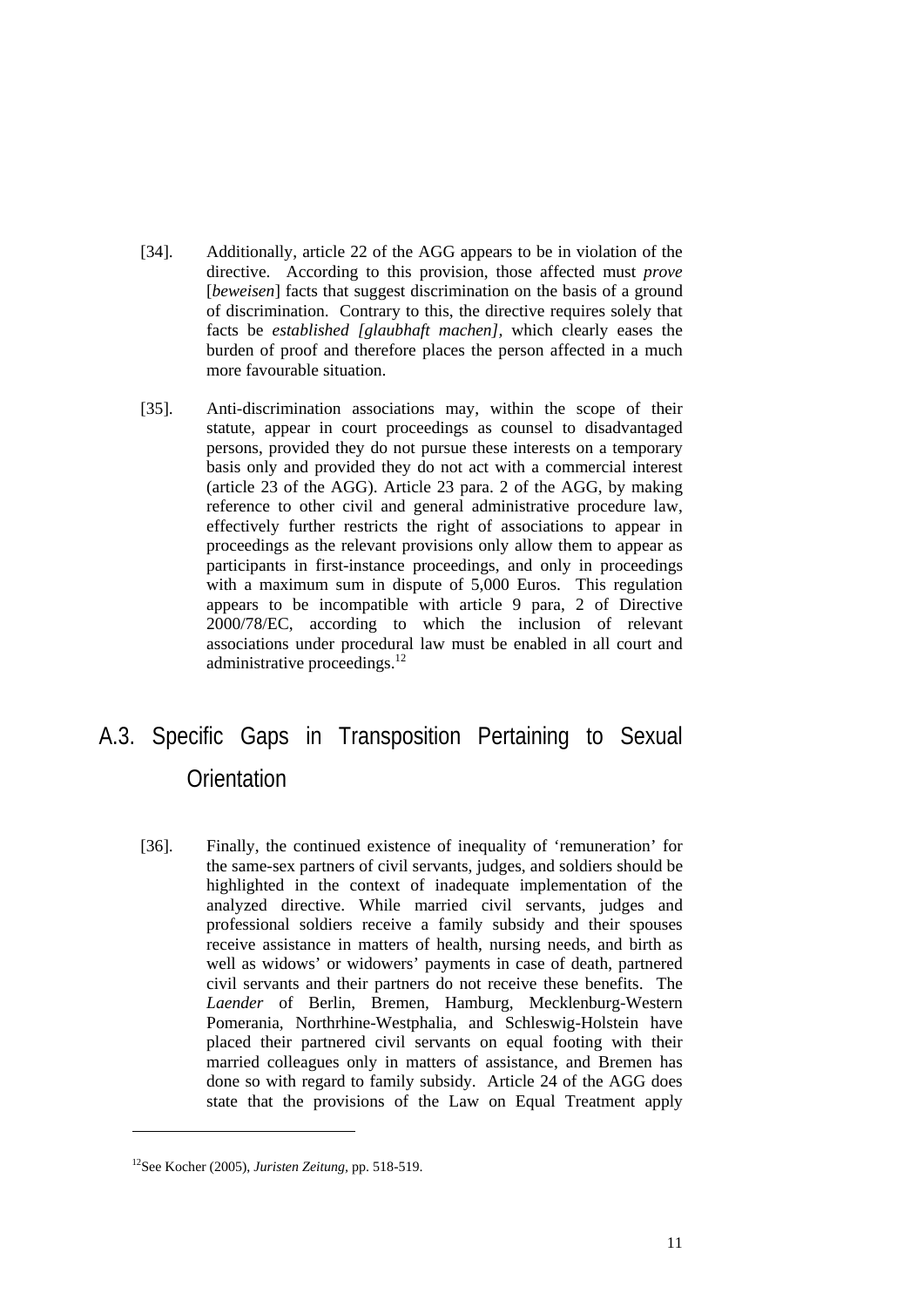analogously to civil servants and judges 'considering their special legal position', and similarly to soldiers on the basis of the Law on the Equal Treatment of Soldiers. However, this does not automatically abrogate all discriminatory provisions in other legislation, thus adjusting them to Directive 2000/78/EC. The principle of non-discrimination only applies to the actions of administrators, for example to their hiring, advancement and dismissal. Consequently, indirect discrimination on grounds of sexual orientation in remuneration can occur, which, according to Directive 2000/78/EC, is forbidden.

- [37]. Under article 2 of the AGG, discrimination on the basis of sexual orientation is also impermissible in the areas of social protection, including social security and health services; social benefits; education; access to and the provision of goods and services, including housing; as well as in civil law transactions. However, "civil law transactions" relate essentially only to the conclusion of so-called mass contracts and insurance policies under private law. By contrast, prohibitions of discrimination are not applicable to legal relationships of family and inheritance (article 19 para. 4, as well as obligations, in which a particular affinity or confidential relationship of the parties or their relatives is established. This is also true for tenancy law, especially when the parties or their relatives live on the same property (article 19 para. 5).
- [38]. In accordance with article 25 para. 1 of the AGG, a federal office (the Federal Anti-discrimination Office, "*Antidiskriminierungsstelle*") was established in the Federal Ministry of Family, Senior Citizens, Women and Youth. The head of the office is autonomous in the exercise of his/her office, and only bound by the law. However, his/her tenure in office ends with the start of each new legislative term, which could have a negative effect on his/her political independence. All federal agencies and other federal authorities are obligated to support the Anti-discrimination office in the fulfilment of its mandate, especially through submission of required information.
- [39]. The Federal Anti-discrimination Office provides support to persons who approach it in the belief that they have been discriminated against on grounds listed in article 1 of the AGG, including sexual identity. In this regard it can provide information on claims and possibilities of legal action in the context of statutory regulations on protection from discrimination, facilitate legal advice through other offices, as well as seek an amicable settlement between those involved. Additionally, the office engages in public relations, measures to prevent discrimination, and conducts scientific studies on discrimination. Every four years the office is to produce a report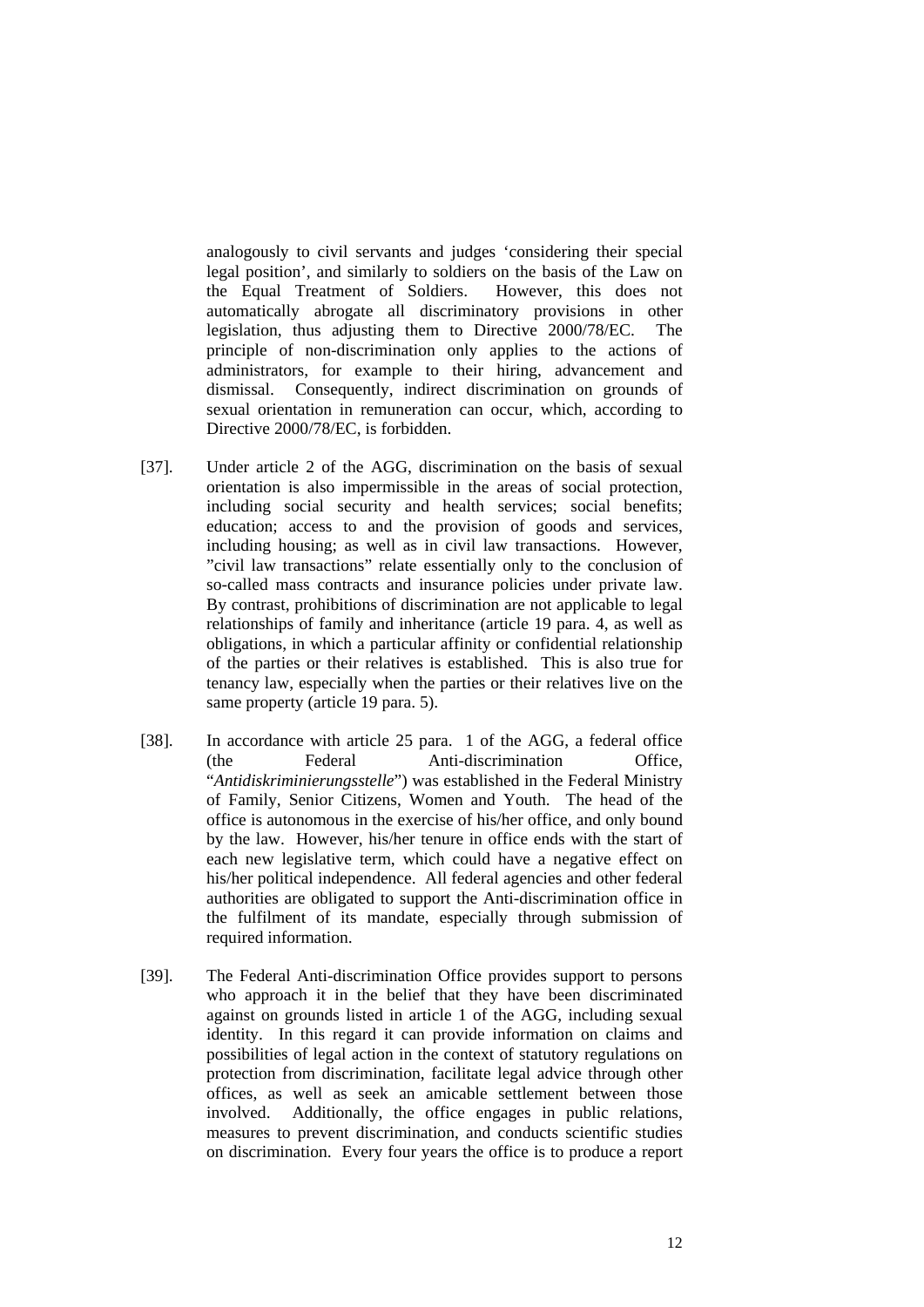covering discrimination on grounds of sexual orientation and provide recommendations on the elimination and prevention of this form of discrimination.

 Finally, the Anti-discrimination Office is supposed to involve in its work non-governmental organisations as well as institutions at European, federal, *Laender*, or regional levels that are active in protection from discrimination on grounds of sexual orientation (article 29 of the AGG).

## **B. Freedom of Movement**

#### B.1. Law on Freedom of Movement/EU

- [40]. The fundamental legal base for freedom of movement, meaning entry and exit, as well as the residence of foreigners in Germany, is regulated by the Immigration Act, which took effect on  $1<sup>st</sup>$  January 2005. Its article 1 contains the Residence Law, its article 2 the Law on the General Freedom of Movement for European Citizens, and the remaining articles contain amendments to various other laws. According to article 1 para. 1 of the Residence Law, the Residence Law serves the purpose of controlling and restricting the access of foreigners to the Federal Republic of Germany. The law covers citizens of so-called third states, meaning citizens of states that are not members of the European Union or the European Economic Community (EEC). Citizens of an EU member state are entitled to freedom of movement as European citizens and are not subject to the Residence Law's scope of application. The legal status of European citizens is regulated in the Law on the Freedom of Movement/EU.
- [41]. European citizens have a fundamental right to freedom of movement if certain criteria are fulfilled, for example, looking for employment, occupational training, or self-employment. The same applies to their family members (article 2 para. 2 of the Law on Freedom of Movement/EU). Same-sex life partners are not considered family members (article 3 para. 2 of the Law on Freedom of Movement/EU). However, according to article 14 of the Law Introducing the Civil Code [*Einführungsgesetz zum Bürgerlichen Gesetzbuch*] all general effects of marriage fall under the law of the state of which both spouses are citizens or where both have their regular residence or with which they are in another way closely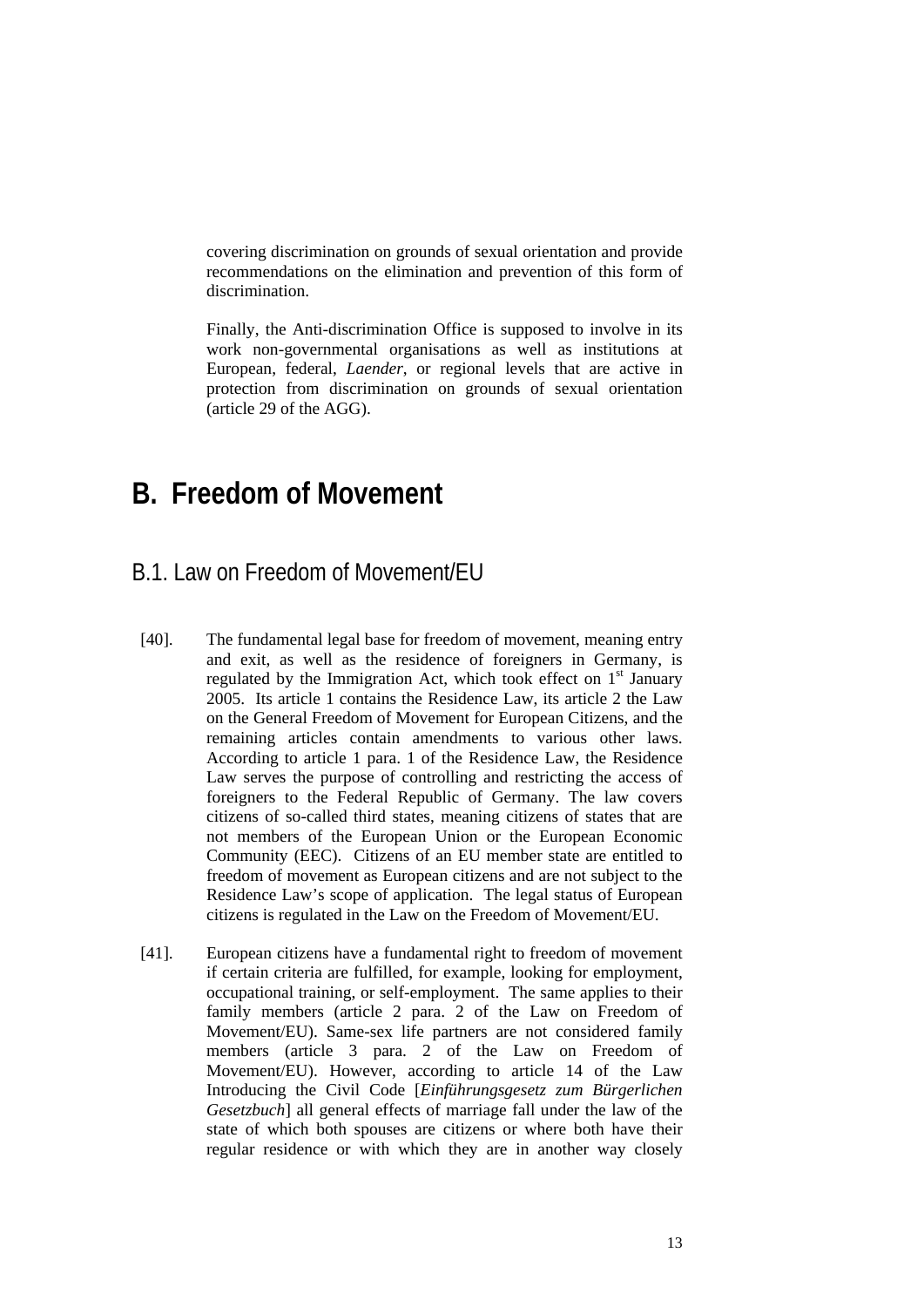connected. Consequently, same sex partners are considered "spouses" in accordance with article 2 para. 2 of the Law on Freedom of Movement/EU and enjoy freedom of movement.

- [42]. According to article 4 of the Law on Freedom of Movement/EU, European citizens not gainfully employed, their family members and their life partners from the EU or the EEC also enjoy this right if they have adequate health insurance and minimal means of subsistence at their disposal. In the case of students residing in the federal territory, this only applies to their spouses, their life partners from the EU or EEC, as well as their dependent children. Whilst European citizens do not require a visa for entry or a residence permit for residence, family members from non-EU countries do need a visa for entry in accordance with the provisions for foreigners to whom the Residence Law applies (article 2 para. 4 of the Law on Freedom of Movement/EU). Regardless of additional conditions mentioned in article 2 para. 2 of the Law on Freedom of Movement/EU, European citizens, their family members and life partners who have lawfully resided in the federal territory for five years, are entitled to permanent residence (article 4a para. 1 of the Law on Freedom of Movement/EU).
- [43]. Finally, article 3 para. 6 of the Law on Freedom of Movement/EU stipulates that for entry and residence of an EU or EEC citizen's life partner who is not entitled to freedom of movement, the provisions of the Residence Law applying to the life partner of a German are to be used.

#### B.2. Residence Law

- [44]. For the issuance of a residence permit, the Residence Law requires firstly that a German's foreign life partner have entered Germany legally, and secondly, that the 'life partnership cohabitation' actually exists or is earnestly intended. Usually at least a common address must exist, but a narrowly defined way of life, for example a sexual relationship or fidelity, is not stipulated (article 27 of the Law on Freedom of Movement/EU, and practice of the German courts).
- [45]. The amendment of the Residence Law of  $19<sup>th</sup>$  August 2007 contained in the "law on the transposition of residency and asylum directives of the EU" limited the right of life partners and spouses from third countries to join their partners and spouses in Germany. According to article 5 para. 2 no 1 of the law, as a rule, the granting of a residence permit will continue to depend on whether adequate income, living space and life insurance can be demonstrated. Following the amendment, the foreign partner must be able to have rudimentary communication in German already at the moment of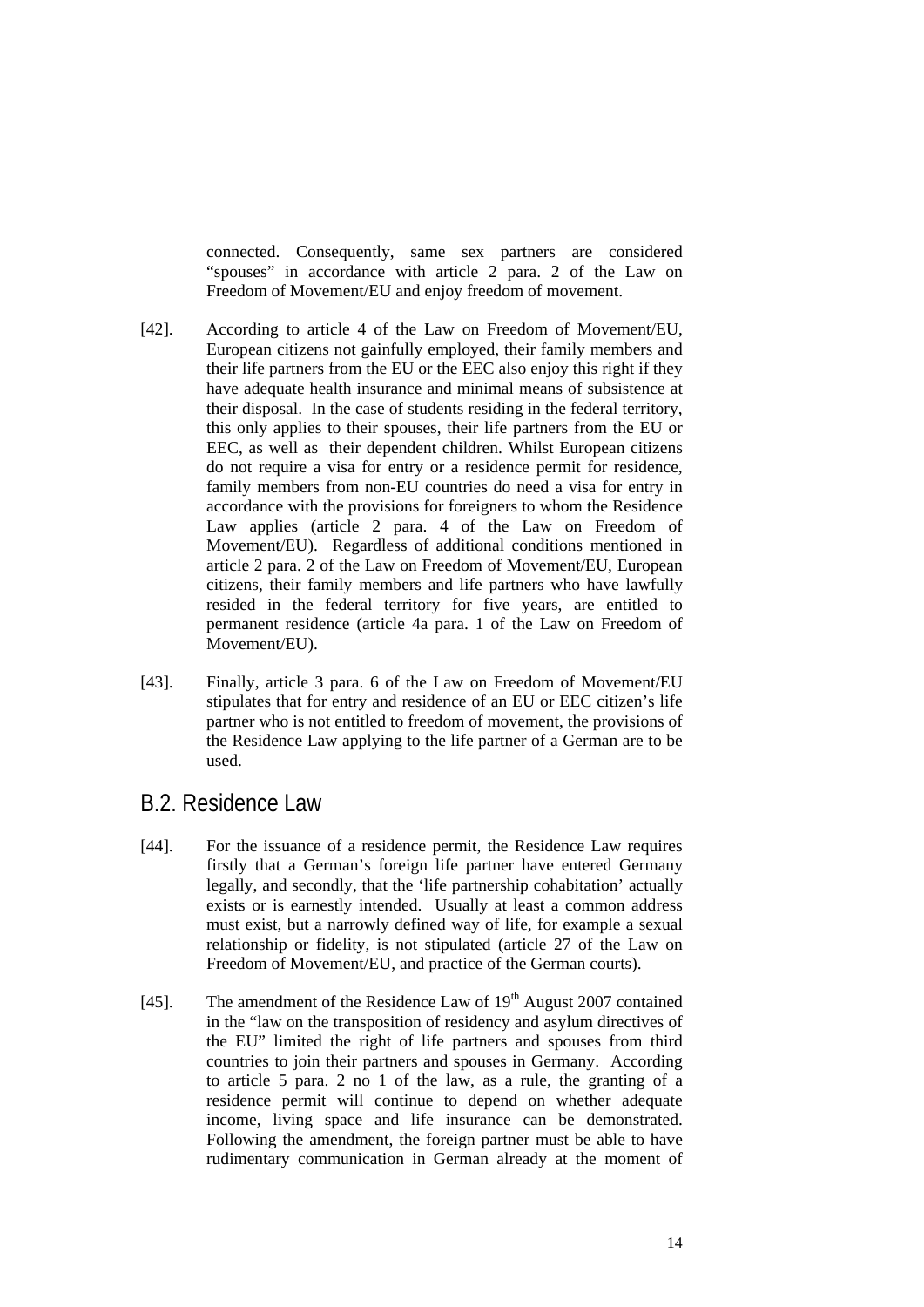entry into the country (article 30 of the Residence Law in conjunction with article 27 para. 2 of the Residence Law).

## C. Asylum and Subsidiary Protection

C.1. Fundamental Right to Asylum in Article 16a of the Basic Law and Article 60 of the Residence Law

- [46]. Following the jurisprudence of the Federal Constitutional Court, the right of asylum in article 16a of the Basic Law is grounded in the belief stemming from the inviolability of human dignity and that no state has the right to endanger or injure the body, life or personal freedom of the individual solely on grounds of his/her political beliefs, religious convictions, or in innate or immutable characteristics of the person.<sup>13</sup> Accordingly, persecution is political when it inflicts on an individual targeted violations of rights in connection with his/her beliefs, his/her religious convictions, or with characteristics innate to him/her, which shape his/her individuality – and when the intensity of these violations is such that they exclude him/her from the legal protection of the state. $^{14}$
- [47]. Already in 1988, the Federal Administrative Court also subsumed under political persecution relevant to asylum within the meaning of the guaranteed right of asylum in the Basic Law grounds for persecution other than those explicitly named in article  $1(A)(2)$  of the Geneva Convention on Refugees.<sup>15</sup> Accordingly, the court also recognised as relevant to asylum a difference based on immutable personal characteristics, such as an 'irreversible, predestined, homosexual character'.<sup>16</sup> However, the explanation goes on to state that the criminal prosecution of homosexual activity by itself does not necessarily constitute a targeted infringement of homosexual disposition relevant to asylum. To the extent that such criminal prohibitions serve the protection of public morals, including the maintenance of public order and mores and the protection of citizens

<sup>&</sup>lt;sup>13</sup> Federal Constitutional Court, (*Bundesverfassungsgericht*), BVerfGE 76,143.<br><sup>14</sup> Federal Constitutional Court (*Bundesverfassungsgericht*), BVerfGE 80, 315 (335).<br><sup>15</sup> Convention Relating to the Status of Refugees of

<sup>16</sup> Federal Court of Administration (*Bundesverwaltungsgericht*), BVerwGE 79,143 (146-147).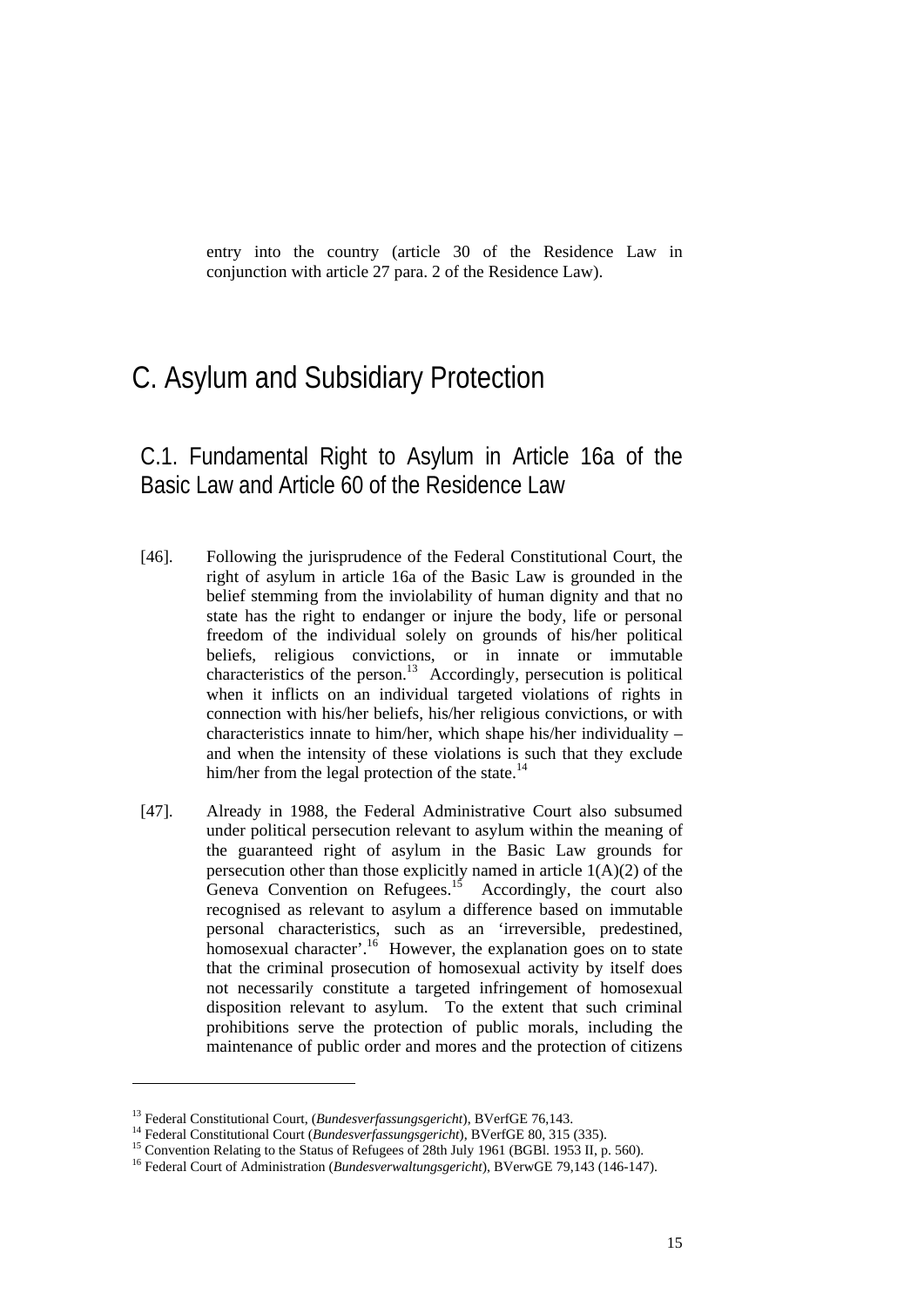from harassment and insult, and if an urgent public need for such protection exists in the country concerned, an imminent persecution is not relevant in the context of asylum unless additional targeted infringements occur. However, criminal prosecution can amount to political persecution if it is not only considered particularly rigorous, but if it is in addition 'obviously unbearably severe and in every conceivable facet simply unreasonable as punishment of a violation against public morals.<sup>'17</sup>

[48]. In any case, asylum law in accordance with article 16a of the Basic Law hardly plays a role in practice. On the basis of regulations that have applied since 1993, the Federal Republic has surrounded itself with 'safe third countries'<sup>18</sup> where asylum seekers – according to lawmakers – could have found safety from persecution. This, in turn, precludes recognition of asylum status in Germany. With regard to applications for asylum from asylum seekers who enter by air and come from a so-called safe country of origin,<sup>19</sup> decisions are made through an expedited procedure at the airport (article 18a of the Asylum Procedures Law, "*Asylverfahrensgesetz*"). For those affected, it is assumed they are not politically persecuted in those countries. The asylum seekers must therefore present facts and evidence to substantiate an assumption that they are threatened by political persecution in their individual case as an exception to the general situation (article 29a of the Asylum Procedures Law).

<sup>&</sup>lt;sup>17</sup> Federal Court of Administration (*Bundesverwaltungsgericht*), BVerwGE, /79, 143 (146-147).<br><sup>18</sup> "Safe third countries" ("*Sichere Drittstaaten*") are all EU Member States and those states

designated in annex I to Article. 26a of the Asylum Procedures Law, currently Norway and Switzerland. 19 "Safe countries of origin" ("*Sichere Herkunftsstaaten*") are all EU Member States and those

states designated in annex II to Article 29a of the Asylum Procedures Law, currently Ghana and Senegal.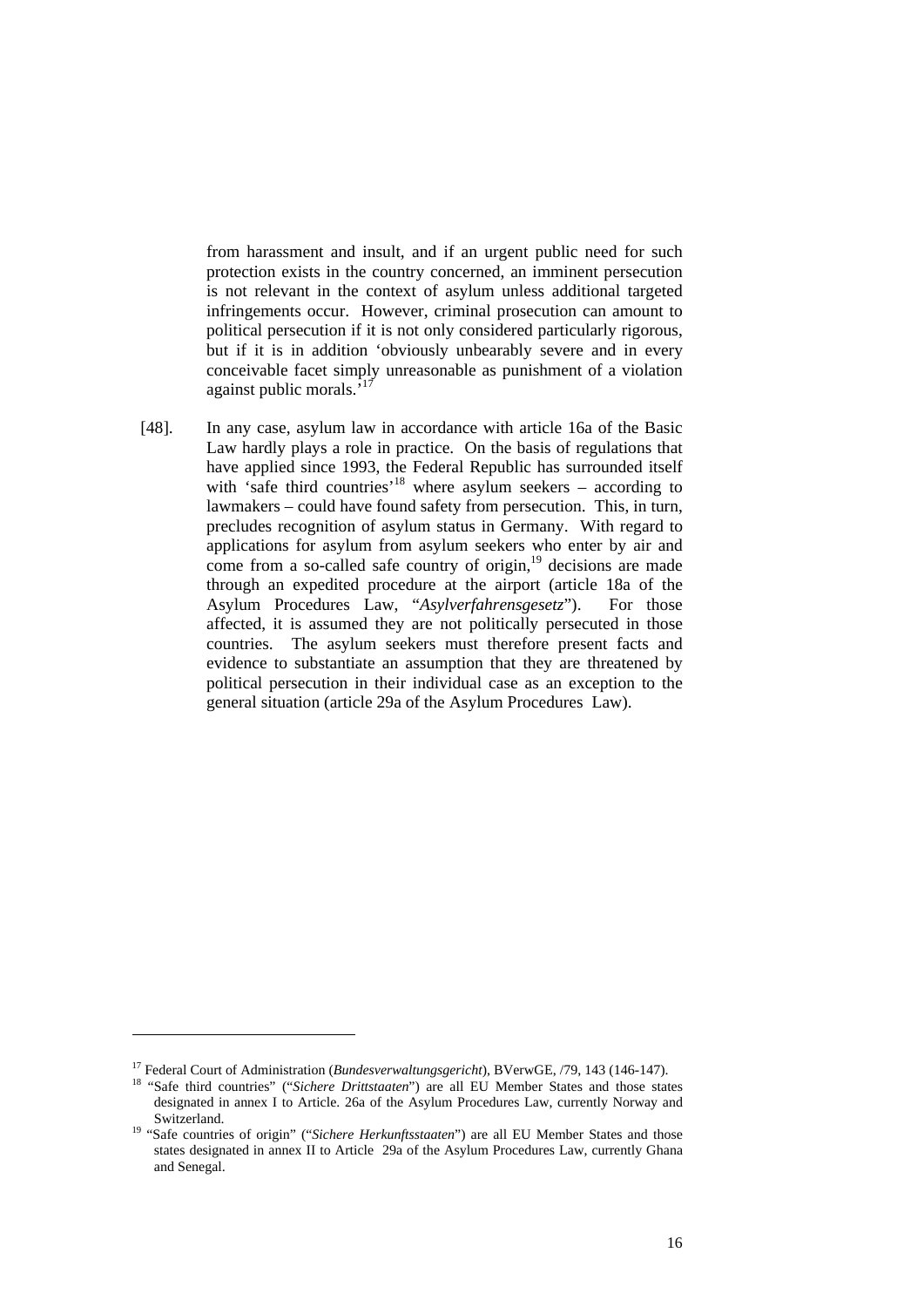## C.2. Subsidiary Protection

- [49]. If lesbian and gay asylum seekers cannot be expelled to a so-called 'safe third country' from which or through which they entered, then, in accordance with article 60 para. 1 of the Residence Law, they may not be deported to their country of origin if their life, physical integrity or their freedom is threatened due to their 'belonging to a certain social group' (so-called small asylum<sup>20</sup>). Among others, persecutions on grounds of sexual orientation fall into the category of 'social group' (article 60a para. 1,  $5<sup>th</sup>$  sentence of the Residence Law in conjunction with article 10 para. 1 (d)  $2<sup>nd</sup>$  sentence of Directive 2004/83/EC – the so-called Qualification Directive).
- [50]. Within the ruling coalition that passed the immigration law which was to regulate and limit immigration as well as regulate the residence and integration of European citizens and foreigners – there were plans to mention persecution on grounds of sexual orientation explicitly in article 60. However, it was decided not to include a precise formulation. Nevertheless, as can be concluded from the explanatory notes of the law, this ground for persecution should be taken into consideration, since, in accordance with the will of the legislator, persecution on grounds of belonging to a particular social group also applies to persecution on the basis of sexual orientation.21
- [51]. Article 60 of the Residence Law was amended in 2007 to explicitly require the complementary application of, among others, article 10 of Directive 2004/83/EC for the determination of persecution relevant to asylum. The explanatory notes of the law state that 'depending on the conditions in the country of origin  $-$  a sexual orientation, for example homosexuality, [can] be a defining characteristic for a social  $group.^{22}$
- [52]. The Federal Agency for Migration and Refugees [*Bundesamt für Migration und Flüchtlinge – BAMF*] is to assess the ban on deportation at the same time as the decision on the application for recognition as a person entitled to asylum. The decision grants those affected the status of refugees under the Geneva Convention on Refugees (article 3 of the Asylum Procedures Law).

<sup>&</sup>lt;sup>20</sup>Federal Constitutional Court (*Bundesverfassungsgericht*), BVerfGE 94, 49 (97).<br><sup>21</sup> Bundestag, document no. 15/420, p. 91.

 $22$  Bundestag, document no. 224/07, p. 339.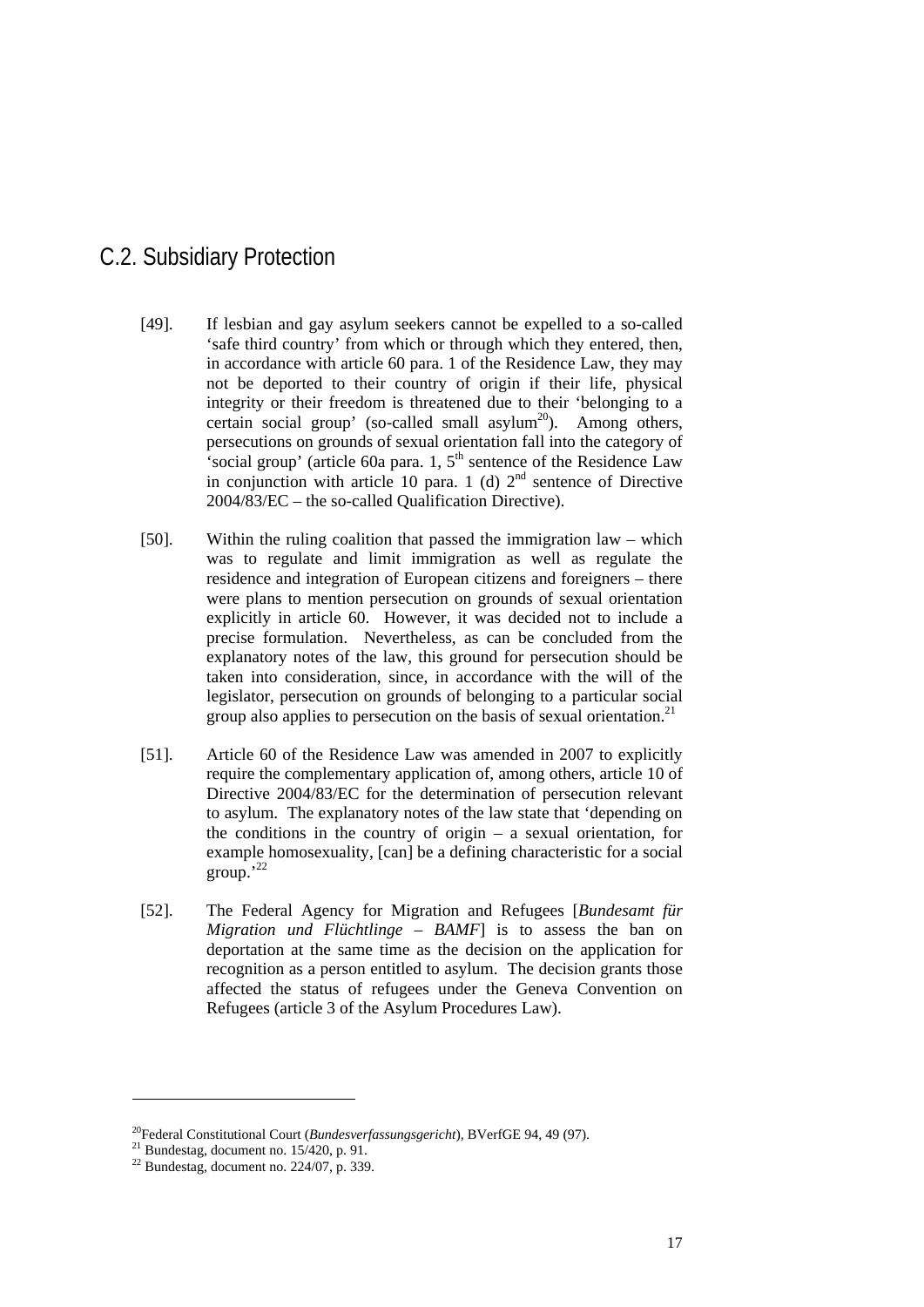### C.3. Case Law

- [53]. The practice of the Federal Agency for Migration and Refugees and the administrative courts in the use of the new provisions has been very diverse, and continues to guarantee only incomplete protection for homosexuals who are persecuted in their countries of origin. The often contradictory decisions of the BAMF and administrative courts are based on the situation reports of the Foreign Ministry, which, in turn, are sometimes controversial, in that they claim that lesbians and gays can engage in sexual activity in the private sphere without danger in the respective country of origin.<sup>23</sup>
- [54]. Another controversy exists with regard to the question of whether for the granting of protection from deportation, the necessary persecution relates to the so-called 'forum externum' (i.e. public visibility) or merely includes the minimal sexual self-determination in the domestic or private sphere ('forum internum'). Some courts expect homosexuals to practice their disposition in hiding, $24$  and despite the criminality of homosexuality in the country of origin, they characterise government actions as 'improbable because it is to be expected of those concerned that they themselves will undertake everything to keep themselves extremely concealed<sup>25</sup> and finally, 'not let their homosexual disposition and activity become known to the outside, but rather to limit it to one's closest personal circle.<sup> $26$ </sup> However, other courts assume 'that a homosexual man returning to Iran will, in all probability, not refrain from punishable homosexual activity because he cannot refrain from such activity.' 'The homosexual activity that can be expected of such an asylum applicant with considerable probability, will also very likely become known to Iranian criminal prosecutors, so that the homosexual must seriously fear being punished by death.'27

<sup>23</sup> See Regional Court of Administration (*Oberverwaltungsgericht*) of the Free State of Saxony,

judgment of 20<sup>th</sup> October 2004, Case no.: A 2 B 273/04 .<br><sup>24</sup> Court of Administration (*Verwaltungsgericht*) Düsseldorf, judgment of 5<sup>th</sup> September 2005, case no.: 5 K 6084/04.A. 25 Court of Administration (*Verwaltungsgericht*) Bremen, judgment of 28th April 2006, case no.: 7

K 632/05.A.<br><sup>26</sup> Court of Administration (*Verwaltungsgericht*) Düsseldorf, judgment of 14<sup>th</sup> September 2006,

case no.: 11 K 81/06.A. 27 Court of Administration (*Verwaltungsgericht*) Frankfurt an der Oder, judgment of 27th January 2005, case no.: 4 K 652/01.A ; similarly, with regard to Nigeria, Court of Administration (*Verrwaltungsgericht*) Leipzig, judgment of 21st December 1998, case no.: A 2 K 30357/95 in InfAuslR 1999, p. 309; as well as Court of Administration (*Verwaltungsgericht*) Chemnitz, judgment of  $9<sup>th</sup>$  May 2005, case no.: A 6 K 30358/97; similarly, with regard to Yemen, Court of Administration Gießen, decision of 26<sup>th</sup> August 1999, case no.: 10 E 30832/98 in NVwZ-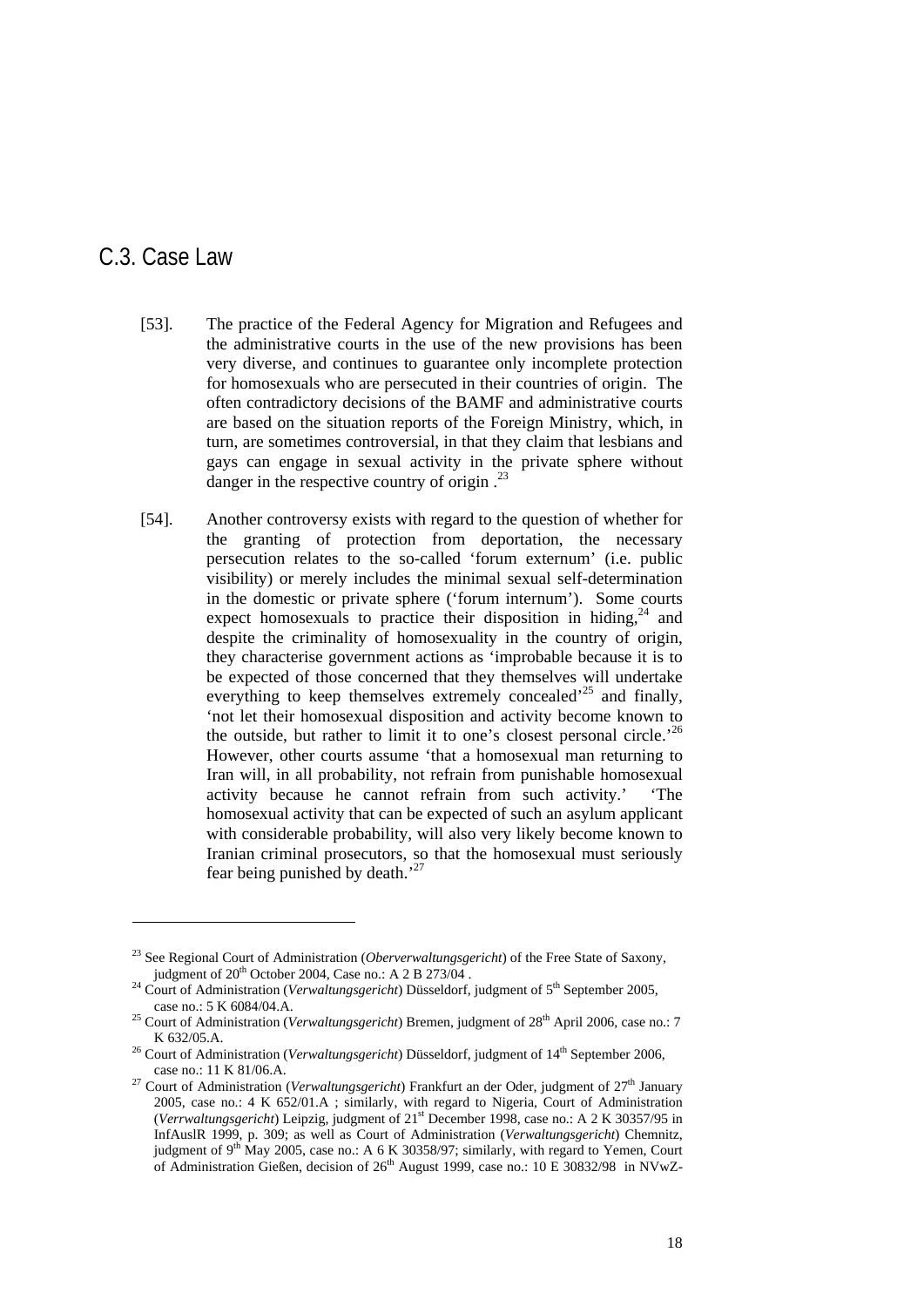- [55]. There is also a crucial discrepancy among the courts in judging the relevance in asylum law of the right to sexual self-determination. The Administrative Court Düsseldorf, quoted above, states: 'When one considers, finally, that generally in the Islamic cultural area, and specifically in Egypt, homosexuality is seen as an especially despicable and loathsome deviance, then a far-reaching limitation of homosexual activity for the protection of the dominant morals does not represent political persecution.<sup>28</sup> By contrast, with reliance on the jurisprudence of the Federal Court of Administration, the Administrative Court Frankfurt an der Oder explains: 'Without regard to the circumstance that prohibitions on the consensual homosexual activity of adults in Iran as such are intended for the maintenance of public morals, it must be assumed from the present actual and legal conditions in Iran that the person who – through his/her predestined homosexual character – does not abide by the existing prohibitions, through the imposition and enforcement of the death penalty, should also have his/her homosexual disposition considered a relevant characteristic in asylum law.'29 The Court of Administration Potsdam, which argued similarly, also relied on the above-mentioned Qualification Directive: 'The purpose of the inhuman or degrading punishment (article 9 para. 1 (a) of the Qualification Directive and article 15 para. 2 and article 3 of the ECHR) and of the disproportionate or discriminatory prosecution or punishment (article 9 para. 2 (c) of the Qualification Directive) is to target the person with homosexual disposition also in a characteristic that is relevant under asylum law, and not only to punish a violation of public morality  $\left[ \ldots \right]$ .<sup>30</sup>
- [56]. According to non-governmental organisations,<sup>31</sup> it is also problematic that asylum applicants are obligated to present in detail and comprehensibly all reasons for flight at their first hearing before the BAMF within days after submitting their applications. For many lesbian and gay refugees, it is not (yet) possible to report openly about their sexual orientation and corresponding persecution within days of their arrival in Germany. For those persons, their outing in

Beilage I 1999, p. 119; similarly, with regard to Lebanon, Court of Administration (*Verwaltungsgericht*) Düsseldorf, judgment of 1st September 2004, case no.: 5 K 1367/00.A; with regard to Sudan, Court of Administration Potsdam, judgment of 11<sup>th</sup> September 2006,

case no.: 9 K 189/03.A. <sup>28</sup> Court of Administration Düsseldorf, judmgent of 14<sup>th</sup> September 2006, case no.: 11 K 81/06.A. <sup>29</sup> Court of Administration Frankfurt an der Oder, judgment of 27<sup>th</sup> January 2005, case no.: 4

<sup>652/01.</sup>A; see also Federal Court of Administration (*Bundesverwaltungsgericht*), BVerwGE

<sup>79,</sup> pp. 143ff.<br><sup>30</sup> Court of Administration Potsdam, judgment of 11<sup>th</sup> September 2006, case no.: 9 K 189/03.A.<br><sup>31</sup> Lesben- und Schwulenverband in Deutschland (LSVD) [Lesbian and Gay Association of Germany], *Asylrecht für Lesben und Schwulen* [Aslyum Law for Lesbians and Gays], available at: http://www.typo3.lsvd.de/852.0.html (accessed on 22nd February 2008).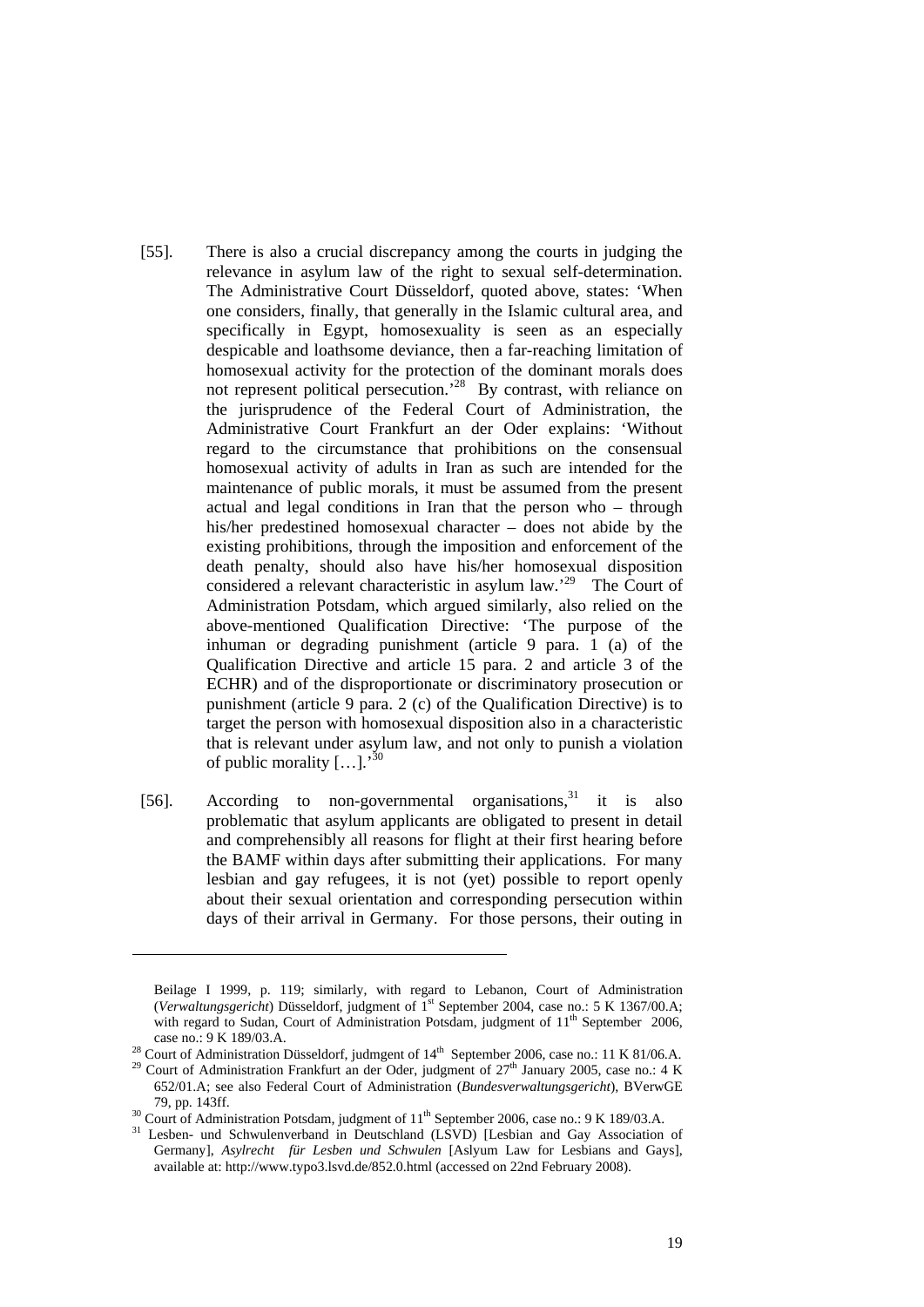front of agency employees, who are strangers to them, represents an immense barrier. Yet if they only raise the actual reason for flight later, it is not seldom dismissed as 'heightened submission,' meaning that the refugees are reproached that they could (and should) have shared these reasons already in the first hearing; the new presentation is considered to lack credibility.

- [57]. Additionally, NGOs criticise the demand for substantiation of lesbian or gay identity. A hearing on evidence of homosexuality held in the country of origin would be unconstitutional, and concrete proof, for example medical proof, cannot be provided. There remains, therefore, only circumstantial evidence – for example, psychological opinions, opinions from advice centres for lesbians and gays in Germany, witness statements from life partners, etc. With regard to the above-mentioned decision of the Federal Court of Administration, the courts also usually examine whether a so-called 'irreversible homosexuality' exists. According to this, the mere tendency for same-sex activity, the fulfilment of which is more or less up to those concerned, is not considered to be relevant in the context of asylum, it is rather the 'inescapable, predestined commitment to homosexual behaviour or sexual satisfaction, under which the person concerned is incapable of refraining him/herself from same-sex activity'. As a consequence of such assessments, the BAMF or the courts often demand from refugees to present psychiatric evaluations of the 'extent' of their homosexuality, conducted at their own expense.
- [58]. Finally, also seen as problematic is article 28 of the Asylum Procedures Law, according to which so-called post-flight facts of the case are not taken into account in the context of asylum-seeking gays and lesbians. This is understood to include facts and events that arose after the foreigner left his/her country of origin. These facts are only recognized if they constitute expressions or continuations of a belief or orientation that already existed in the country of origin (article 28 para.1 and 2 of the Asylum Procedures Law and article 5 para. 2 of Directive 2004/38/EC). This can lead to problems when foreign lesbians or gays first experience their coming out in Germany and, therefore, have a fear of persecution if they have to return to their countries of origin. In any case, this practice seems irreconcilable with article 33 par. 1 of the Geneva Convention on Refugees,<sup>32</sup> to which article 60a para. 1, 1<sup>st</sup> sentence of the Residence Law refers.

-

 $32$  Art. 33(1) of the Geneva Convention on Refugees provides as follows: 'No Contracting State shall expel or return a refugee in any manner whatsoever to the frontiers of territories where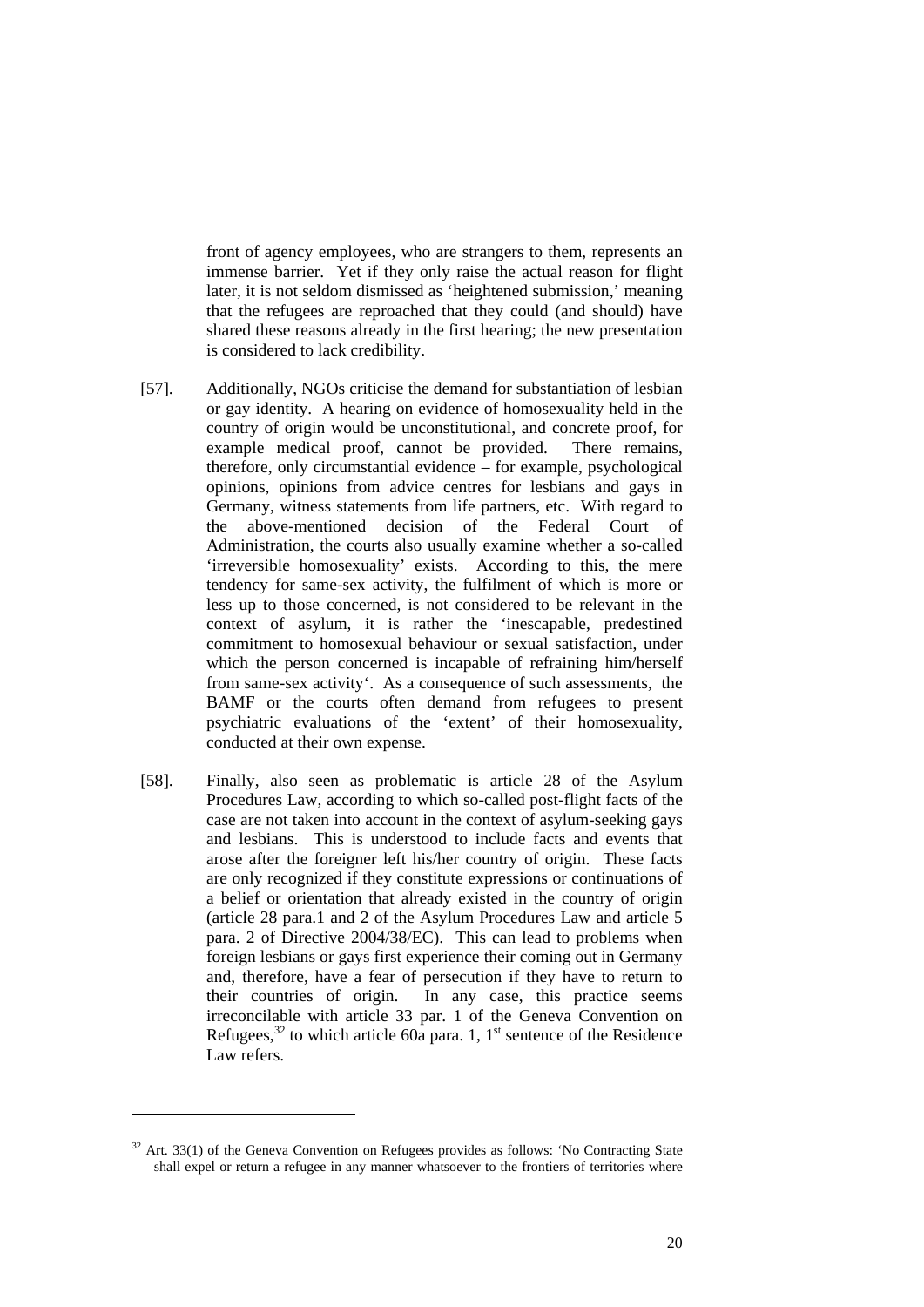[59]. In accordance with article 11 of the Life Partnership Law, a life partner is subsumed under the term 'family member' of the other life partner. This applies to the granting of a residence permit to the life partner and underage single child of a foreigner, who is indisputably recognised as entitled to asylum, or on whom refugee status is indisputably conferred in accordance with article 29 para. 2 of the Residence Law. In these cases, the prerequisites of secured financial maintenance (article 5 para. 1, No 1 of the Residence Law) and access to adequate housing (article 29 para. 1 no 2 of the Residence Law) can be left aside. However, the corresponding application for the granting of a residence permit must be submitted within three months of the person's undisputed recognition as someone entitled to asylum or undisputed conferment of refugee status, and, finally, it cannot be expected of the person to practice the life partnership in the partner's country of origin.

## **D. Family Reunification**

- [60]. In accordance with article 27 para. 2 of the Residence Law, articles 28 to 31 of the Residence Law are among the provisions applied for the establishment and preservation of a life partnership communion. Accordingly, to be used are the regulations on reunification of families with Germans and with foreigners and the regulations on the independent residence rights of spouses to registered life partnerships.<sup>33</sup>
- [61]. With regard to family reunification with Germans (article 28 of the Residence Law), German language ability and assured livelihood are preconditions. However, the latter usually does not have to be proved.
- [62]. Under article 29 of the law, reunification of a family with a foreigner first requires that the foreigner have a settlement permit, an EC longterm residence permit or residence permit; that she/he have adequate living space at her/his disposal; and that she/he can provide proof of health insurance. However, the granting of a residence permit can be

his life or freedom would be threatened on account of his race, religion, nationality,

membership of a particular social group or political opinion.'<br><sup>33</sup> Renner (2005) *Ausländerrecht*, Article 29 para. 2, Article 31 para. 2 and Article 27 para. 26.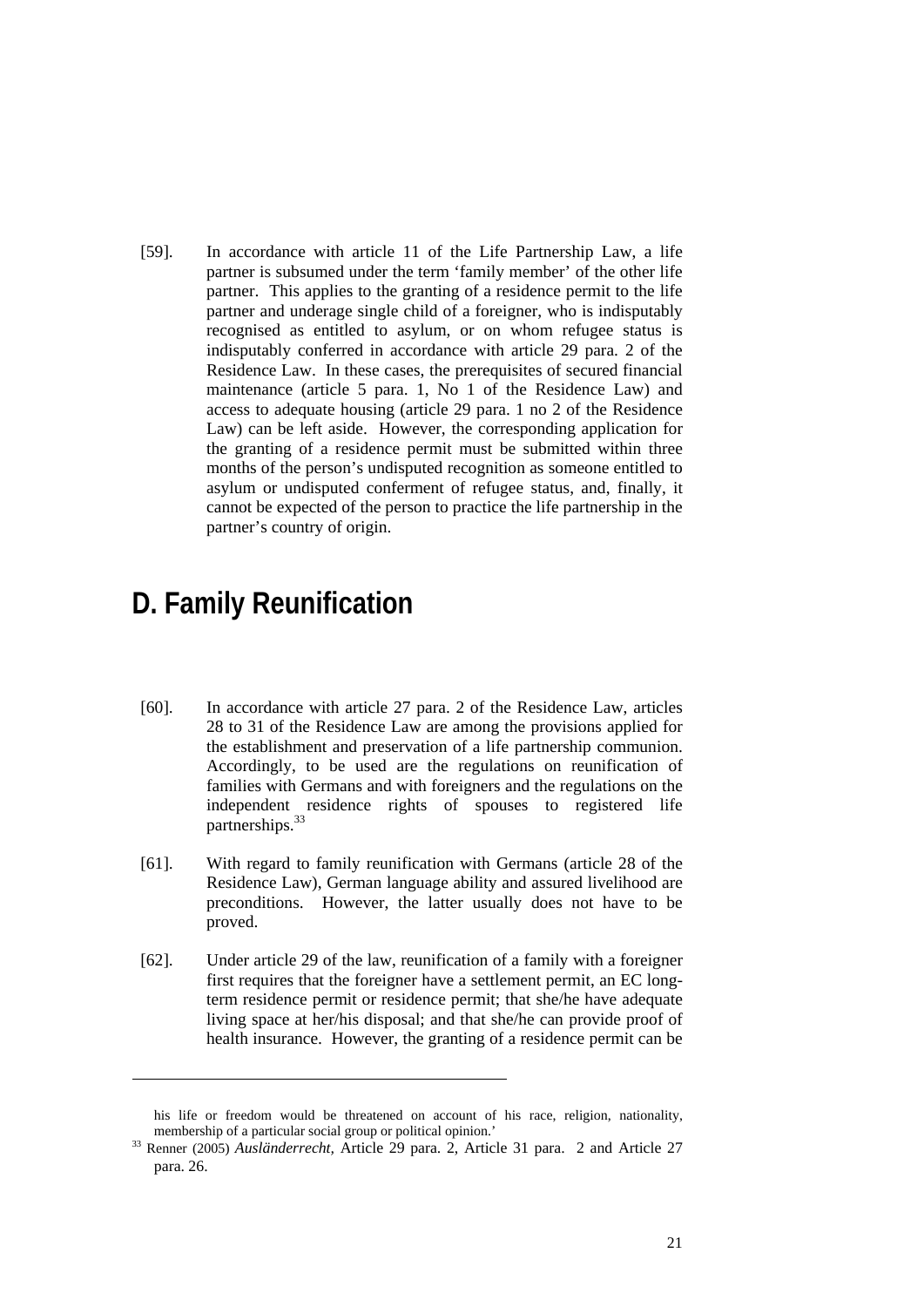denied when the person with whom the family is being reunited relies on social assistance for the financial support of other family members or members of the household.

[63]. According to article 31 of the Residence Law, following dissolution of a life partnership, the residence permit for the conduct of the life partnership is revoked, unless the 'life partnership communion' existed for at least two years prior to the separation or the partner died before and the foreign life partner was in possession of a residence permit during this time. However, in order to avoid a particular hardship, the residence permit can be exceptionally extended even in cases of an earlier separation. This occurs in case the foreign partner faces substantial disadvantages due to the social or legal situation in his/her country of origin, or in case the life partner cannot be reasonably expected to be further committed to the life partnership communion (for example, in case of domestic violence).

## **E. Freedom of Assembly**

- E.1. Article 8 of the Basic Law Freedom of Assembly
	- [64]. Freedom of assembly is guaranteed as a fundamental right in article 8 of the Basic Law, according to which all Germans, without the need for registration or permission, have the right to assemble peacefully and without weapons. Non-Germans can only appeal to article 2 para. 1 of the Basic Law – general freedom of action. Article 8 has a special standing and contains both a negative right against unreasonable state intervention as well as a fundamental decision of constitutional law.<sup>34</sup> It forms a 'fundamental element of democratic openness<sup>35</sup> and guarantees 'a piece of original, unbridled direct democracy'.<sup>36</sup> As the Federal Constitutional Court As the Federal Constitutional Court

<sup>34</sup> H.D. Jarass and B. Pieroth (1999) *Grundgesetz für die Bundesrepublik Deutschland, Kommentar,* Munich, no. 1 on art. 8. 35 Federal Constitutional Court (*Bundesverfassungsgericht*), BVerfGE 69, 315 (344ff.) (*Brokdorf* 

*Decision*). 36 Federal Constitutional Court, (*Bundesverfassungsgericht*), BVerfGE 69, 315 (344ff.) (*Brokdorf* 

*Decision*).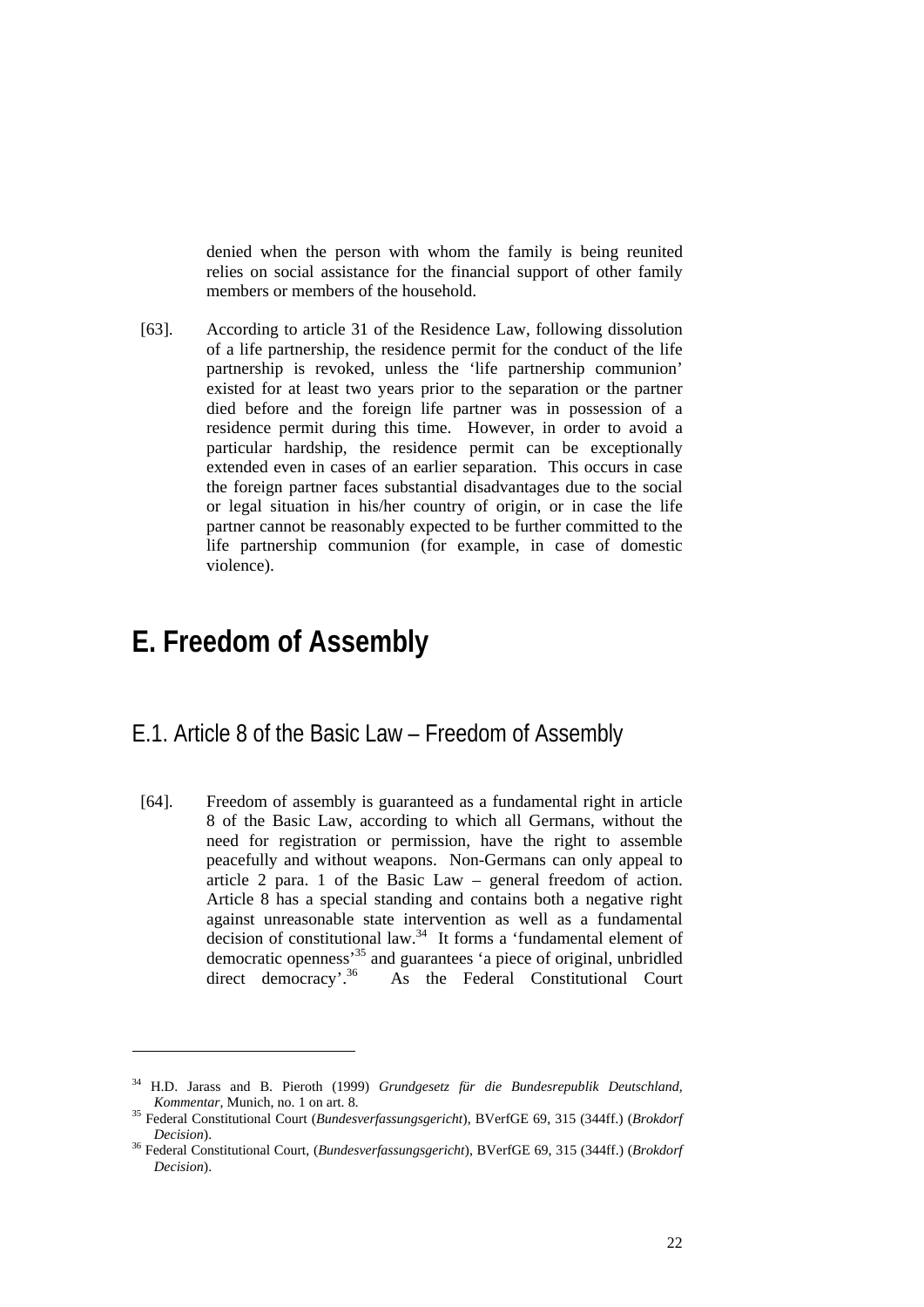emphasises, $3^7$  the special status of freedom of assembly is primarily embodied through demonstrations. Additionally, article 8 contains a fundamental obligation of the state to enable the conduct of assemblies and demonstrations and, if applicable, protect its participants from disruptions and outbreaks of violence.<sup>38</sup>

[65]. However, with the "Love Parade Decision" of 2001,<sup>39</sup> the Federal Constitutional Court joined the view of the so-called narrow concept of assembly, whereby the participants in the assembly must pursue a common purpose that is in the common interest. According to the Federal Constitutional Court, the Love Parade only displays a lifestyle and constitutes a mass party. It follows that the Love Parade is only an event that does not come under the scope of article 8 of the Basic Law. To the extent that gay and lesbian demonstrations are connected to political demands, they, on the other hand, are subsumed under the narrow concept of assembly and, to that extent enjoy the protection of art. 8 of the Basic Law. This differentiation primarily plays a role for the question of coverage of the costs of police protection and cleaning, which are paid from public funds only in the case of an assembly protected under article 8 of the Basic Law.

#### E.2. The Law Concerning Assemblies and Processions

[66]. Limitations in the arrangement of the fundamental freedom of assembly arise primarily from the Law Concerning Assemblies and Processions of 15th November 1978 [*Versammlungsgesetz, VersG]*. The law denies certain groups of persons the right to organise assemblies or participate in them. This relates to persons against whom decisions in accordance with article 18 of the Basic Law (Revocation of Fundamental Rights) have been rendered, persons who want to advance the goals of an unconstitutional political party or its substitute organisation, political parties deemed unconstitutional by the Federal Constitutional Court, as well as organisations that have been banned under the Associations Law. Carrying weapons or masking the identity of the assembly's participants is also forbidden. Further, since  $18<sup>th</sup>$  March 2005, assemblies at memorial sites can be forbidden. If the conduct of the assembly or demonstration presents a danger to public security or

<sup>37</sup> Federal Constitutional Court (*Bundesverfassungsgericht*), BVerfGE 69, 315 (344ff) (*Brokdorf* 

*Decision*) 38 H.D. Jarass and B. Pieroth (1999) *Grundgesetz für die Bundesrepublik Deutschland,* 

Federal Constitutional Court (*Bundesverfassungsgericht*), decision of 12th July 2001, case no.: 1 BvQ 28/01 and 1BvQ 30/01.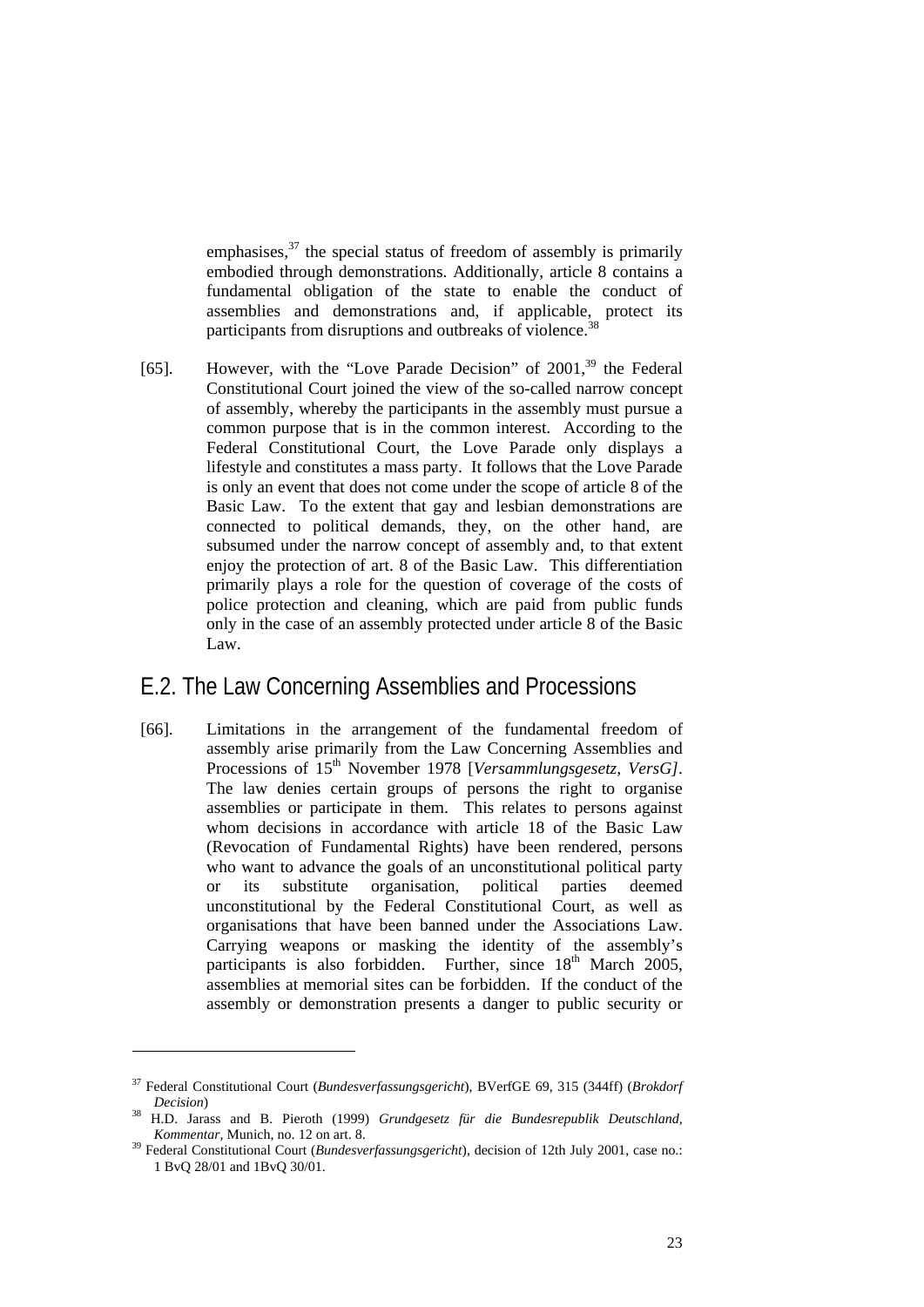order, the competent authority can ban it or make it dependant on certain conditions.

- [67]. Preventative banning of an assembly is the gravest intervention in the freedom of assembly. They can be appealed with applications for interim relief. Decisions of the Administrative Appeals Tribunals can be overturned by the Federal Constitutional Court through a provisional legal remedy.
- [68]. An outdoor public assembly must be registered with the competent authority at least 48 hours before announcement of its conduct. Additionally, outdoor public assemblies must be registered if they cannot keep to this registration deadline (so-called urgent assemblies). Spontaneous, unplanned assemblies, which arise from a current cause are also subject to protection from article 8 of the Basic Law and do not require registration.<sup>40</sup>
- [69]. With regard to the special standing of the freedom of assembly, participants in road traffic are regularly expected to accept hindrances caused by a demonstration "as long as these cannot be avoided without disadvantages for the event's purpose".<sup>41</sup>
- [70]. There have been large lesbian and gay demonstrations since 1972 the first in the Federal Republic of Germany occurring on  $29<sup>th</sup>$  April 1972 in the city of Muenster. Currently, gay and lesbian demonstrations are taking place in over 30 German cities under the name CSD (Christopher Street Day); these are neither prevented by public authorities nor disturbed by any counterdemonstrations. A prohibition of a homophobic demonstration could only be issued in accordance with the strict regulations of the Law Concerning Assemblies and Processions, taking into account the special status of the fundamental right of freedom of assembly and in accordance with the principles as detailed in the above.

## **F. Hate speech and Criminal Law**

### F.1. Article 130 Paragraph 1 and 2 of the Criminal Code

<sup>40</sup> Federal Constitutional Court, BVerfGE, 69, 315 (*Brokdorf Decision*). 41 Federal Constitutional Court, BVerfGE, 69, 315 (*Brokdorf Decision*).; see also Federal Constitutional Court, BVerfGE 73, 206 (249-250).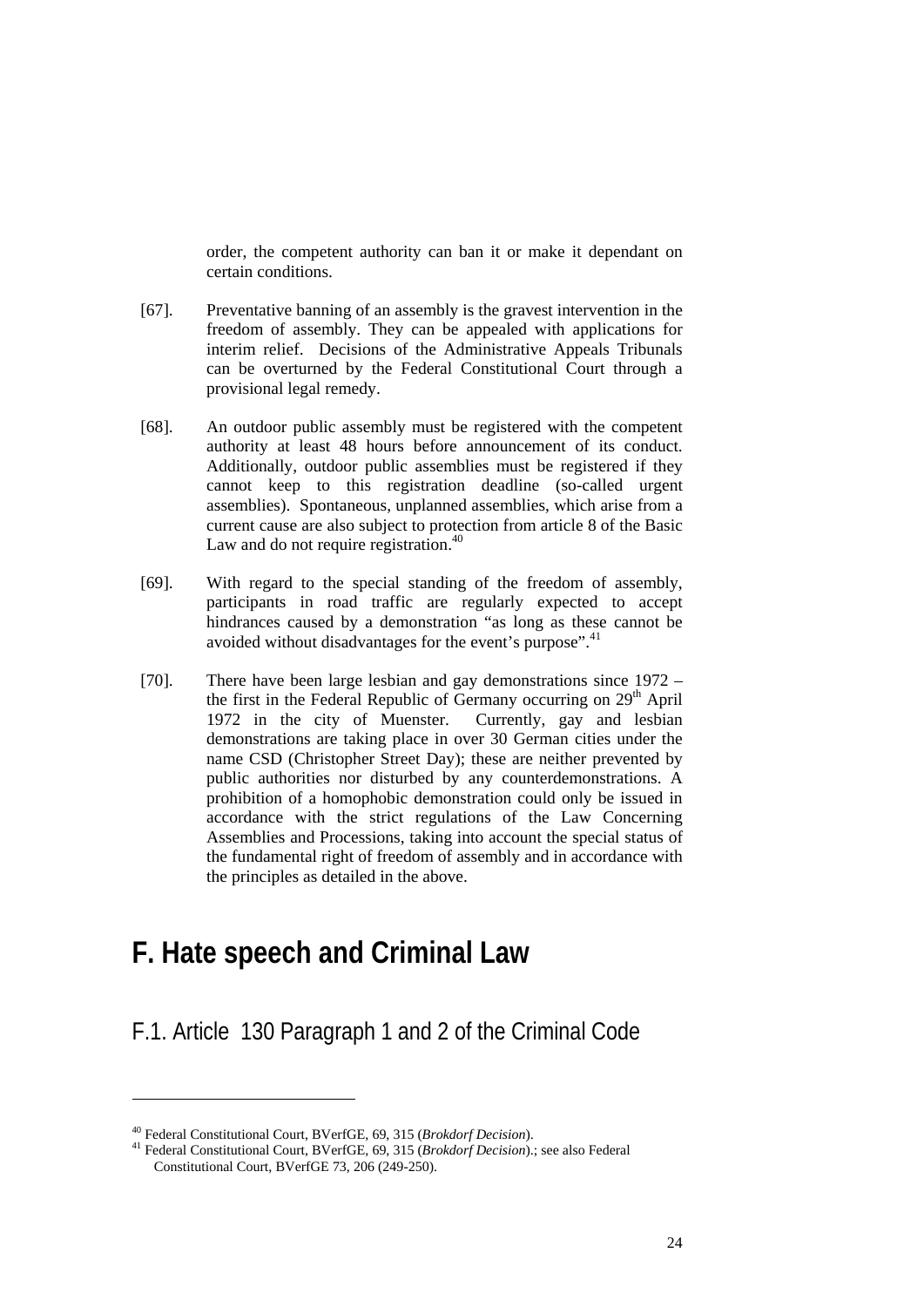- [71]. The offence of incitement is defined in article 130 of the Criminal Code, whose para. 1 and 2 are relevant to incitement with a homophobic background. Under para. 1, incitement to hatred or appeals to violent or wanton measures against parts of the population, as well as attacks on the human dignity of others through abusive language, malicious contempt or vilification is punishable with sentences ranging from three months to five years. Additionally, the regulation provides that the act must be conducted in such a manner that it is capable of disturbing the public peace. All possible public expressions in print, publication or picture that fulfil the characteristic elements named in para.1 are included in the threat of punishment contained in para. 2. Article 130 of the Criminal Code rests on the historical experience with National Socialism, which among other things, was also enabled by a legal tolerance of incitement propaganda in the Weimar Republic.
- [72]. By contrast, so-called 'hate speech' is not considered as an insult under article 185 of the Criminal Code as it is not aimed at particular individuals. The remarks are not connected with characteristics that are clearly attributable to all individual gays, according to the German courts.
- [73]. Although the laws lack explicit mention of homophobic background, there have been individual cases that have resulted in convictions. Thus, on 9<sup>th</sup> January 2004 the Braunschweig magistrates' court sentenced a self-described itinerant preacher to three months' incarceration with a suspended sentence for incitement and defamation.<sup>42</sup> In public squares and pedestrian zone, the  $68$ -year old had called for the 'nuclear eradication' of homosexuals and labelled women wearing trousers 'whores'. According to the judge's opinion, the remarks were directed against human dignity, which places limitations on the right to freedom of speech.
- [74]. In another case, on  $6<sup>th</sup>$  January 2007, the Hamburg magistrates' court fined a 52-year old 4,500 Euros for incitement.<sup>43</sup> The cause was a sign that the convicted man had affixed to the rear window of his car, reading: 'Stop animal testing, take the paedophiles, asylum-seekers, gays.' The judge justified his verdict and the amount of the fine with the observation that such slogans are discriminating and insulting, and additionally can threaten whole segments of the population.
- [75]. By contrast, in early 2004 the prosecution office in Cologne discontinued an investigation of Cardinal Joachim Meisner on

-

<sup>&</sup>lt;sup>42</sup> http://www.queer.de/news\_detail.php?article\_id=469 (15th January 2008).<br><sup>43</sup> http://www.queer.de/news\_detail.php?article\_id=6214 (15th January 2008).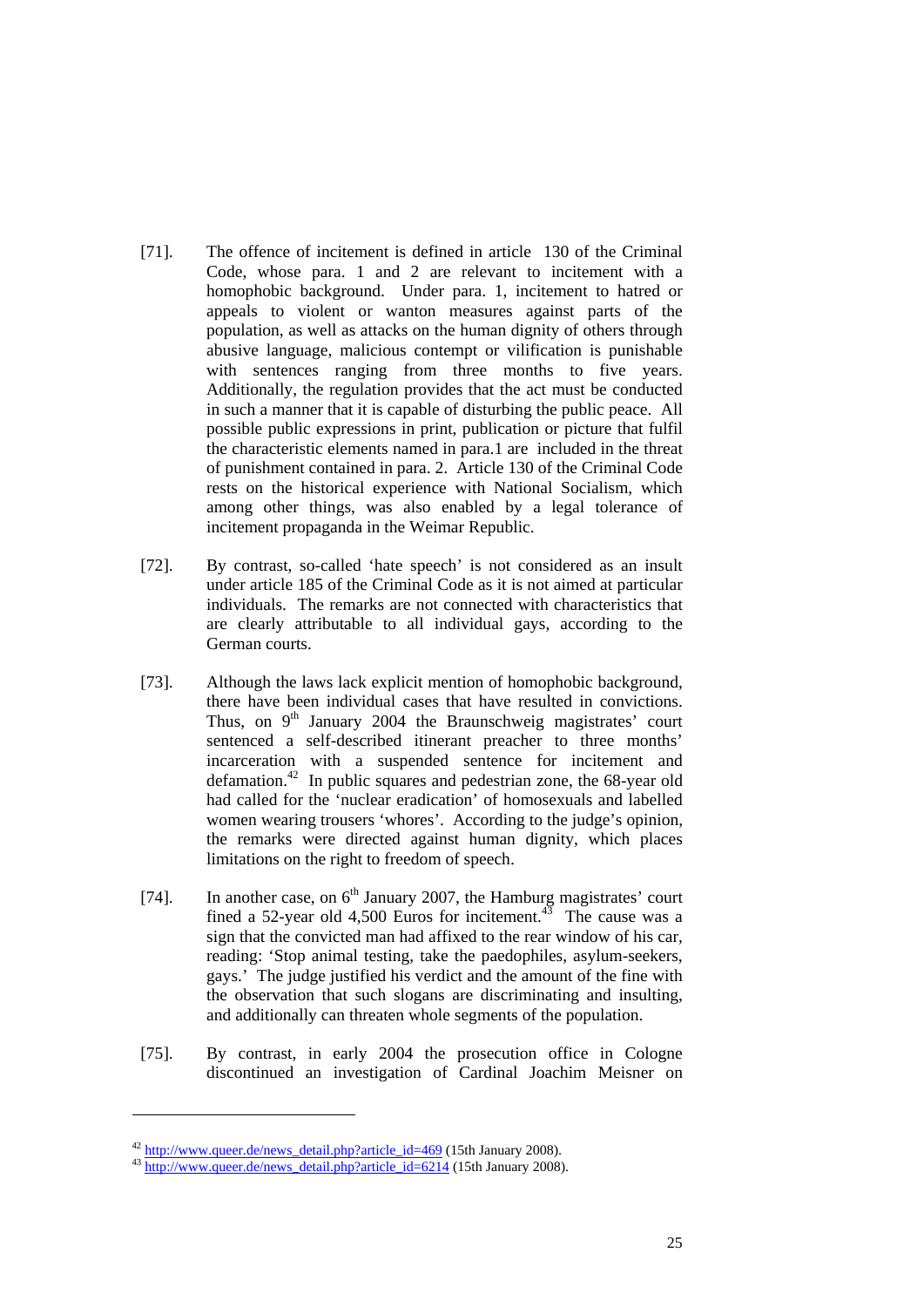suspicion of incitement and defamation.<sup>44</sup> The alleged remark that homosexuals are 'a poison that the European person [must] sweat out' had been reported to the authorities by several private persons and the *Lesben- und Schwulenverband in Deutschland* [Lesbian and Gay Association in Germany]; the Prosecutor´s Office, after taking statements from Meisner's secretary and a journalist, who had spread the quote in the newspaper *Kölner Stadt-Anzeiger,* concluded that he had not made the remark. The Prosecutor´s Office stated: 'Meisner spoke generally about homosexuality from the viewpoint of Catholic morals, but not about homosexuals. Therefore, there were also no remarks made against homosexual persons'.

### F.2. Article 46 Paragraph 2 of the Criminal Code

- [76]. According to article 46 para. 2 of the Criminal Code, in assessing the severity of a punishment, the court must weigh circumstances that speak in favour of and against the perpetrator. To this end, article 46 para. 2,  $2<sup>nd</sup>$  sentence of the Criminal Code contains a summary of circumstances that are to be especially considered in the assessment. Amongst these are the motivations and goals of the crime, as well as the beliefs that emanate from the crime and the intent applied to the crime. Even though already these formulations require the courts to find motivations of contempt for humanity as aggravating circumstances in the process of assessing the severity of a punishment, this provision hardly finds application by the courts in the context of the homophobic background of a crime.<sup>4</sup>
- [77]. In order to guarantee to the person concerned the protection against becoming a victim of crimes due to sexual orientation as anchored in existing provisions on sentencing of the Criminal Code, the governments of the *Laender* Brandenburg and of Saxony-Anhalt sent a draft amendment to the criminal code to the the Second Chamber of Parliament [*Bundesrat*] on 14th August 2007.46 Amongst other things, the draft law would put the regulation of article 46 para. 2,  $2^{nd}$ sentence into concrete terms and would supplement it by enhancing the 'circumstance that a motivation for the crime is the political stance, nationality, ethnic origin, race, skin colour, religion, philosophical belief, origin, outer appearance, disability or sexual orientation of the victim' to an independent factor for the assessment

<sup>&</sup>lt;sup>44</sup> http://www.queer.de/news\_detail.php?article\_id=564 (15th January 2008). 45 Bundesrat, publication no. 572/07.

 $^{46}$  Bundesrat, publication no. 572/07.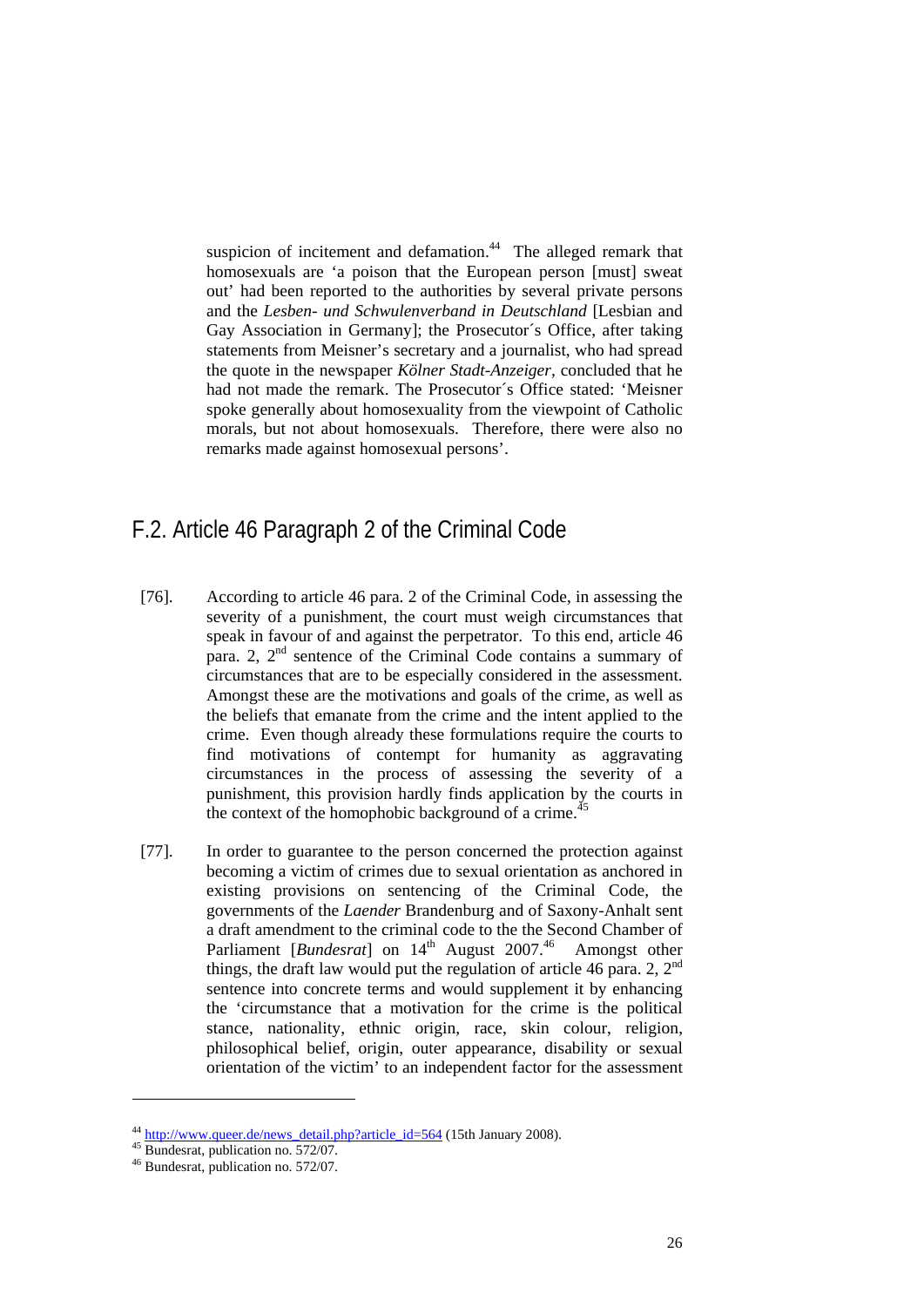of the appropriate sentence. To date the draft law has remained in the legislative process.

## **G. Transgender issues**

[78]. In the German legal system, discrimination against transsexuals is considered discrimination on the basis of sexual orientation. As this ground is not mentioned in article 3 para. 3 of the Basic Law, which enumerates special equality rights, discrimination against transsexuals is treated within the framework of the general principle of equality in article 3 para. 1 of the Basic Law.

## G.1. *Allgemeines Gleichbehandlungsgesetz (AGG)* [General Law on Equal Treatment]

[79]. It can be concluded from the explanatory notes of the General Law on Equal Treatment that transsexuals should be treated in the same way as homosexuals.<sup>47</sup>

### G.2. Freedom of Movement

[80]. Transsexuality is irrelevant in the context of freedom of movement because regulations on residence law refer solely to the criteria of nationality and familial status.

### G.3. Asylum and Subsidiary Protection

[81]. In case a transsexual person is threatened in his/her home country because of his or her transsexuality, the element could be relevant in the asylum law in the same way as homosexuality. However, in the practice of German courts the characteristic of transsexuality has not played a role, neither as a ground for asylum nor in the context of protection from deportation.

<sup>47</sup> Bundestag, publication no. 16/1780, p. 31.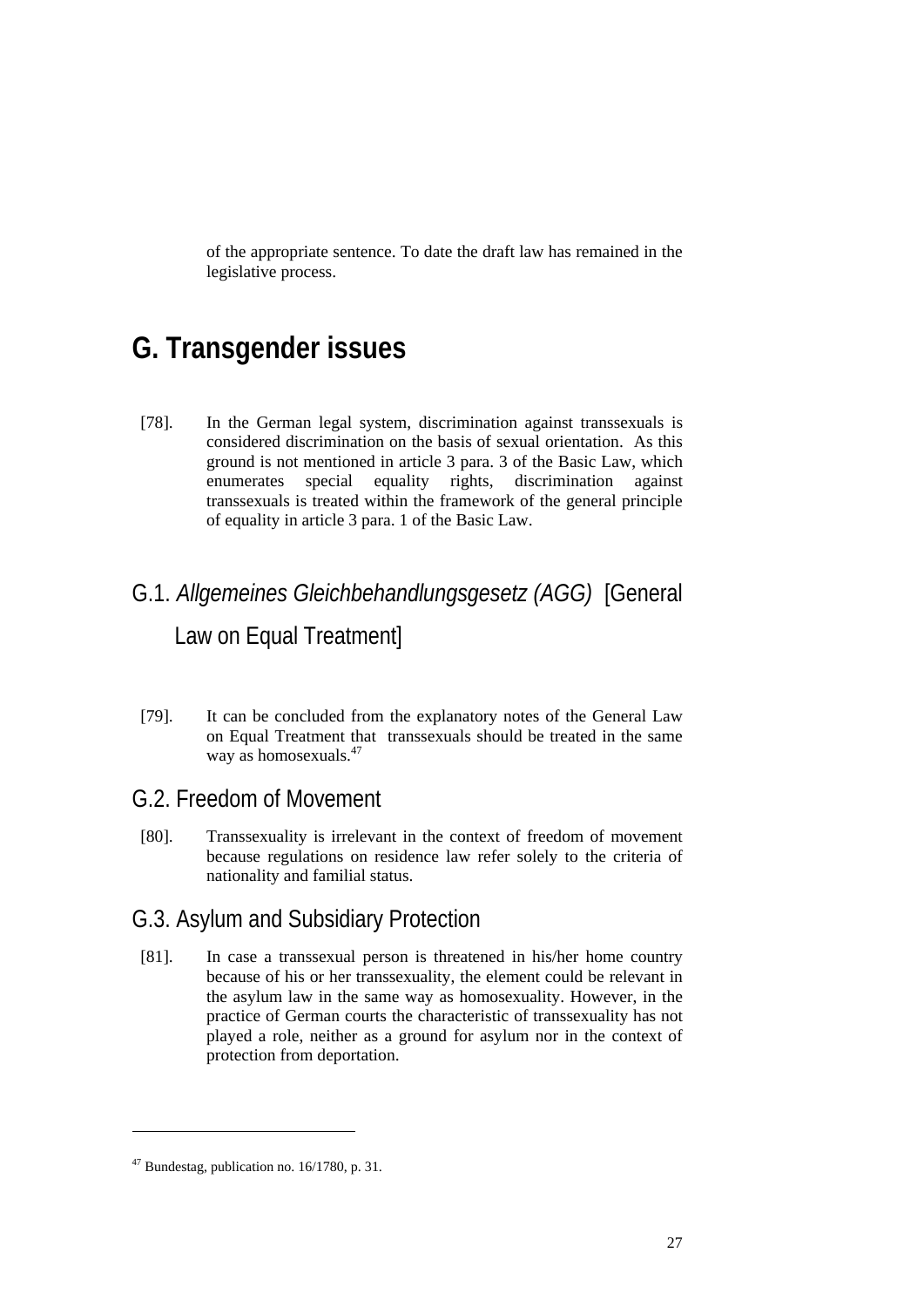### G.4. Family Reunification

[82]. Transsexuality is also irrelevant in the context of family reunification because the relevant regulations refer solely to the criteria of nationality and familial status.

#### G.5. Freedom of Assembly

[83]. With regard to enjoyment of freedom of assembly, the transsexuality of the person entitled to fundamental rights plays just as minor a role as is the case for homosexuals.

#### G.6. Criminal Law

[84]. Regarding incitement and other criminal acts with a homophobic background, the same sentencing guidelines apply as those described above.

## G.7. *Transsexuellengesetz (TSG)* [Law on Transsexuals]

[85]. Transsexuality does not influence the familial status. It only impacts on the sexual status. The causal connection, therefore, is rather the reverse. The familial status or its change can preclude the change of sex. In order to take account of the special situation of transsexuals, the law of  $10<sup>th</sup>$  September 1980 on the changing of given names and the determination of sexual identity in special cases<sup>48</sup> followed the seminal decision of the Federal Constitutional Court of 1978.<sup>49</sup> According to the justices' opinion, article 2 para. 1 of the Basic Law (general freedom of action) in conjunction with article 1 para. 1 (human dignity) affords the right to correction of the entry of a transsexual's male gender in the register of births if a medically determined, irreversible case of transsexualism is at issue and if a sex-changing operation has been conducted. The Law on Transsexuals that took effect on  $1<sup>st</sup>$  January 1981 offers those concerned with two solutions. In addition to a process in which a transsexual's given name can be changed without the person first having to undergo a surgical procedure (the so-called small solution), the law provides the possibility of determining the gender and changing the given name after a sex-changing operation (the socalled big solution).

-

<sup>48</sup> BGBl I, p. 1654.

<sup>49</sup> Federal Constitutional Court, BVerfGE, 286.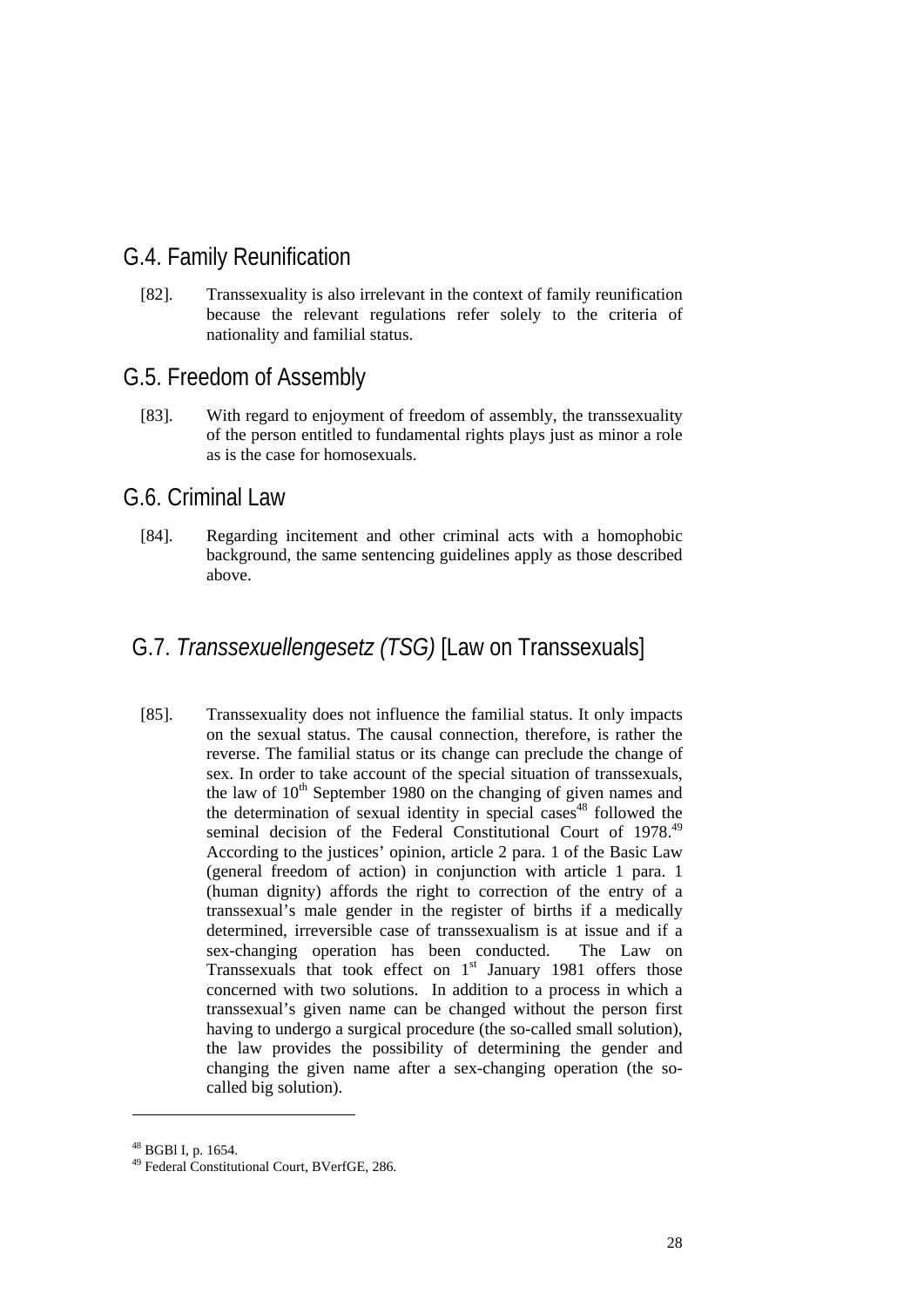[86]. In the meantime, the Federal Constitutional Court has taken up the Law on Transsexuals in five decisions and deemed some provisions to be unconstitutional.<sup>50</sup> In the view of the iustices, some In the view of the justices, some assumptions about transsexuality that form the basis of the Law on Transsexuals can no longer be scientifically justified in core aspects, which makes a revision of the law necessary. One amendment to the Law on Transsexuals was already passed on  $20^{th}$  July 2007.<sup>51</sup>

### G.8. Changing a Given Name

- [87]. In accordance with the small solution, regulated under articles 1-7 of the Law on Transsexuals, transsexuals may obtain a given name of the desired other gender. The prerequisite is that the person concerned feels that she or he belongs to the other gender, and has felt the drive to fulfil this feeling of belonging for at least three years. Further, it is necessary that a change in this feeling is not to be expected. However, despite the change in given name, the law will still regard the transsexual as belonging to the gender to which he or she feels he or she does not belong (article 1 para. 1 of the Law on Transsexuals).
- [88]. In its current version the Law on Transsexuals does not only apply to Germans and persons entitled to asylum, but also to foreigners who have their legal domicile or their usual residence in Germany, and whose homeland law contains no regulation comparable to this law (article 1 para. 1 no. 3 of the Law on Transsexuals).
- [89]. Before reaching its decision, the competent magistrates' court must consult two experts who give their opinions on whether, in accordance with the findings of the medical sciences, the applicant's feeling of belonging will likely not change (article 4 para. 3 of the Law on Transsexuals).
- [90]. In accordance with the jurisprudence of the Federal Constitutional Court, already after the change of name, the person is to be addressed in accordance with his/her newly understood identity. Further, under

<sup>50</sup> At issue were the following points: the minimum age of 25 years required for the change of civil status and change of given name; the loss of the changed given name for transsexuals of same-sex orientation if they become married, even though they cannot enter into a life partnership; prohibition of changing a given name and change of civil status for foreign transsexuals who legally and not just temporarily reside in Germany, provided that the law in their homeland does not include similar regulations.<br><sup>51</sup> BGBl. I, p. 1566, Article. 3a ( $20<sup>th</sup>$  July 2007).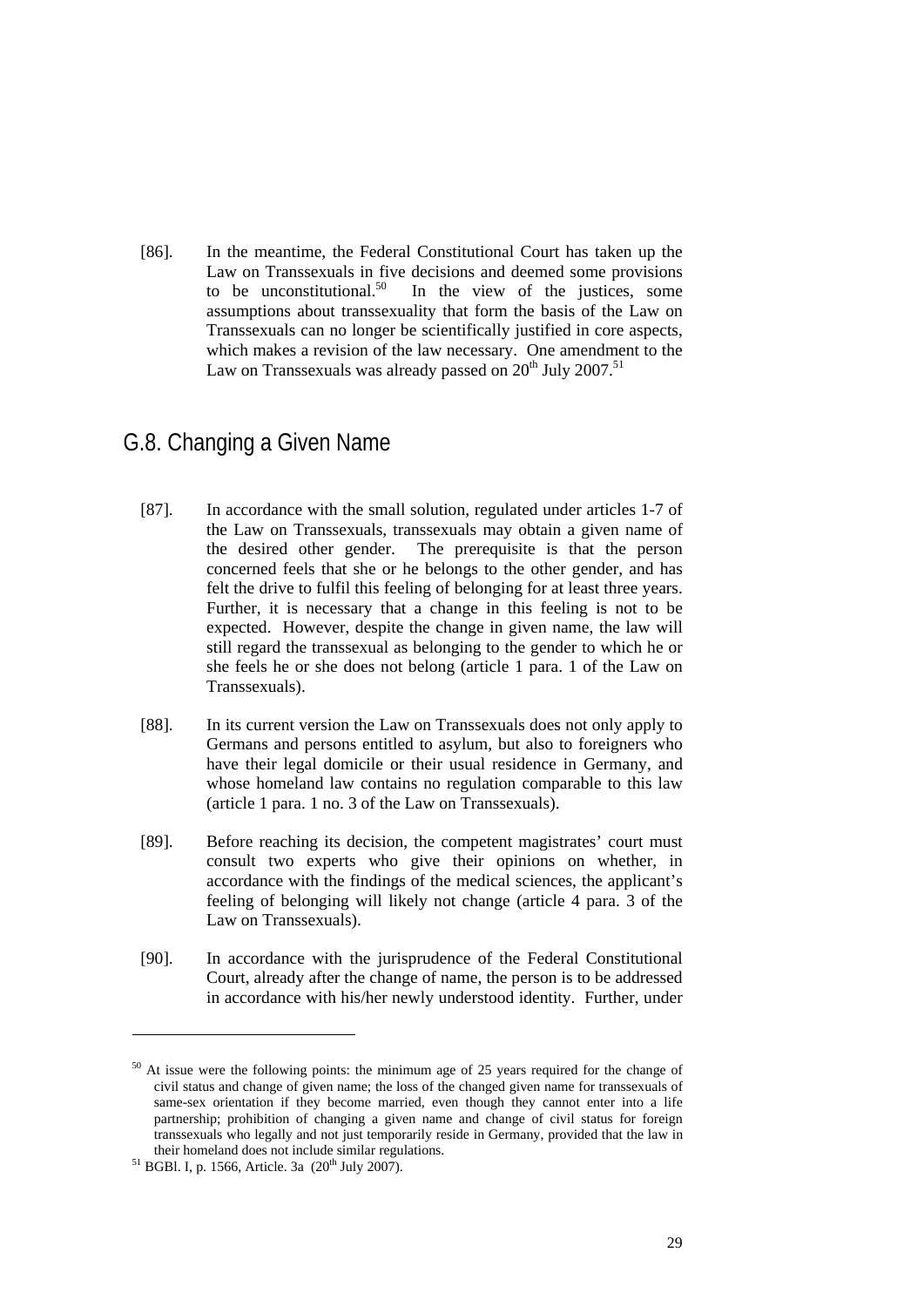article 5 of the Law on Transsexuals, given names used at the time of the change must not be made public without his/her agreement. Finally, with the change in given name, transsexuals have a right to certified copies as well as new official documents issued with their new given names. This applies both to employers<sup>52</sup> as well as government institutions.

[91]. In accordance with article 7 of the Law on Transsexuals, however, the change in given name becomes ineffective if the person in question gives birth to a child or marries.

### G.9. Determination of Sexual Identity

- [92]. For the determination of whether a person belongs to the other gender/sex (articles 8-12 of the Law on Transsexuals), the law also demands that the transsexuals are unmarried and have undergone a sex-change operation making them incapable of reproduction (article 8 para. 1 of the Law on Transsexuals). In this judicial process the competent magistrates' court must also, in accordance with article 9 para. 3 of the Law on Transsexuals, obtain two expert opinions before making its decision.
- [93]. Finally, it should be noted that the change of civil status leaves the legal relationships between the person affected and her/his parents and children untouched. The same is true for pension claims and similarly functioning benefits.

#### G.10. Costs

1

[94]. Provided that appropriate expert reports show that the person affected suffers a psychological strain due to his/her transsexuality that can only be remedied or alleviated by a sex-change operation and not through psychotherapeutic measures, the health insurance companies must pay the costs of the sex-change treatment and operation.53

 $52$  Federal Constitutional Court, decision of  $15<sup>th</sup>$  August 1996, case no.: 2 BvR 1833/95; *Neue Juristische Wochenschrift (NJW)* (1997), p. 1632.

<sup>&</sup>lt;sup>53</sup> This was decided by the Federal Social Court (*Bundessozialgericht*), BSGE, 62, 83.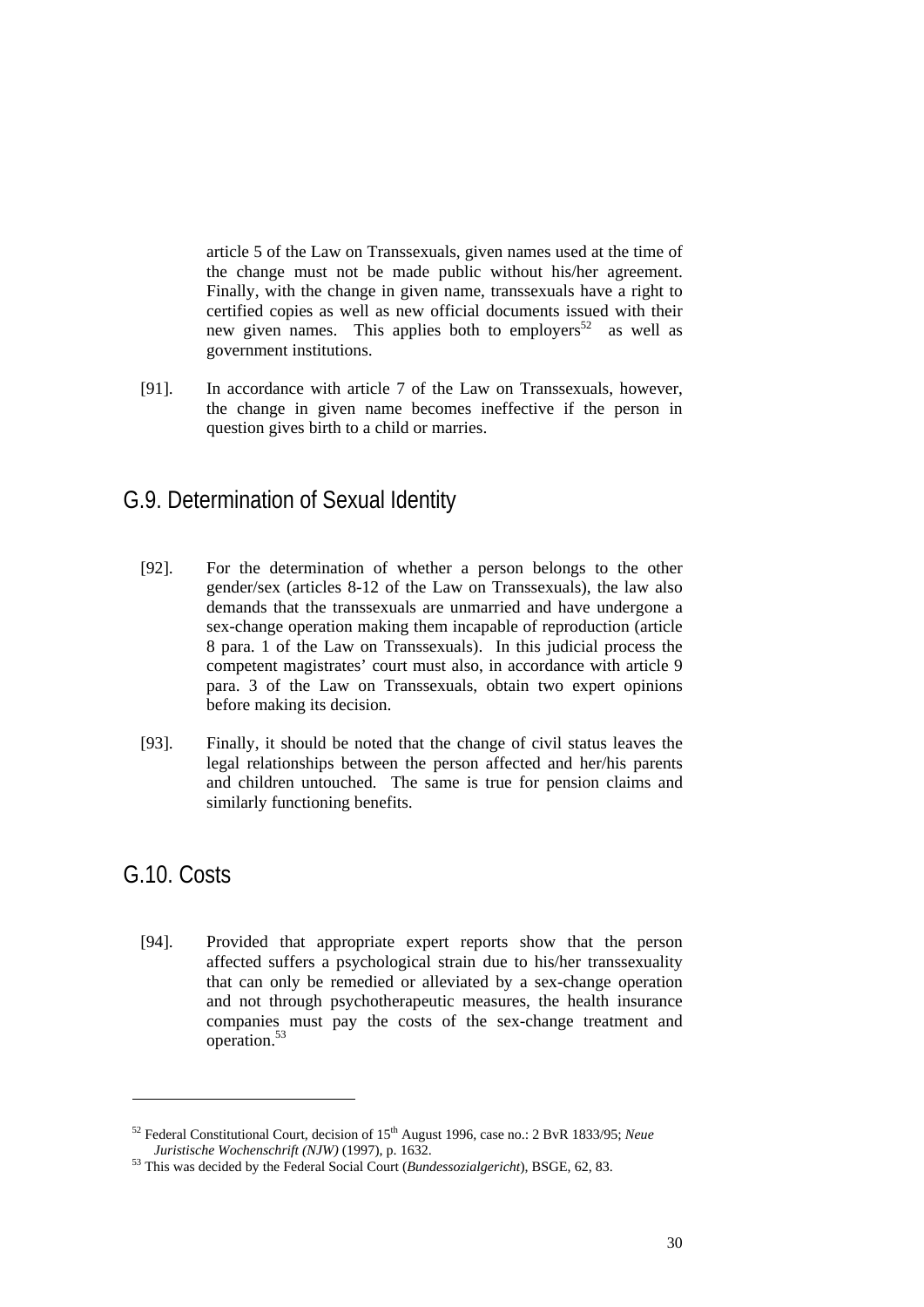## G.11. Legal Shortcomings

- [95]. With regard to the small solution, legislators assumed that in the case of marriage, the transsexual would again feel a belonging to her/his own gender, and lose the already assumed given name of the other gender. When the Law on Transsexuals was passed 25 years ago, it was unknown to legislators and sexual science that a man-to-woman transsexual can feel lesbian and a woman-to-man transsexual can feel gay. At the same time, entering into a same-sex partnership is completely ruled out for transsexuals who feel lesbian or gay and have decided to change their given names. By contrast, those who are already married can take advantage of the small solution to take on a given name of the other gender. Accordingly, singles are treated differently than married transsexuals.
- [96]. Those who choose the big solution can either marry or enter a samesex life partnership. Legal adjustment of the gender identity is possible if the transsexual already lives in a registered life partnership. This does not require dissolution of the life partnership. By contrast, a married person must first divorce before she/he can achieve by a court decision the legal assignment to the other gender. However, a divorce requires that the married couple first live separately for one year, which for a couple that also wishes to live together after legal adjustment of the gender identity is obviously unreasonable and illogical.
- [97]. Although the described flaws of the Law on Transsexuals have been known for some time and the mentioned decisions of the Federal Constitutional Court have served to remind of this, the legislature has avoided fundamental amendment of the law to correspond to the current state of sexual science.

## **H. Miscellaneous**

H.1.(Same-Sex) Life Partnership Law [*Lebenspartnerschaftsgesetz*]

[98]. In order to take account of evolving social reality, in 2001 the very controversial Life Partnership Law was passed as a milestone for gay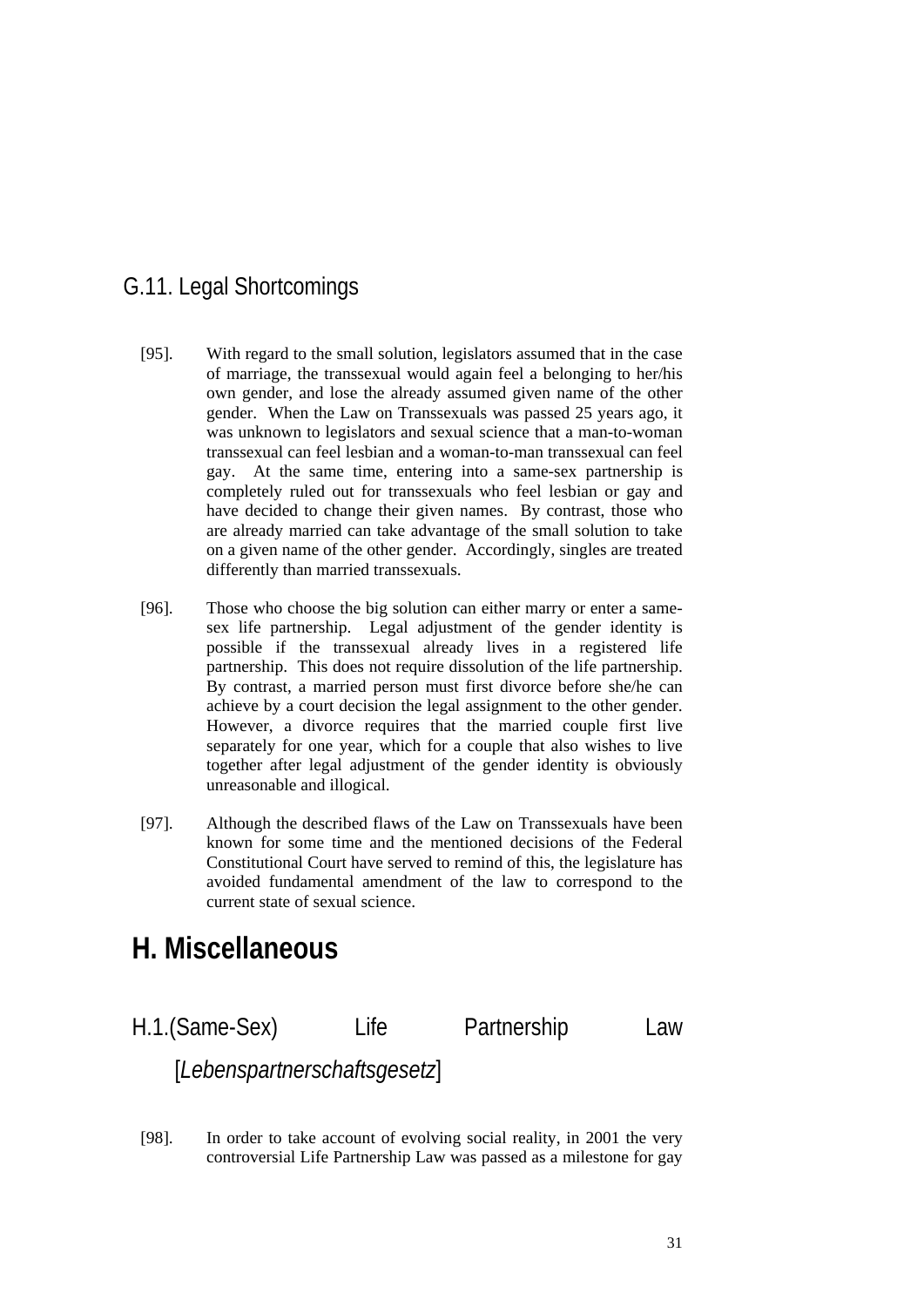and lesbian equality. It took effect on  $1<sup>st</sup>$  August 2001. It creates a separate institution for same-sex couples in family law and for the first time offers them the possibility of legal security. Amongst other things, the law provides for regulations in maintenance, tenancy, inheritance, social security, and aliens' law. In its judgement of  $17<sup>th</sup>$ July  $2002$ ,<sup>54</sup> the Federal Constitutional Court confirmed the law's constitutionality and saw no violation of article 6 para. 1 of the Basic Law (protection of marriage), nor of article 3 para. 1 of the Basic Law (general right to equality), or article 14 para. 1 of the Basic Law (right to property). The Law on Revision of the Life Partnership Law that took effect on  $1<sup>st</sup>$  January 2005 provided further rights to this institution, including the extensive adoption of marital property and maintenance laws, the possibility of step-children's adoption, the introduction of the statutory equalisation of pensions, as well as the inclusion of the life partner in provision for surviving dependants.

[99]. However, as before, there remain areas of life in which equality has not been achieved. Whilst the same provisions on maintenance apply to life partnerships as to marriages, the life partners' liability for providing maintenance to each other has no parallel with regard to income tax. Further, tax exemptions apply to married couples but not to same-sex partners. This leads to treating same-sex partners – who have lived in a long-term partnership, and who are obligated to each other's maintenance, and, if necessary, care for their partners until death – as non-partners for purposes of inheritance and gift tax. In addition, those same-sex partners who are civil servants are not entitled to some essential rights from the federal remuneration law (*Bundesbesoldungsgesetz*) and law on pensions for civil servants (*Beamtenversorgungsgesetz*). They are denied family subsidy and the civil servant pension, whereby the family subsidy is not primarily dependent on family status, but rather concrete obligations to dependants. A further shortcoming in the institution of the registered same-sex partnership is seen in the lack of a unified federal agency competent for its registration. In this, the *Laender* have chosen different approaches: in most *Laender* the registry offices are competent, while in *Bavaria* it is the notaries. Finally, there is no joint right of adoption for registered partnerships, for which only the possibility of step-child adoption was made available (see below).

<sup>&</sup>lt;sup>54</sup> Federal Constitutional Court, decision of  $17<sup>th</sup>$  July 2002, case no.: 1BvF 1/01, BVerfGE 105, 313.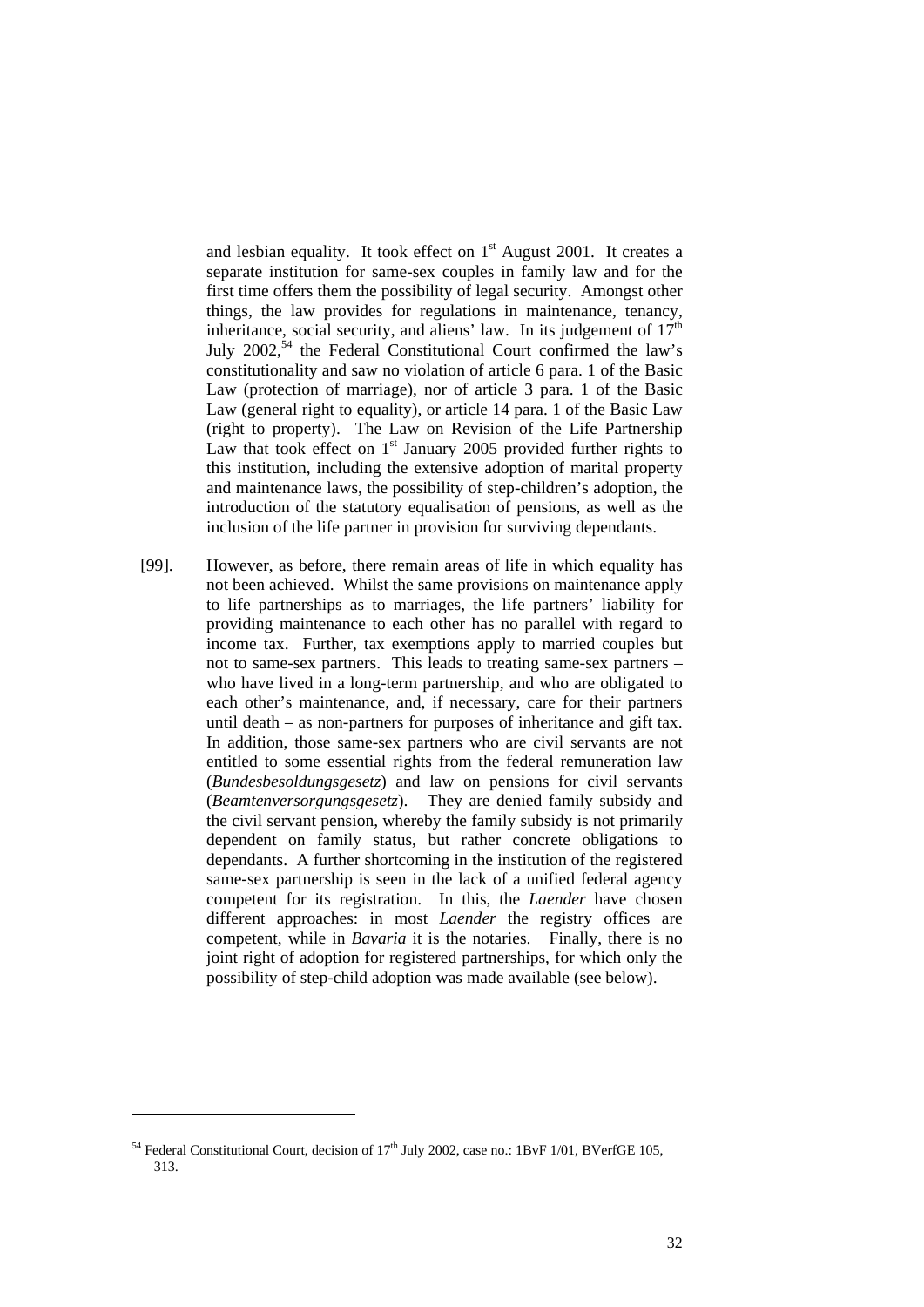### H.2. Rights to Custody and Access in Rainbow Families

- [100]. Due to the amendment of the Life Partnership Law, since  $1<sup>st</sup>$  January 2005 same-sex partners also have the option of step-child adoption (article 9 para. 7 of the Life Partnership Law). Accordingly, a registered partner can adopt the child of the other. A prerequisite is that the other life partner has the sole right to custody. This can be the case for a child from a previous relationship as well as a child born into a family through artificial insemination. With the adoption, the adoptive parents form a legal and familial relationship to the child that includes a full right of custody, just as it exists for biological children. However, for homosexual couples, the consequences do not apply to tax law, resulting also in a negative financial effect on the child.
- [101]. For regulations that exist for heterosexual and homosexual couples, there remain differences in the area of the law of descent. Whilst heterosexual couples who, through mutual agreement, decide to artificially transfer semen from a third person, cannot later have parental responsibility withdrawn from them for the child produced in this manner, for lesbian couples an additional adoption procedure is required. This differentiated regulation in descent law has no foundation as long as for the same-sex couple the artificial insemination was conducted with the consent of the other partner.
- [102]. In the area of the right of access, it is of great importance to rainbow families that an expansion of this right to third persons is a limited possibility. Beyond the already existing right of access for parents, siblings, grandparents, spouses or former spouses of one of the parents, thanks to the Life Partnership Law, since 2004 a right of access for the life partner or former life partner of one of the parents has been introduced (article 1685 of the Federal Civil Code [*Bürgerliches Gesetzbuch – BGB*]). The same applies to persons with whom the child was in foster care for an extended time. It is required that this serve the welfare of the child and, additionally, in the case of step-parents, that they actually are or were responsible for the child. However, biological parents who do not live with the child have priority in the right of access. Next come other close relatives, for example the grandparents, then step-parents and possibly other persons with a relationship, such as foster parents.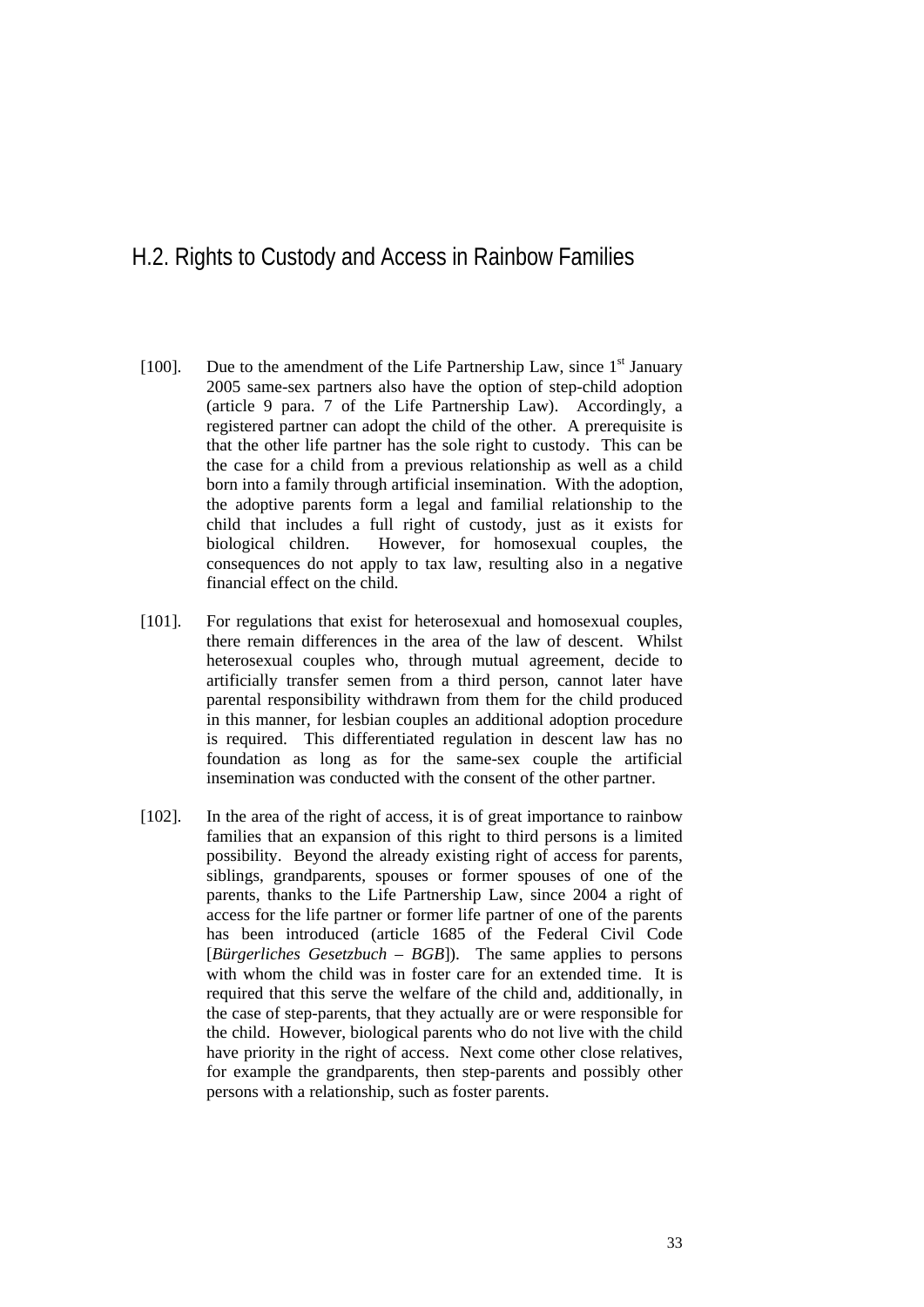### H.3. Intersexuality

- [103]. Intersexuality is a relatively new topic in the German human rights discourse. According to scientific studies, there are around 150 children born each year who can be classified as intersexual. The total number of people affected by severe variance in sex development is around  $8,000-10,000$ .<sup>55</sup>
- [104]. The existence of intersexuals, however, was not anticipated in the German legal system. The legal framework covers the sex categorisation of the population into male and female. According to article 21 para. 1 no. 3 of the Civil Status Act (*Personenstandsgesetz*), the sex of a child is entered into the register of births. According to this regulation, the determinable physical characteristics are decisive for the entry of sex, and in cases of doubt, the entry should reflect the sex primarily indicated by the physical characteristics. However, in the determination of a classification for a double-gendered person to one or the other sex, her/his psychological tendencies can be considered.<sup>56</sup>
- [105]. So far the courts have refused to change the registered sex of an intersexual in the birth register to 'hermaphrodite'. A right to legal recognition of a third gender on the basis of the right of selfdetermination in accordance with article 2 para. 1 of the Basic Law, in conjunction with article 1 para. 1 of the Basic Law (free development of personality), does not exist because two fundamental institutions of law – marriage and military service – require the categorisation of people into two genders. Additionally, even the Basic Law, in its article 3 para. 2,  $1<sup>st</sup>$  sentence, assumes the differentiation of people as males and females. $57$
- [106]. This jurisprudence is criticised, however, with reference to the Federal Constitutional Court, which decided with regard to transsexuals that the fundamental right to the free development of personality protects psychological gender identity.58 According to the opinion of critics, this right must also be granted to intersexuals, thus recognising their psychological identity even if that

 $55$  Bundestag, publication no. 16/4786, p. 3.

<sup>&</sup>lt;sup>56</sup> Regional Court (*Oberlandesgericht*) Naumburg, decision of 14<sup>th</sup> December 2000, case no.: 10<br>Wx 12/00: Praxis der Freiwilligen Gerichtsbarkeit (FGPrax) (2001), p. 239.

Wx 12/00; *Praxis der Freiwilligen Gerichtsbarkeit (FGPrax)* (2001), p. 239. 57 Germany/Arbeitsgericht/722 UR III 302/00 (13th September 2001); *Neue Juristische Wochenschrift (NJW) – Rechtssprechungsreport* (2001), p. 1586; District Court (*Landgericht*) München I/16 T 1944/02 (30th June 2003); *Zeitschrift für das gesamte Familienrecht* (2004), p. 269; *Neue Juristische Wochenschrift (NJW) – Rechtssprechungsreport* (2003), p. 1590. 58 Federal Constitutional Court BVerfGE 49, 286.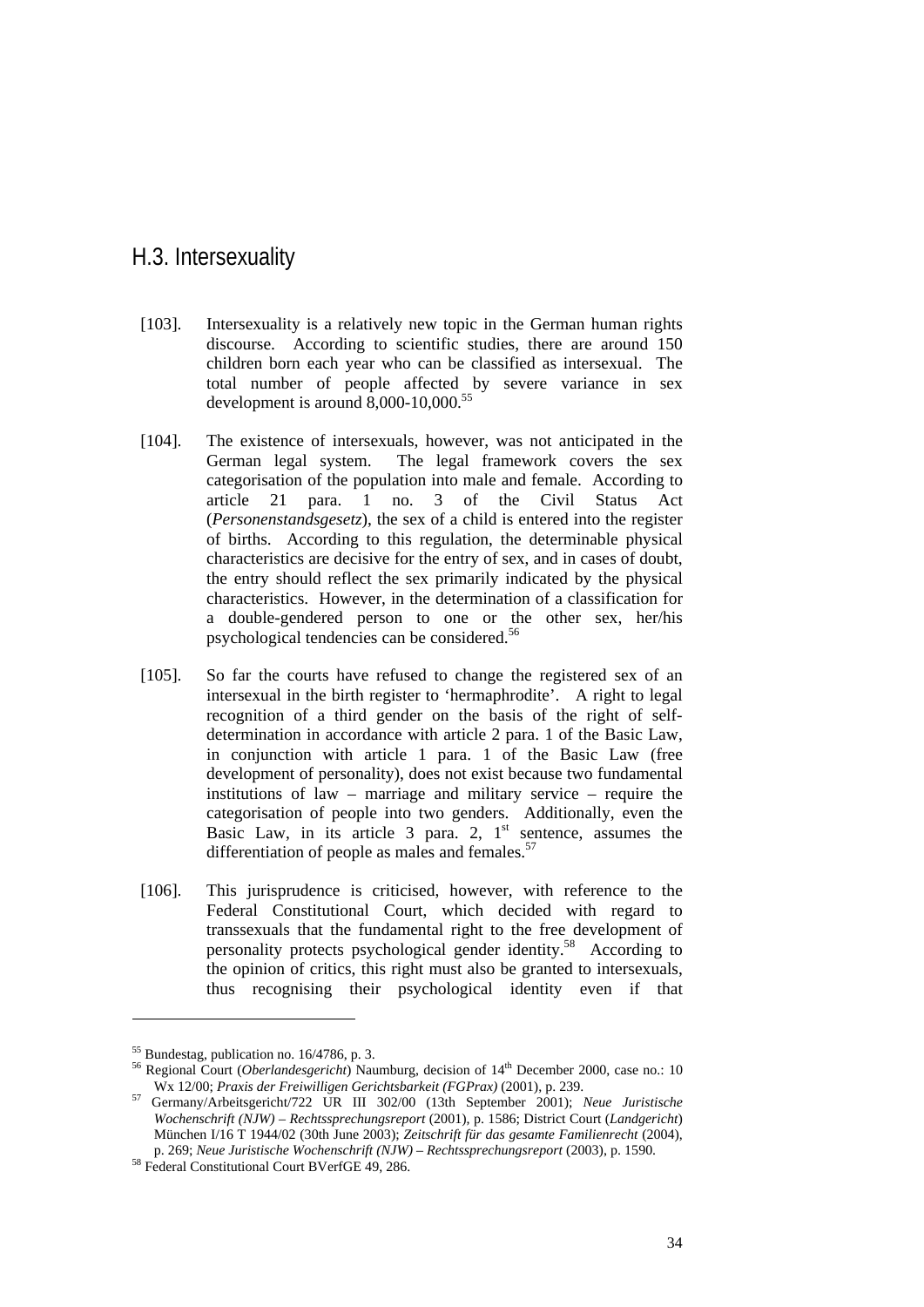simultaneously places the construed medical and legal categorisation in question.<sup>59</sup> In this context it has even been discussed whether parental discretion over children should be limited in such a way as to rule out operations on minors with the goal of clarifying physical sex within the binary framework of man and woman.<sup>60</sup>

- [107]. However, with passage of the General Law on Equal Treatment, the phenomenon of intersexuality was certainly noted. One can conclude from the explanatory notes of the law that the protection from discrimination also includes intersexual people.<sup>61</sup> So far, no court decisions have been based on this.
- [108]. Finally, the concern is raised whether medical interventions for the purpose of sex polarisation with children incapable of giving their consent runs contrary to the constitutionally guaranteed fundamental rights of self-determination and freedom from bodily harm.<sup>62</sup> In this context a recent ruling $63$  could be of great consequence for intersexuals. On  $6<sup>th</sup>$  February 2008, the Cologne Regional Court awarded compensation for pain and suffering to an intersexual person 30 years after a doctor had removed her female genitalia, thus making her irrevocably a man. The intersexual claimant – still a man under civil law – brought suit for damages on grounds of erroneous assignment of a sex and physical mutilation against the surgeon who, in 1977, when she was 18 years old, had removed her uterus and fallopian tubes. In its decision, the court ruled that the momentous operation had been conducted without the necessary consent and that the intersexual claimant had not been comprehensively informed by the defendant surgeon.

## **I. Good Practice**

I.1. Prohibitions on Discrimination in the Constitutions of the

#### *Laender*

[109]. The federal *Land* of Brandenburg was the first to adopt a relevant prohibition on discrimination, in article 12 para. 2 of its constitution ('No one may […] be favoured or discriminated against due to […]

-

<sup>&</sup>lt;sup>59</sup> See Tolmein (2002), *Zeitschrift für das gesamte Familienrecht*, pp. 957 ff. <sup>60</sup> Bundestag, publication no. 16/4322, p. 5.

 $61$  Bundestag, publication no. 16/1780.

 $62$  Bundestag, publication no. 16/4322, p. 3.

<sup>63</sup> District Court (*Landgericht*) Köln, case no.: 25 O 179/07.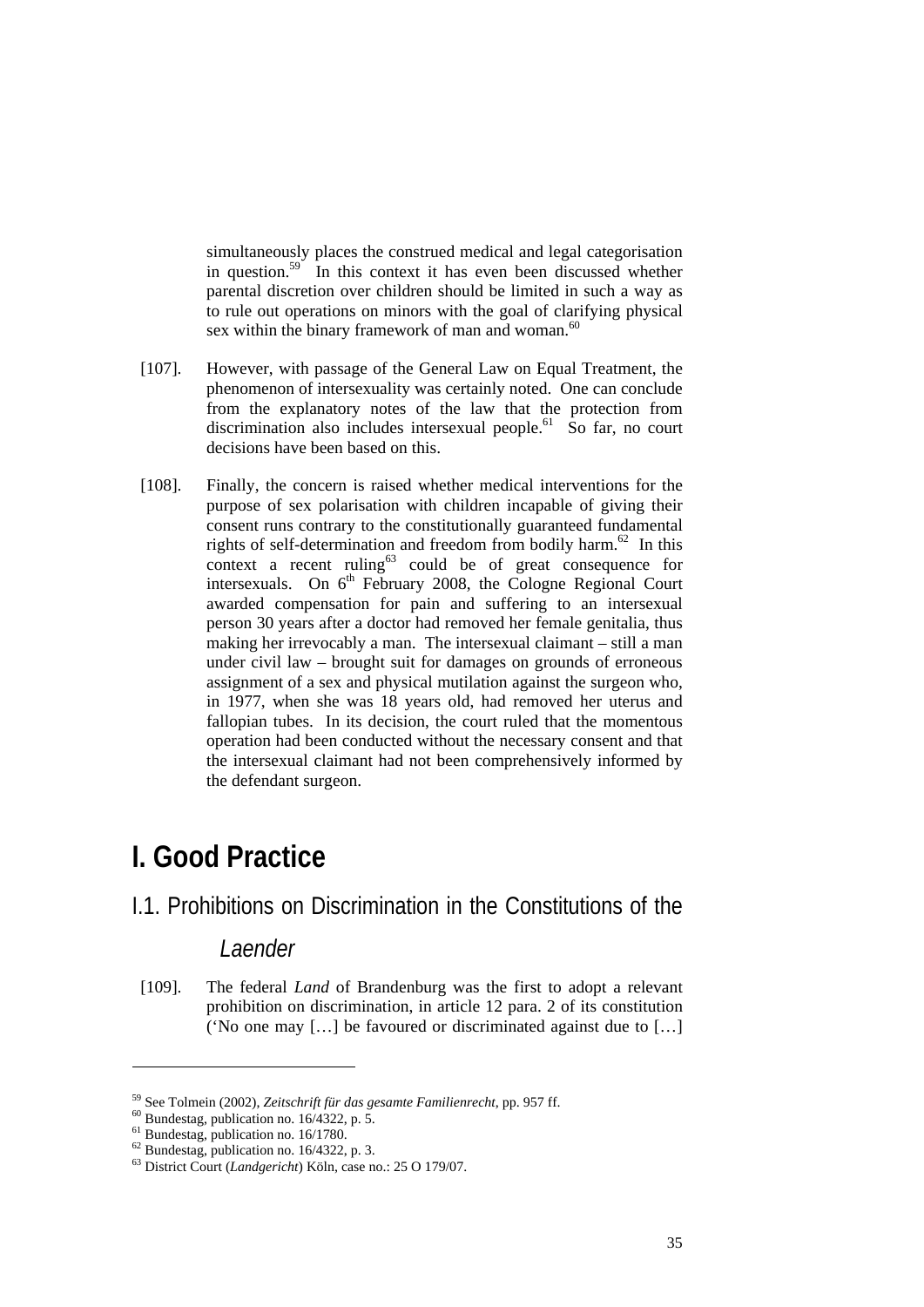their sexual orientation.'). Three other *Laender* followed: Berlin (article 10 para. 2: 'No one may […] be discriminated against or favoured due to their sexual orientation.'); Bremen (article 2: 'No one may […] be favoured or discriminated against due to […] their sexual orientation.); and Thuringia (article 2 para. 3: 'No one may [...] be favoured or discriminated against due to their sexual orientation.'). This step is of primarily symbolic importance, which nevertheless should not be underestimated considering the history of the old article 175 of the criminal code. Further, it sends administrators a clear signal that the prohibition on discrimination on the basis of sexual orientation deserves particular attention in the public authorities' work and organs due to its fundamental character and constitutional dimension.

### I.2. Jurisprudence on the Law on Transsexuals

- [110]. Since taking effect on  $1<sup>st</sup>$  January 1981, the Law on Transsexuals was not reformed for 26 years. The amendment of 2007 also fails to account for the findings of the sexual sciences. Since the late 1960s, the jurisprudence of the Federal Constitutional Court, however, has continuously strengthened the rights of transsexuals. In its decision of 1978,64 it based the correction of entering the male gender of a transsexual in the birth register on article 2 para. 1 of the Basic Law (general freedom of action), considered together with article 1 para. 1 of the Basic Law (human dignity). It was only after this fundamental decision of the Federal Constitutional Court that the parliament passed the Law on Changing Given Names and the Determination of Sex Identity in Special Cases [*Gesetz über die Änderung der Vornamen und die Feststellung der Geschlechtszugehörigkeit in besonderen Fällen*].
- [111]. In later years, the Federal Constitutional Court took up the Law on Transsexuals in five decisions and declared important provisions to be unconstitutional. In  $1982^{65}$  and  $1993^{66}$  it objected to the age requirement of 25 for changing civil status and given names. In  $2005^{67}$  it decided that the provision according to which same-sex transsexuals also lose their changed given names if they marry although they cannot enter into a life partnership, is inoperative

-

<sup>64</sup> Federal Constitutional Court, BVerfGE 49, 286.

<sup>65</sup> Federal Constitutional Court, BVerfGE 60, 123.

<sup>66</sup> Federal Constitutional Court, BVerfGE 88, 87.

<sup>&</sup>lt;sup>67</sup> Federal Constitutional Court, decision of 6<sup>th</sup> December 2005, case no.: 1 BvL 3/03; Zeitschrift *für das gesamte Familienrecht* (2006), p. 182.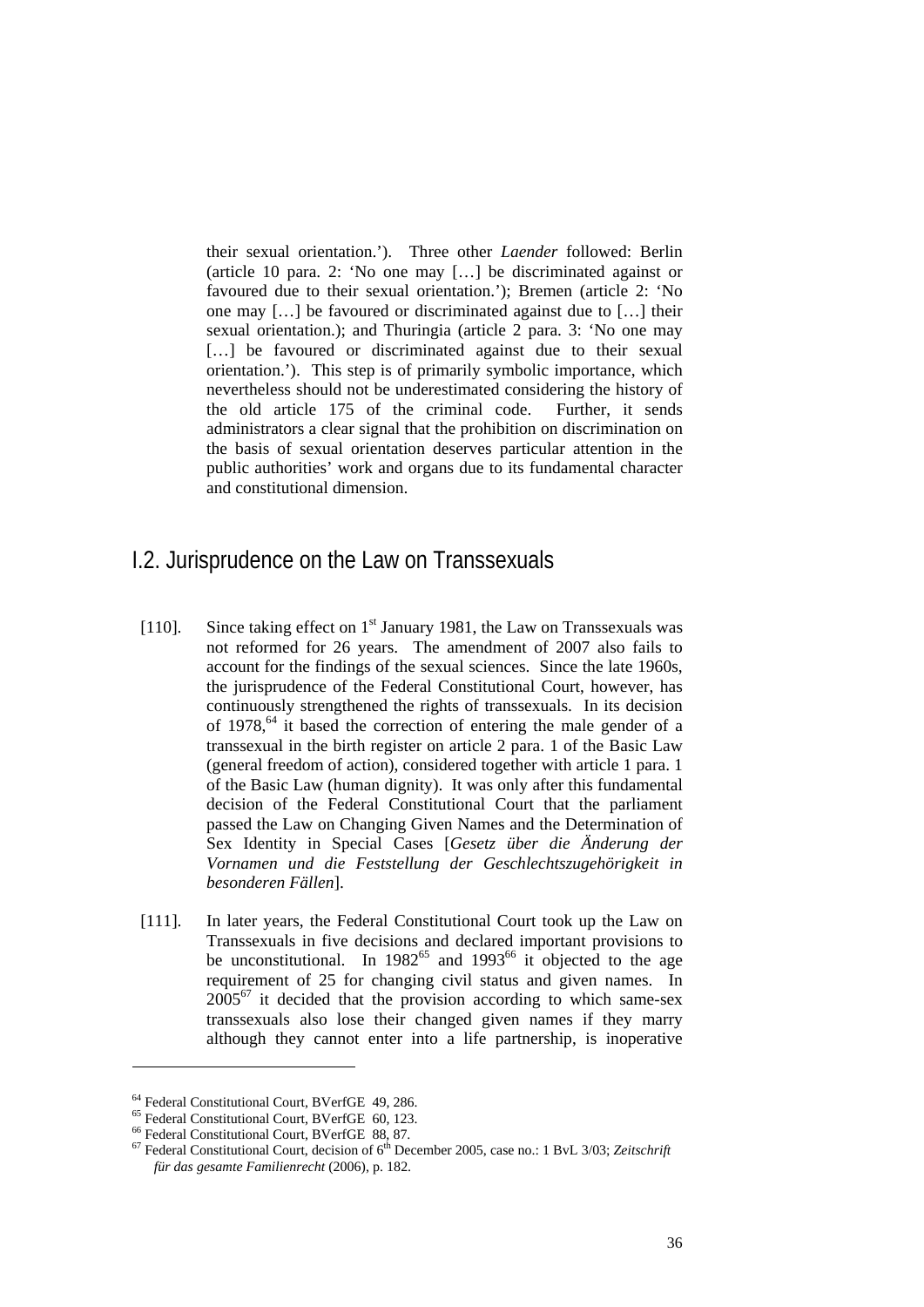pending a new legal regulation. Finally, in 2006<sup>68</sup> it gave legislators a deadline until  $30<sup>th</sup>$  June 2007 to create a new regulation in place of the prohibition on changing a given name and civil status for foreign transsexuals who legally and not just temporarily reside in Germany, provided that the law of their homeland does not have comparable regulations. Moreover, the Federal Constitutional Court has ruled that already after a change in name, a person is to be addressed according to her/his newly understood role.<sup>69</sup>

<sup>&</sup>lt;sup>68</sup> Federal Constitutional Court, decision of 18<sup>th</sup> July 2007, case no.: 1 BvL 1,12/04; Zeitschrift für *das gesamte Familienrecht* (2006), p. 1818.

*das gesamte Familienrecht* (2006), p. 1818. 69 Federal Constitutional Court, decision of 15th August 1996, case no.: 2 BvR 1833/95; *Neue Juristische Wochenschrift (NJW)* (1997), p. 1632.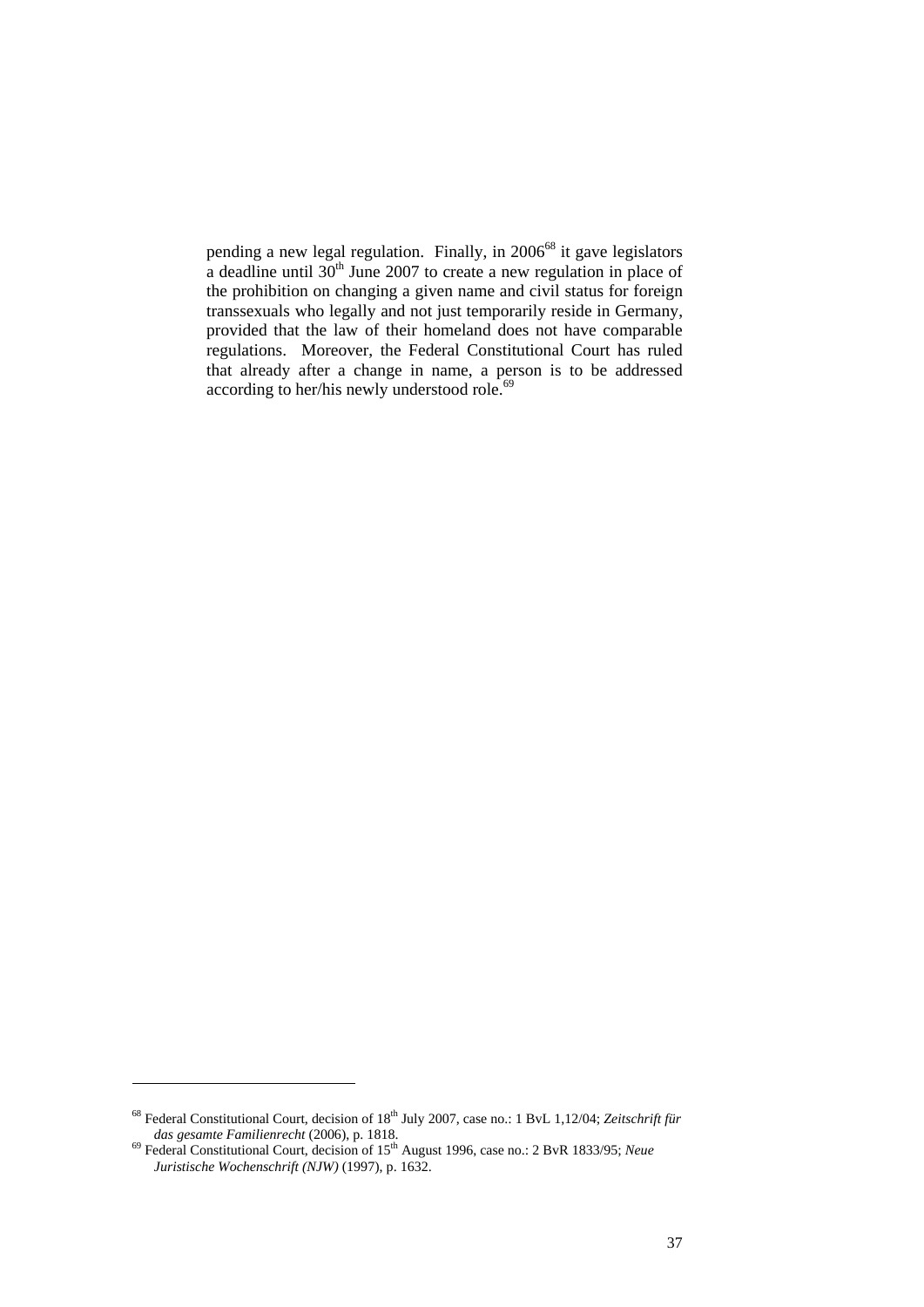#### **A. Implementation of Employment Directive 2000/78/EC**

| <b>Case title</b>                                                                                                                       | IV ZR 267/04                                                                                                                                                                                                                                                                                                                                                                                                                                                                                                                                                                                                                                                                                       |
|-----------------------------------------------------------------------------------------------------------------------------------------|----------------------------------------------------------------------------------------------------------------------------------------------------------------------------------------------------------------------------------------------------------------------------------------------------------------------------------------------------------------------------------------------------------------------------------------------------------------------------------------------------------------------------------------------------------------------------------------------------------------------------------------------------------------------------------------------------|
| <b>Decision date</b>                                                                                                                    | 14 <sup>th</sup> February 2007                                                                                                                                                                                                                                                                                                                                                                                                                                                                                                                                                                                                                                                                     |
| <b>Reference details</b> (type and<br>title of court/body; in original<br>language and English [official<br>translation, if available]) | Bundesgerichtshof [Federal High Court of Justice]                                                                                                                                                                                                                                                                                                                                                                                                                                                                                                                                                                                                                                                  |
| Key facts of the case<br>$(max. 500 \text{ chars})$                                                                                     | The plaintiff has worked in the civil service since 1977, and had complementary insurance with the defendant, the Pension Fund of the<br>Federation and Laender [Versorgungsanstalt des Bundes und der Länder]. Since 2001 he has lived in a registered life partnership. The plaintiff<br>filed an application for a determination that in calculating the plaintiff's initial credit, the defendant must use the more beneficial tax category<br>that applies to married people, and pay his life partner a survivor's pension until the plaintiff's death.                                                                                                                                      |
| <b>Main</b><br>reasoning/argumentation<br>$(max. 500 \text{ chars})$                                                                    | It is clear from ECJ jurisprudence that in legal differentiation by a family status that is accessible to women and men independent of their sexual<br>orientation, there is no discrimination on the basis of sex or sexual orientation. The preferential legal treatment of married persons on the basis<br>of family status does not devalue the communion of same-sex partners, but rather treats them in accordance with their particular nature. The<br>favouring of married persons serves to support heterosexual communions with regard to reproduction and education of their own offspring,<br>something to which same-sex partnerships typically cannot contribute in the same manner. |
| Key issues (concepts,<br>interpretations) clarified by<br>the case (max. $500$ chars)                                                   | Under the statutes of the Pension Fund of the Federation and Laender, registered life partners (in contrast to married persons) are not entitled to a<br>survivor's pension; also, for life partners, the more beneficial tax category that applies to married persons in the calculation of the initial credit is<br>not to be used. This does not violate higher-ranking law.                                                                                                                                                                                                                                                                                                                    |
| <b>Results (sanctions) and key</b><br>consequences or<br>implications of the case<br>$(max. 500 \text{ chars})$                         | The plaintiff's appeal is not founded and is rejected.                                                                                                                                                                                                                                                                                                                                                                                                                                                                                                                                                                                                                                             |

DISCLAIMER: This study has been commissioned as background material for a comparative report on homophobia and discrimination on grounds of sexual orientation by the European Union Agency for Fundamental Rights. The views expressed here do not necessarily reflect the views or the official position of the FRA. The study is made publicly available for information purposes only and does not constitute legal advice or legal opinion.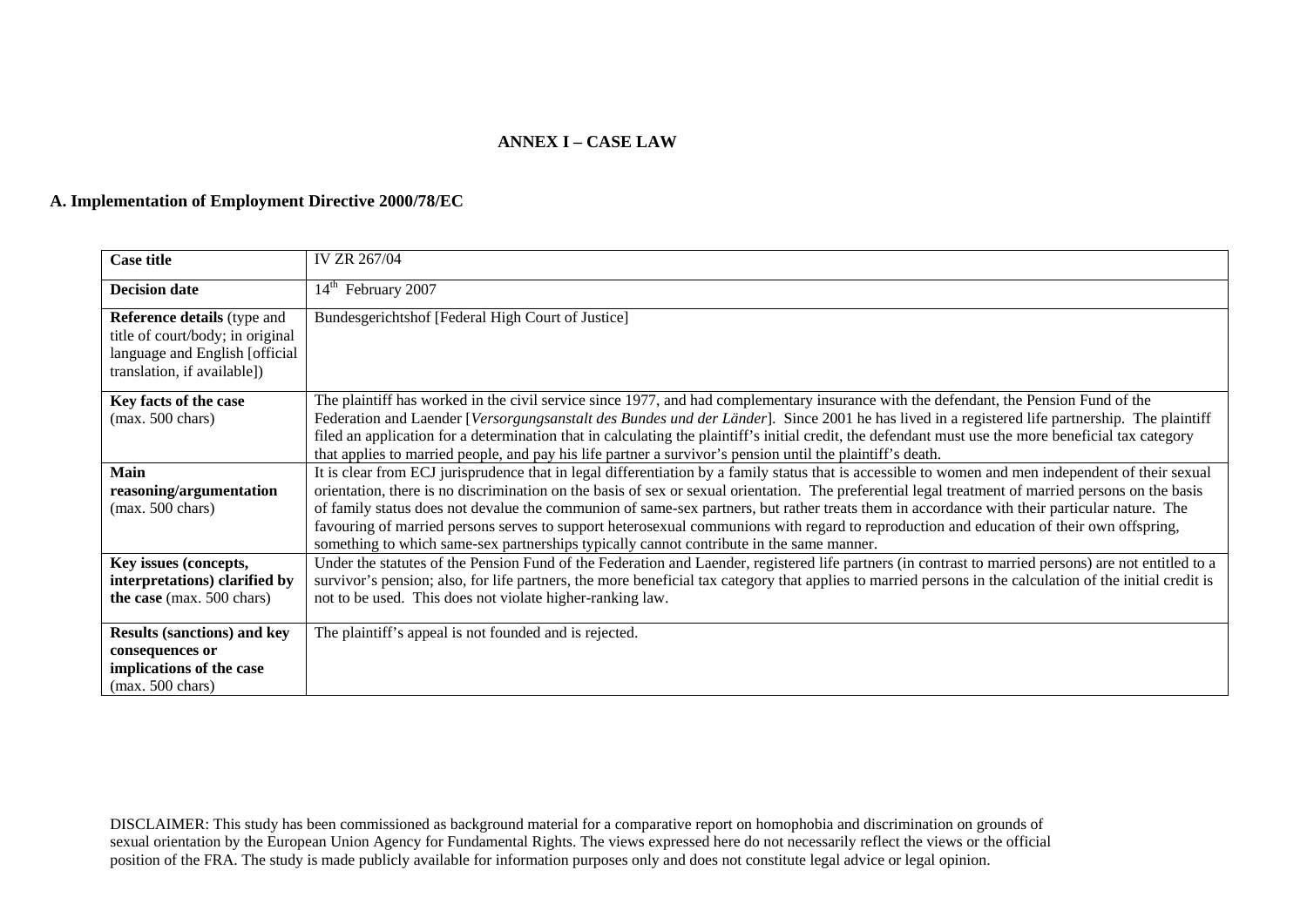| <b>Case title</b>                                                                                                                       | 6 C 27.06                                                                                                                                                                                                                                                                                                                                                                                                                     |
|-----------------------------------------------------------------------------------------------------------------------------------------|-------------------------------------------------------------------------------------------------------------------------------------------------------------------------------------------------------------------------------------------------------------------------------------------------------------------------------------------------------------------------------------------------------------------------------|
| <b>Decision date</b>                                                                                                                    | $25th$ July 2007                                                                                                                                                                                                                                                                                                                                                                                                              |
| <b>Reference details</b> (type and<br>title of court/body; in original<br>language and English [official<br>translation, if available]) | Bundesverwaltungsgericht [Federal Administrative Court]                                                                                                                                                                                                                                                                                                                                                                       |
| Key facts of the case<br>$(max. 500 \text{ chars})$                                                                                     | On 24 <sup>th</sup> November 2003, the claimant entered into a life partnership with a formerly self-employed doctor who had had his own practice, and<br>who was insured with the defendant, the District Doctors' Association of Koblenz [Bezirksärztekammer Koblenz]. The doctor died on 5 <sup>th</sup><br>February 2004. The defendant rejected the application for a survivor's pension with reference to its statutes. |
| <b>Main</b><br>reasoning/argumentation<br>$(max. 500 \text{ chars})$                                                                    | Preferential treatment for marriage over life partnership, even if it is not urgently demanded, is admissible due to the special constitutional<br>protection for marriage.                                                                                                                                                                                                                                                   |
| Key issues (concepts,<br>interpretations) clarified by<br>the case (max. 500 chars)                                                     | The statutorial provisions of a pension fund, according to which the widow or widower of a doctor receives a survivor's pension, but the<br>surviving life partner does not, is not in violation of federal or European law.                                                                                                                                                                                                  |
| <b>Results (sanctions) and key</b><br>consequences or<br>implications of the case<br>$(max. 500 \text{ chars})$                         | The plaintiff's appeal is unfounded and is rejected.                                                                                                                                                                                                                                                                                                                                                                          |

| <b>Case title</b>                                                                                                                        | 2 ByR 855/06                                                                                                                                                                                                                                                                              |
|------------------------------------------------------------------------------------------------------------------------------------------|-------------------------------------------------------------------------------------------------------------------------------------------------------------------------------------------------------------------------------------------------------------------------------------------|
| <b>Decision date</b>                                                                                                                     | $15th$ November 2007                                                                                                                                                                                                                                                                      |
| <b>Reference details</b> (type and<br>title of court/body; in original<br>language and English [official]<br>translation, if available]) | Bundesverfassungsgericht [Federal Constitutional Court]                                                                                                                                                                                                                                   |
| Key facts of the case<br>$(max. 500 \text{ chars})$                                                                                      | The appellant was a civil servant working for the Land Baden-Württemberg until 31 <sup>st</sup> July 2004. On $5th$ November 2001 she had entered into a<br>registered life partnership. The Stuttgart Administrative Court rejected her suit for payment of family subsidy at level one. |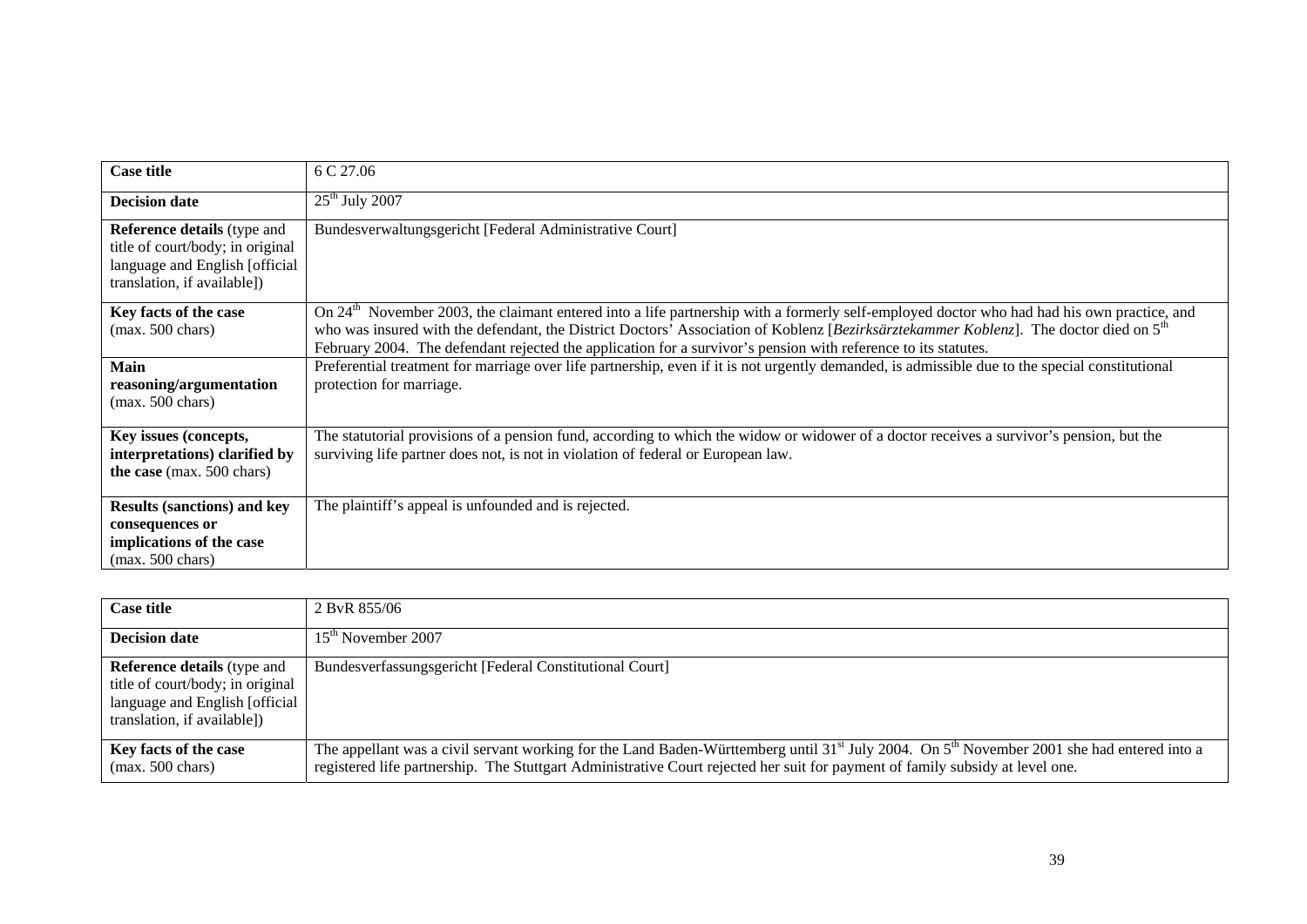| Main<br>reasoning/argumentation<br>$(max. 500 \text{ chars})$                                                   | The inequality anchored in para. $40(1)(1)$ of the Federal Remuneration Law [ <i>Bundesbesoldungsgesetz</i> ] is based on the characteristic of family<br>status. The law differentiates between married civil servants and such civil servants who are either single or living in a partnership other than<br>marriage. |
|-----------------------------------------------------------------------------------------------------------------|--------------------------------------------------------------------------------------------------------------------------------------------------------------------------------------------------------------------------------------------------------------------------------------------------------------------------|
| Key issues (concepts,<br>interpretations) clarified by<br>the case (max. 500 chars)                             | The extension under para. $40(1)(1)$ of the Federal Remuneration Law of family subsidy only to married persons, in the sense of art. $6(1)$ of the<br>Basic Law (Protection of the Family), is not unconstitutional unequal treatment of the appellant.                                                                  |
| <b>Results (sanctions) and key</b><br>consequences or<br>implications of the case<br>$(max. 500 \text{ chars})$ | The constitutional complaint is unfounded and is not taken up for a decision.                                                                                                                                                                                                                                            |

| <b>Case title</b>                                                                                                                       | VG 9 E 3777/06                                                                                                                                                                                                                                                                                                                                                                                                                                                                                                                                                |
|-----------------------------------------------------------------------------------------------------------------------------------------|---------------------------------------------------------------------------------------------------------------------------------------------------------------------------------------------------------------------------------------------------------------------------------------------------------------------------------------------------------------------------------------------------------------------------------------------------------------------------------------------------------------------------------------------------------------|
| <b>Decision date</b>                                                                                                                    | 15 <sup>th</sup> November 2007                                                                                                                                                                                                                                                                                                                                                                                                                                                                                                                                |
| <b>Reference details</b> (type and<br>title of court/body; in original<br>language and English [official<br>translation, if available]) | Bundesverwaltungsgericht [Federal Administrative Court]                                                                                                                                                                                                                                                                                                                                                                                                                                                                                                       |
| Key facts of the case<br>$(max. 500 \text{ chars})$                                                                                     | The plaintiff is a tenured secondary school teacher in the service of the defendant, the Hessian Remuneration Authority [Hessische Bezügestelle].<br>He entered into a registered life partnership in 2002. His life partner receives neither a family subsidy nor a comparable benefit. The defendant<br>rejected an application of the plaintiff to grant him family subsidy at level one, retroactive to $2nd$ December 2003.                                                                                                                              |
| <b>Main</b><br>reasoning/argumentation<br>$(max. 500 \text{ chars})$                                                                    | Para. 40(1)(1) of the Federal Remuneration Law [Bundesbesoldungsgesetz] only allows the granting of family subsidy at level one to civil<br>servants who are married. It is neither an unplanned gap nor a violation of higher-ranking law that para. $40(1)(1)$ of the law does not consider<br>civil servants who enter into a registered life partnership. The institutions of marriage and registered life partnerships under family law are not<br>similar, so that the family status of persons belonging to each legal institution are not comparable. |
| Key issues (concepts,<br>interpretations) clarified by<br>the case (max. 500 chars)                                                     | A civil servant living in a registered life partnership has no claim to family subsidy at level one.                                                                                                                                                                                                                                                                                                                                                                                                                                                          |
| <b>Results (sanctions) and key</b><br>consequences or<br>implications of the case<br>$(max. 500 \text{ chars})$                         | The plaintiff's appeal is rejected.                                                                                                                                                                                                                                                                                                                                                                                                                                                                                                                           |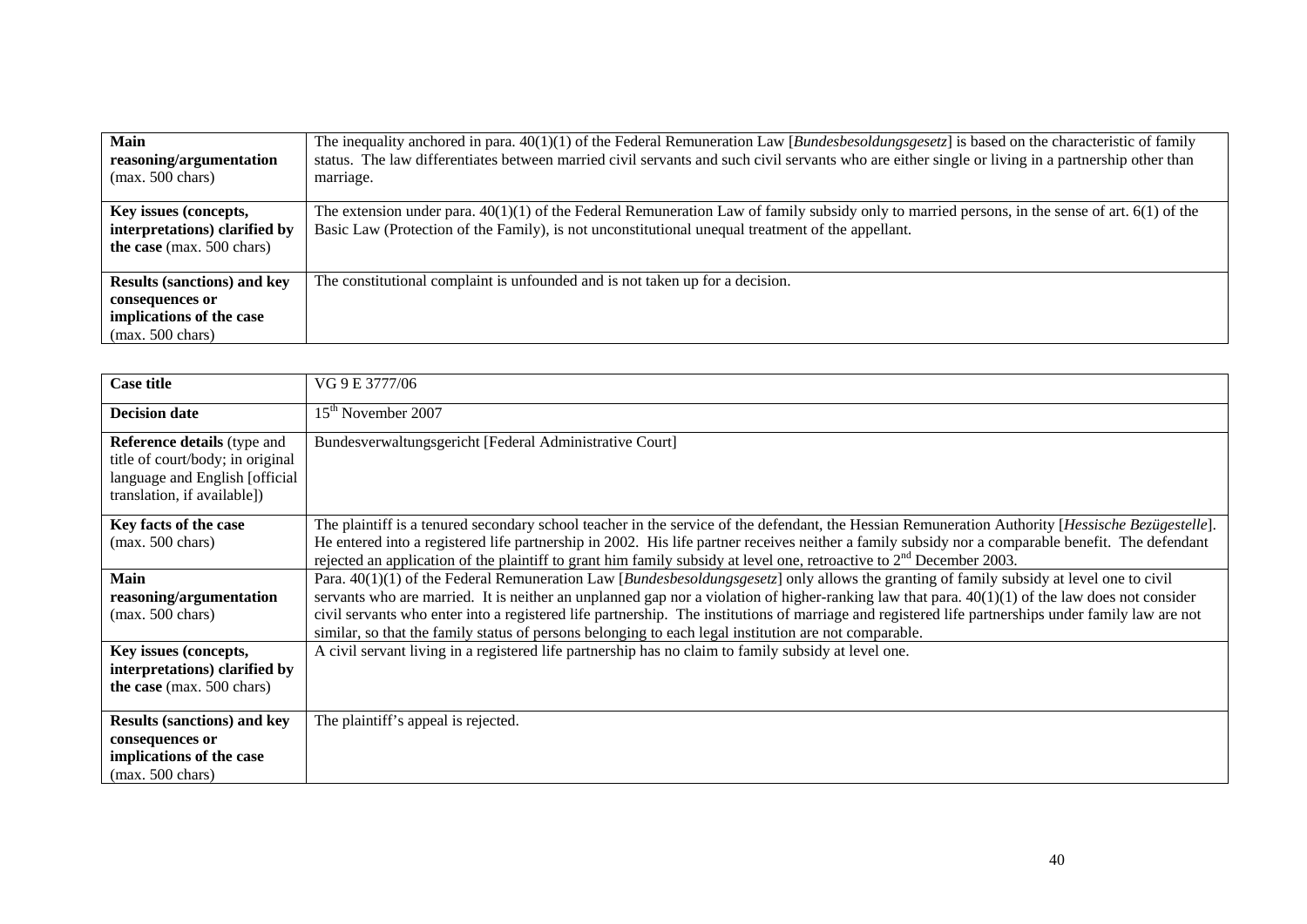| <b>Case title</b>                                                                                                                        | 20 Ca 105/07                                                                                                                                                                                                                                                                                                                                                          |
|------------------------------------------------------------------------------------------------------------------------------------------|-----------------------------------------------------------------------------------------------------------------------------------------------------------------------------------------------------------------------------------------------------------------------------------------------------------------------------------------------------------------------|
| <b>Decision date</b>                                                                                                                     | $4th$ December 2007                                                                                                                                                                                                                                                                                                                                                   |
| <b>Reference details</b> (type and<br>title of court/body; in original<br>language and English [official]<br>translation, if available]) | Arbeitsgericht Hamburg [Hamburg Employment Court]                                                                                                                                                                                                                                                                                                                     |
| Key facts of the case<br>$(max. 500 \text{ chars})$                                                                                      | The plaintiff $-$ a German of Turkish descent born as, but not a practicing Muslim $-$ seeks restitution due to discrimination on the basis of religion<br>by the Welfare and Social Work Committee of Hamburg [Diakonische Werk Hamburg], which in a process for filling the position of a social<br>educator for an EU-supported project, rejected her application. |
| <b>Main</b><br>reasoning/argumentation<br>$(max. 500 \text{ chars})$                                                                     | For a concrete professional activity, the self-conception of the church may only play a decisive role when this activity stands in direct<br>relationship to that self-conception, which is only to be presumed for areas related to preaching.                                                                                                                       |
| Key issues (concepts,<br>interpretations) clarified by<br>the case (max. 500 chars)                                                      | The right of self-determination for church employers must be interpreted in conformity with directives and is not an absolute and final standard<br>for differentiated treatment.                                                                                                                                                                                     |
| <b>Results (sanctions) and key</b><br>consequences or<br>implications of the case<br>$(max. 500 \text{ chars})$                          | The defendant was ordered to pay the plaintiff 3,900 Euros.                                                                                                                                                                                                                                                                                                           |

#### **B. Freedom of movement**

There was no relevant jurisprudence.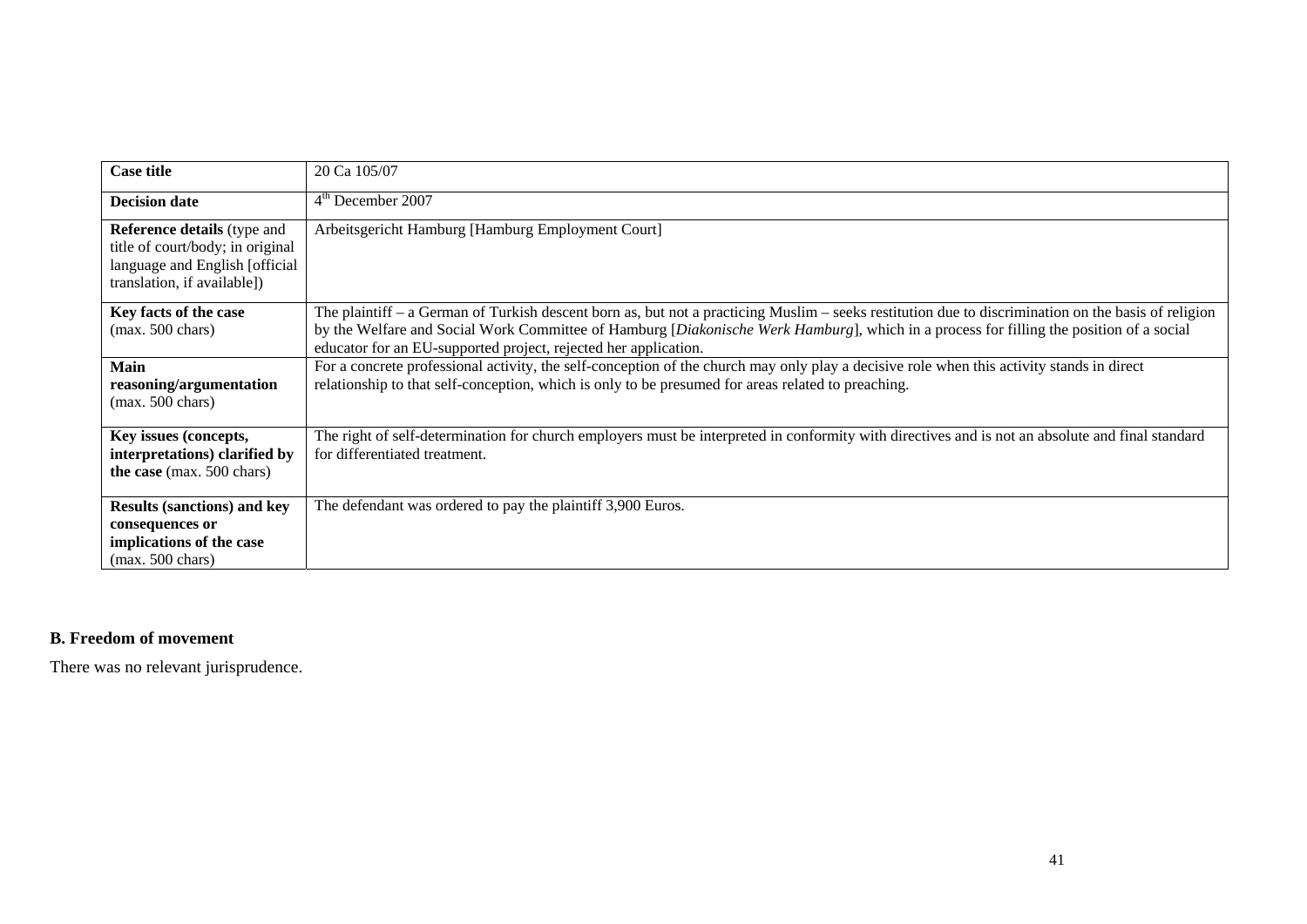### **C. Asylum and subsidiary protection**

| <b>Case title</b>                                                                                                                       | 9 C 278/86                                                                                                                                                                                                                                                                                                                                                                  |
|-----------------------------------------------------------------------------------------------------------------------------------------|-----------------------------------------------------------------------------------------------------------------------------------------------------------------------------------------------------------------------------------------------------------------------------------------------------------------------------------------------------------------------------|
| <b>Decision date</b>                                                                                                                    | $15th$ March 1988                                                                                                                                                                                                                                                                                                                                                           |
| <b>Reference details</b> (type and<br>title of court/body; in original<br>language and English [official<br>translation, if available]) | Bundesverwaltungsgericht [Federal Administrative Court]                                                                                                                                                                                                                                                                                                                     |
| Key facts of the case<br>$(max. 500 \text{ chars})$                                                                                     | The plaintiff, an Iranian citizen born in Tehran in 1947, was, according to his information, serving as a finance official in Tehran and is now<br>seeking a grant of political asylum. He cites the threat of danger to him in Iran due to his homosexuality.                                                                                                              |
| <b>Main</b><br>reasoning/argumentation<br>$(max. 500 \text{ chars})$                                                                    | The plaintiff is politically persecuted in the sense of art. $16(2)(2)$ of the Basic Law (fundamental right to asylum) because with considerable<br>probability upon a return to Iran he would face a threat of persecution based on his homosexual orientation, and thus also a targeting of his<br>existing tendency.                                                     |
| Key issues (concepts,<br>interpretations) clarified by<br>the case (max. 500 chars)                                                     | Political persecution in the sense of art. 16(2)(2) of the Basic Law can exist under certain conditions even when grounds and characteristics other<br>than those explicitly listed in art. $1(A)(2)$ of the Geneva Refugee Convention are taken as the basis for its provision (here: the death penalty in<br>Iran targeting irreversible, innate homosexual orientation). |
| <b>Results (sanctions) and key</b><br>consequences or<br>implications of the case<br>$(max. 500 \text{ chars})$                         | The plaintiff is entitled to the asserted asylum claim on the basis of the determined facts.                                                                                                                                                                                                                                                                                |

| <b>Case title</b>                                                                                                                       | A 2 B 273/04                                                                                                                   |
|-----------------------------------------------------------------------------------------------------------------------------------------|--------------------------------------------------------------------------------------------------------------------------------|
| <b>Decision date</b>                                                                                                                    | $20th$ October 2004                                                                                                            |
| <b>Reference details</b> (type and<br>title of court/body; in original<br>language and English [official<br>translation, if available]) | Oberverwaltungsgericht Sachsen [Administrative Appeals Court of Sachsen]                                                       |
| Key facts of the case<br>$(max. 500 \text{ chars})$                                                                                     | The applicant, an Iranian citizen who says he is homosexual, seeks a grant of political asylum or protection from deportation. |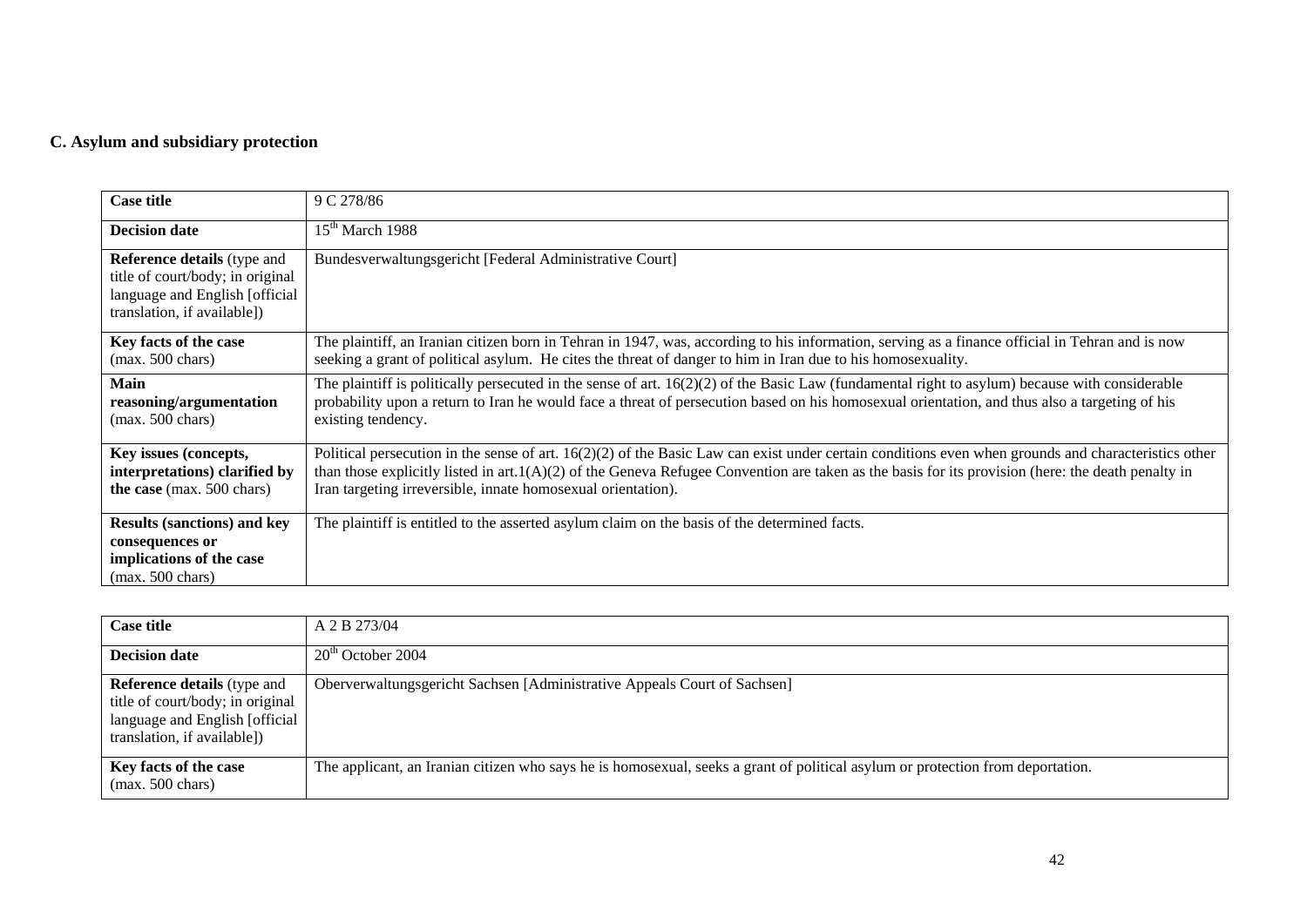| <b>Main</b><br>reasoning/argumentation<br>$(max. 500 \text{ chars})$                                            | It is possible to live in a private manner in Iran with an irreversible homosexual orientation.                                                                                                                                                                                                                                         |
|-----------------------------------------------------------------------------------------------------------------|-----------------------------------------------------------------------------------------------------------------------------------------------------------------------------------------------------------------------------------------------------------------------------------------------------------------------------------------|
| Key issues (concepts,<br>interpretations) clarified by<br>the case (max. 500 chars)                             | There is no danger of political persecution for a homosexual of irreversible orientation upon returning when he has exited the country without<br>persecution, is not subject to any special interest in observation or persecution due to his homosexuality, and lives his homosexual orientation<br>discreetly in the private sphere. |
| <b>Results (sanctions) and key</b><br>consequences or<br>implications of the case<br>$(max. 500 \text{ chars})$ | The court rejects the appeal of the administrative court's judgement to deny asylum and protection from deportation.                                                                                                                                                                                                                    |

| <b>Case title</b>                                                                                                                       | 4 K 652/01.A                                                                                                                                                                                                                                                                                                                                                                                                                                                                                                                                    |
|-----------------------------------------------------------------------------------------------------------------------------------------|-------------------------------------------------------------------------------------------------------------------------------------------------------------------------------------------------------------------------------------------------------------------------------------------------------------------------------------------------------------------------------------------------------------------------------------------------------------------------------------------------------------------------------------------------|
| <b>Decision date</b>                                                                                                                    | $27th$ January 2005                                                                                                                                                                                                                                                                                                                                                                                                                                                                                                                             |
| <b>Reference details</b> (type and<br>title of court/body; in original<br>language and English [official<br>translation, if available]) | Verwaltungsgericht Frankfurt/Oder [Administrative Court of Frankfurt an der Oder]                                                                                                                                                                                                                                                                                                                                                                                                                                                               |
| Key facts of the case<br>$(max. 500 \text{ chars})$                                                                                     | The applicant, an Iranian citizen, says he is homosexual and seeks recognition as a political refugee.                                                                                                                                                                                                                                                                                                                                                                                                                                          |
| <b>Main</b><br>reasoning/argumentation<br>$(max. 500 \text{ chars})$                                                                    | The homosexual activity that can be expected with considerable probability from an asylum seeker will, in all likelihood, become known to<br>Iranian prosecuting agencies, so that the homosexual must seriously fear being sentenced to death.                                                                                                                                                                                                                                                                                                 |
| Key issues (concepts,<br>interpretations) clarified by<br>the case (max. 500 chars)                                                     | Without regard to the circumstance that prohibitions on the consensual homosexual activity of adults in Iran, as such are intended for the<br>maintenance of public morals, it must be assumed from the present actual and legal conditions in Iran that the person who – through his/her<br>predestined homosexual character – does not abide by the existing prohibitions, through the imposition and enforcement of the death penalty<br>should also have his/her homosexual disposition considered a relevant characteristic in asylum law. |
| <b>Results (sanctions) and key</b><br>consequences or<br>implications of the case<br>$(max. 500 \text{ chars})$                         | The Federal Office for the Recognition of Foreign Refugees [Bundesamt für die Anerkennung ausländischer Flüchtlinge] is obligated to<br>recognise the plaintiff as a person entitled to asylum.                                                                                                                                                                                                                                                                                                                                                 |

Re: Point 59: There was no relevant jurisprudence.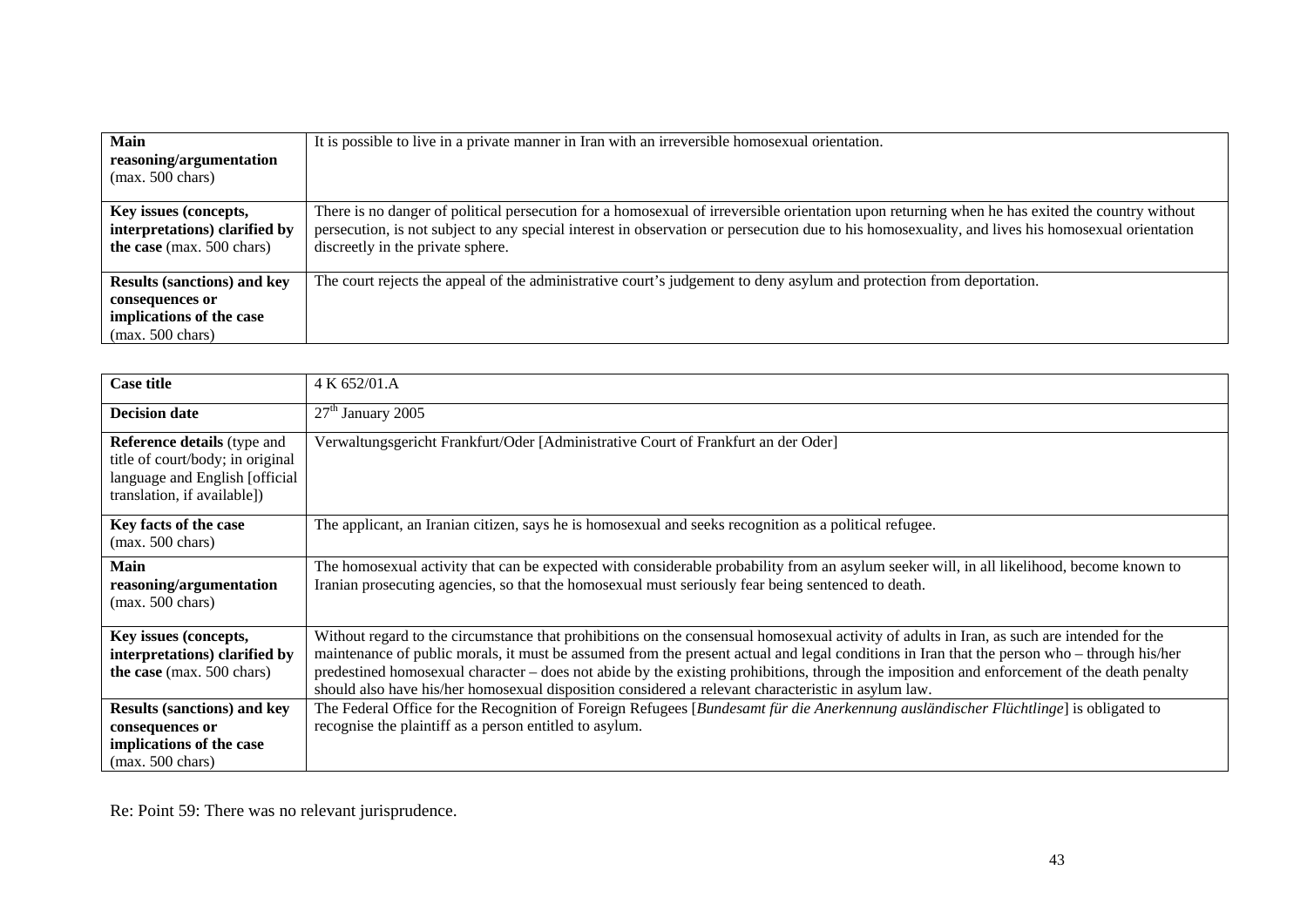#### **D. Family reunification**

There was no relevant jurisprudence.

#### **E. Freedom of assembly**

There was no relevant jurisprudence.

#### **F. Hate speech and Criminal law**

The decisions quoted in the main body of the study are not available to us. As stated in the footnotes, we refer exceptionally to media reports. It was impossible to obtain more detailed information on the proceedings described. The relevant NGOs were also not in a position to assist.

#### **G. Transgender issues**

Re: G.1. – G.6.: There was no relevant jurisprudence.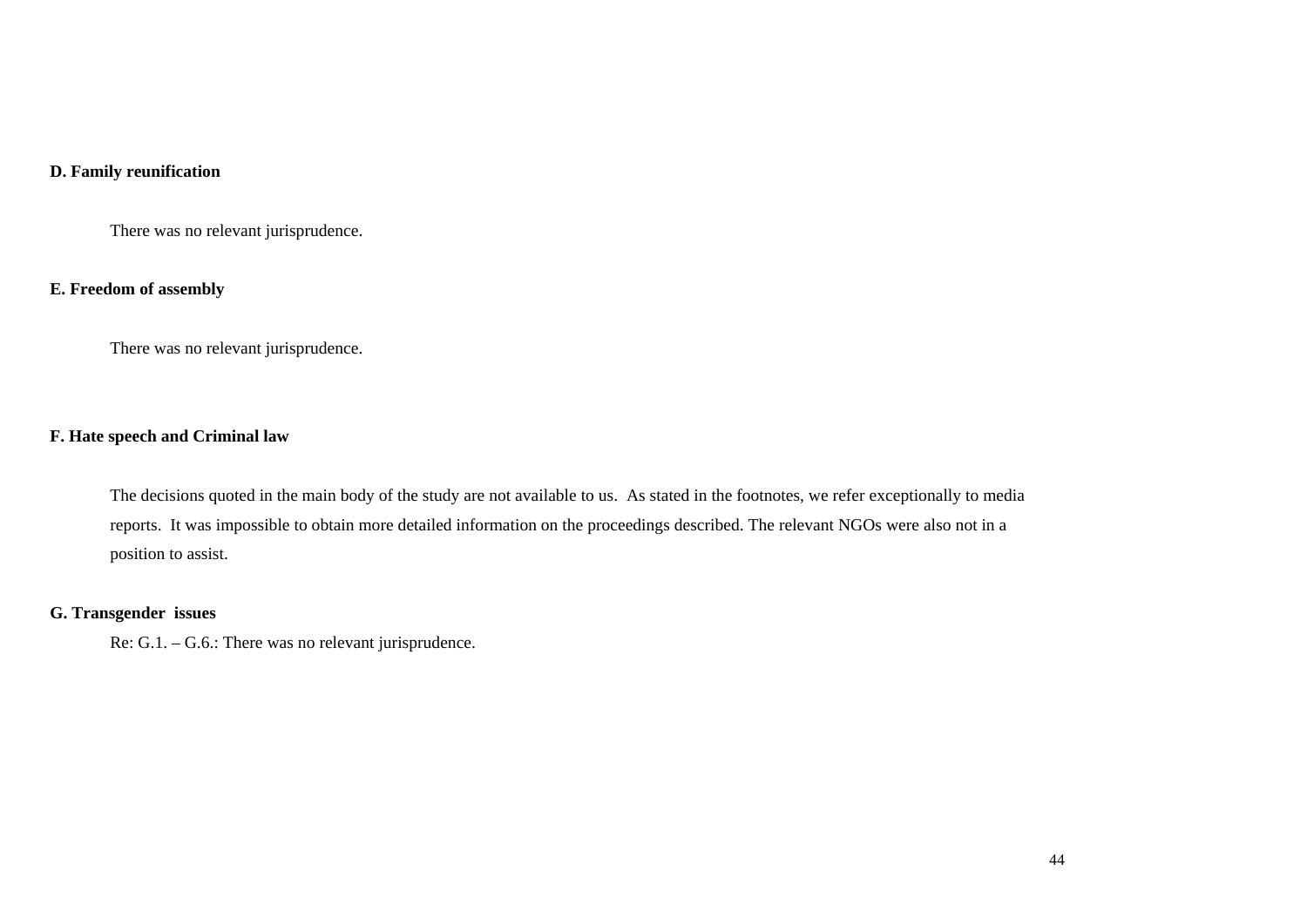Re: G.7. – G.11.:

| <b>Case title</b>                                                                                                                       | ByR 16/72                                                                                                                                                                                                                                                                                                                                                                                                                                                     |
|-----------------------------------------------------------------------------------------------------------------------------------------|---------------------------------------------------------------------------------------------------------------------------------------------------------------------------------------------------------------------------------------------------------------------------------------------------------------------------------------------------------------------------------------------------------------------------------------------------------------|
| <b>Decision date</b>                                                                                                                    | $11th$ October 1978                                                                                                                                                                                                                                                                                                                                                                                                                                           |
| <b>Reference details</b> (type and<br>title of court/body; in original<br>language and English [official<br>translation, if available]) | Bundesverfassungsgericht [Federal Constitutional Court]                                                                                                                                                                                                                                                                                                                                                                                                       |
| Key facts of the case<br>$(max. 500 \text{ chars})$                                                                                     | Following adjustment of his outer appearance, the appellant leads the life of a woman, but is legally still treated as a man (male transsexual).<br>With his constitutional complaint, he opposes the rejection of changing the entry of sex in the birth register from 'male' to 'female'.                                                                                                                                                                   |
| Main<br>reasoning/argumentation<br>$(max. 500 \text{ chars})$                                                                           | It is accepted as medically certain that transsexualism has nothing to do with homosexuality or fetishism and can be clearly separated from<br>psychosexual anomalies and perversions. Decisive is that for transsexuals, it is not sexuality, but a problem of personal self-conception that is<br>manifested in the gender role and identity. The male transsexual rejects the homosexual man and expressly seeks a partner of heterosexual<br>orientation. |
| Key issues (concepts,<br>interpretations) clarified by<br>the case (max. 500 chars)                                                     | Art. $2(1)$ in conjunction with art. $1(1)$ of the Basic Law (general freedom of action and human dignity) affords correction to the entry of a<br>transsexual's male gender in the register of births if at issue is a medically determined, irreversible case of transsexualism and if a gender-<br>changing operation has been conducted.                                                                                                                  |
| <b>Results (sanctions) and key</b><br>consequences or<br>implications of the case<br>$(max. 500 \text{ chars})$                         | The matter is referred back to the Federal High Court of Justice.<br>The Federal Republic of Germany is to reimburse the appellant for the necessary expenditures.                                                                                                                                                                                                                                                                                            |

| <b>Case title</b>                                                                                                                        | 2 ByR 1833/95                                                                                                                                                                                                                                                                                                                                                                                                                                                                                                                                                                   |
|------------------------------------------------------------------------------------------------------------------------------------------|---------------------------------------------------------------------------------------------------------------------------------------------------------------------------------------------------------------------------------------------------------------------------------------------------------------------------------------------------------------------------------------------------------------------------------------------------------------------------------------------------------------------------------------------------------------------------------|
| <b>Decision date</b>                                                                                                                     | $15th$ August 1996                                                                                                                                                                                                                                                                                                                                                                                                                                                                                                                                                              |
| <b>Reference details</b> (type and<br>title of court/body; in original<br>language and English [official]<br>translation, if available]) | Bundesverfassungsgericht [Federal Constitutional Court]                                                                                                                                                                                                                                                                                                                                                                                                                                                                                                                         |
| Key facts of the case<br>$(max. 500 \text{ chars})$                                                                                      | The appellant, who is serving a life sentence, feels as if she belongs to the female gender despite a strong biologically male appearance. In<br>accordance with her application, her originally male given name was changed to a female one. Irregardless, the prison employees – in a male<br>prison – still at times addressed her as 'Mr '; the prison administration also continued to use the male form of address in written<br>communications regarding her. The appellant's application to the institution's management, requesting that she henceforth exclusively be |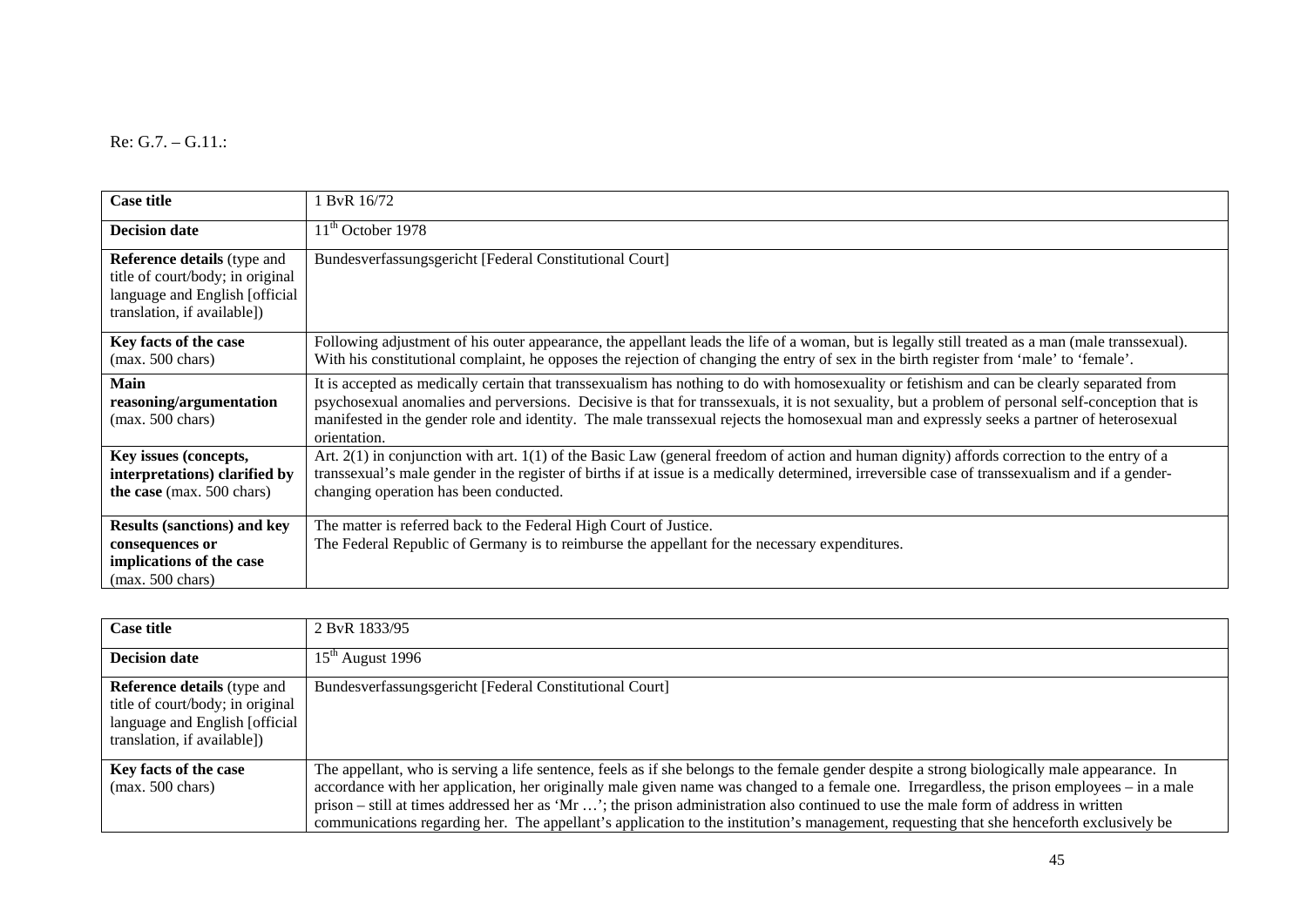|                                                                                                                 | addressed as a woman, was refused.                                                                                                                                                                                                                                                                                                                                                             |
|-----------------------------------------------------------------------------------------------------------------|------------------------------------------------------------------------------------------------------------------------------------------------------------------------------------------------------------------------------------------------------------------------------------------------------------------------------------------------------------------------------------------------|
| <b>Main</b><br>reasoning/argumentation<br>$(max. 500 \text{ chars})$                                            | The question of a person's sexual identity goes to her/his area of sexuality, which, as part of the private sphere, the Basic Law has placed under<br>constitutional protection through its art. $2(1)$ in conjunction with art. $1(1)$ . State authorities' respect of this area includes the obligation to respect<br>a person's individual decision with regard to his/her sexual identity. |
| Key issues (concepts,<br>interpretations) clarified by<br>the case (max. 500 chars)                             | Respect for the decision on identity, provided for in para. 1 of the Law on Transsexuals requires that after the change of name appropriate to<br>his/her new understood identity, the person is to be addressed accordingly.                                                                                                                                                                  |
| <b>Results (sanctions) and key</b><br>consequences or<br>implications of the case<br>$(max. 500 \text{ chars})$ | The constitutional complaint is clearly founded. The matter is referred back to the District Court [Landgericht].                                                                                                                                                                                                                                                                              |

| <b>Case title</b>                                                                                                                       | <b>BvL</b> 3/03                                                                                                                                                                                                                                                                                                                                                                                                                                                                                                                                                                 |
|-----------------------------------------------------------------------------------------------------------------------------------------|---------------------------------------------------------------------------------------------------------------------------------------------------------------------------------------------------------------------------------------------------------------------------------------------------------------------------------------------------------------------------------------------------------------------------------------------------------------------------------------------------------------------------------------------------------------------------------|
| <b>Decision date</b>                                                                                                                    | $6th$ December 2005                                                                                                                                                                                                                                                                                                                                                                                                                                                                                                                                                             |
| <b>Reference details</b> (type and<br>title of court/body; in original<br>language and English [official<br>translation, if available]) | Bundesverfassungsgericht [Federal Constitutional Court]                                                                                                                                                                                                                                                                                                                                                                                                                                                                                                                         |
| Key facts of the case<br>$(max. 500 \text{ chars})$                                                                                     | The appellant of the initial proceedings belongs to the male sex. His given name 'Kai' was changed to 'Karin Nicole'. He did not undergo a<br>sex-change operation. After the appellant married a woman, to whom – from his point of view – he is leading a same-sex relationship, the<br>registry official noted in the birth registry, in accordance with art. $7(1)(3)$ of the Law on Transsexuals, that appellant once again uses the given<br>name 'Kai'.<br>The appellant then pursued two legal avenues to reclaim the female given name that had been revoked from him. |
| <b>Main</b>                                                                                                                             | By now it has not only become known that homosexuality also exists for transsexuals, but it is proven that even for transsexuals who have                                                                                                                                                                                                                                                                                                                                                                                                                                       |
| reasoning/argumentation<br>$(max. 500 \text{ chars})$                                                                                   | undergone a sex change, there is a not-inconsequential number of same-sex orientations.<br>Clinging to sexual identity in civil status law that is determined by outer sexual characteristics on the one hand, and the legal institutions' use of                                                                                                                                                                                                                                                                                                                               |
|                                                                                                                                         | this legal sexual categorisation on the other means that man-to-woman transsexual without a sex change who is homosexual and would like to<br>partner with a woman cannot enter into a life partnership because under civil status law he is still considered a man.                                                                                                                                                                                                                                                                                                            |
| Key issues (concepts,<br>interpretations) clarified by<br>the case (max. 500 chars)                                                     | Para. $7(1)(3)$ of the Law on Transsexuals violates a homosexual transsexual's protected right to use a name, as well as his right to protection of<br>his intimate sphere, as long as is available to him a legally secured partnership without loss of the changed given name that corresponds to his<br>perceived gender.                                                                                                                                                                                                                                                    |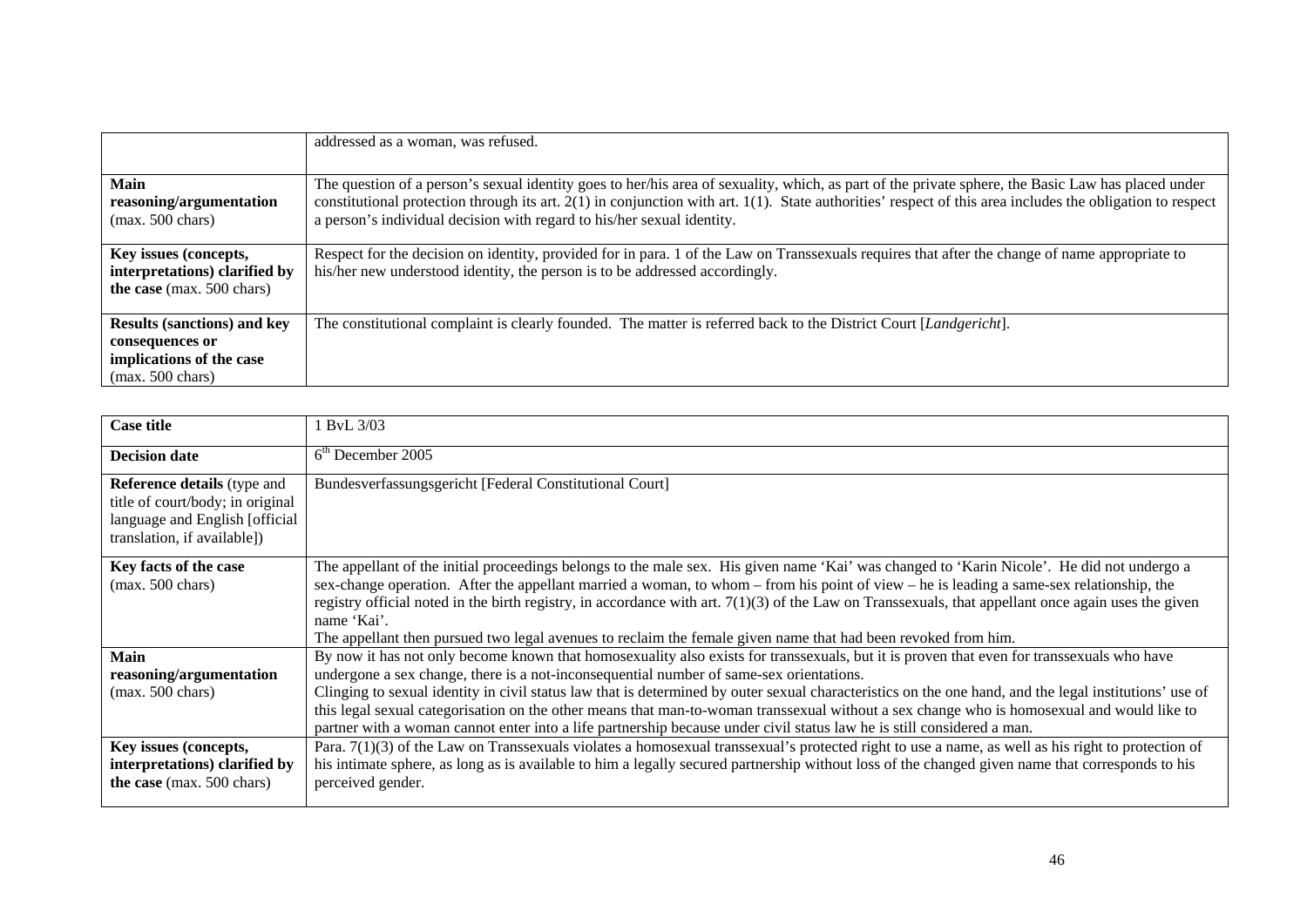| <b>Results (sanctions) and key</b> | The Law on Transsexuals is incompatible with art. $2(1)$ in conjunction with art. $(1)(1)$ of the Basic Law, to the extent that it affords homosexual |
|------------------------------------|-------------------------------------------------------------------------------------------------------------------------------------------------------|
| consequences or                    | transsexuals without a sex change a legally secured partnership, but not without loss of the changed given name. Therefore the provision is not       |
| implications of the case           | to be applied until there is a new legal formulation.                                                                                                 |
| $(max. 500 \text{ chars})$         |                                                                                                                                                       |

| <b>Case title</b>                                                                                                                       | 1 ByL 1,12/04                                                                                                                                                                                                                                                                                                                                                                                                                                                                                                                                                                            |
|-----------------------------------------------------------------------------------------------------------------------------------------|------------------------------------------------------------------------------------------------------------------------------------------------------------------------------------------------------------------------------------------------------------------------------------------------------------------------------------------------------------------------------------------------------------------------------------------------------------------------------------------------------------------------------------------------------------------------------------------|
| <b>Decision date</b>                                                                                                                    | $18th$ July 2006                                                                                                                                                                                                                                                                                                                                                                                                                                                                                                                                                                         |
| <b>Reference details</b> (type and<br>title of court/body; in original<br>language and English [official<br>translation, if available]) | Bundesverfassungsgericht [Federal Constitutional Court]                                                                                                                                                                                                                                                                                                                                                                                                                                                                                                                                  |
| Key facts of the case<br>$(max. 500 \text{ chars})$                                                                                     | The participant in the initial proceeding is a Thai citizen born of the male sex. He underwent a sex-change operation to the female sex. Since<br>April 2002 he has lived in Germany together with a German citizen. Both intend to marry. Because the sex-change is not recognised under Thai<br>law, he applied for an exemption from the furnishing of a certificate of no impediment. With reference to the Law on Transsexuals, this was<br>refused. Therefore he applied to the magistrates' court for a determination that he is to be recognised as belonging to the female sex. |
| <b>Main</b><br>reasoning/argumentation<br>$(max. 500 \text{ chars})$                                                                    | The entitlement to file an application in proceedings to change a given name, as well as in proceedings on the determination of sexual identity –<br>restricted to Germans and persons with German personal status – results in inequality between Germans and persons with German personal status<br>and transsexual foreigners who legally and not only temporarily reside in Germany, and whose domestic law does not include comparable<br>regulations.                                                                                                                              |
| Key issues (concepts,<br>interpretations) clarified by<br>the case (max. 500 chars)                                                     | The Law on Transsexuals violates the precept of equal treatment in conjunction with the fundamental right to protection of personality to the<br>extent that it excludes from the entitlement to file an application for the changing of a given name and determination of sexual identity foreign<br>transsexuals who legally and not just temporarily reside in Germany, provided that the law in their homeland does not include similar<br>regulations.                                                                                                                              |
| <b>Results (sanctions) and key</b><br>consequences or<br>implications of the case<br>$(max. 500 \text{ chars})$                         | Para $1(1)(1)$ of the Law on Transsexuals violates the precept of equal treatment (art. 3(1) of the Basic Law) in conjunction with the fundamental<br>right to protection of personality (art. 2(1) in conjunction with art. 1(1) of the Basic Law). Legislators were given until $30th$ June 2007 to come<br>up with a new, constitutional provision.                                                                                                                                                                                                                                   |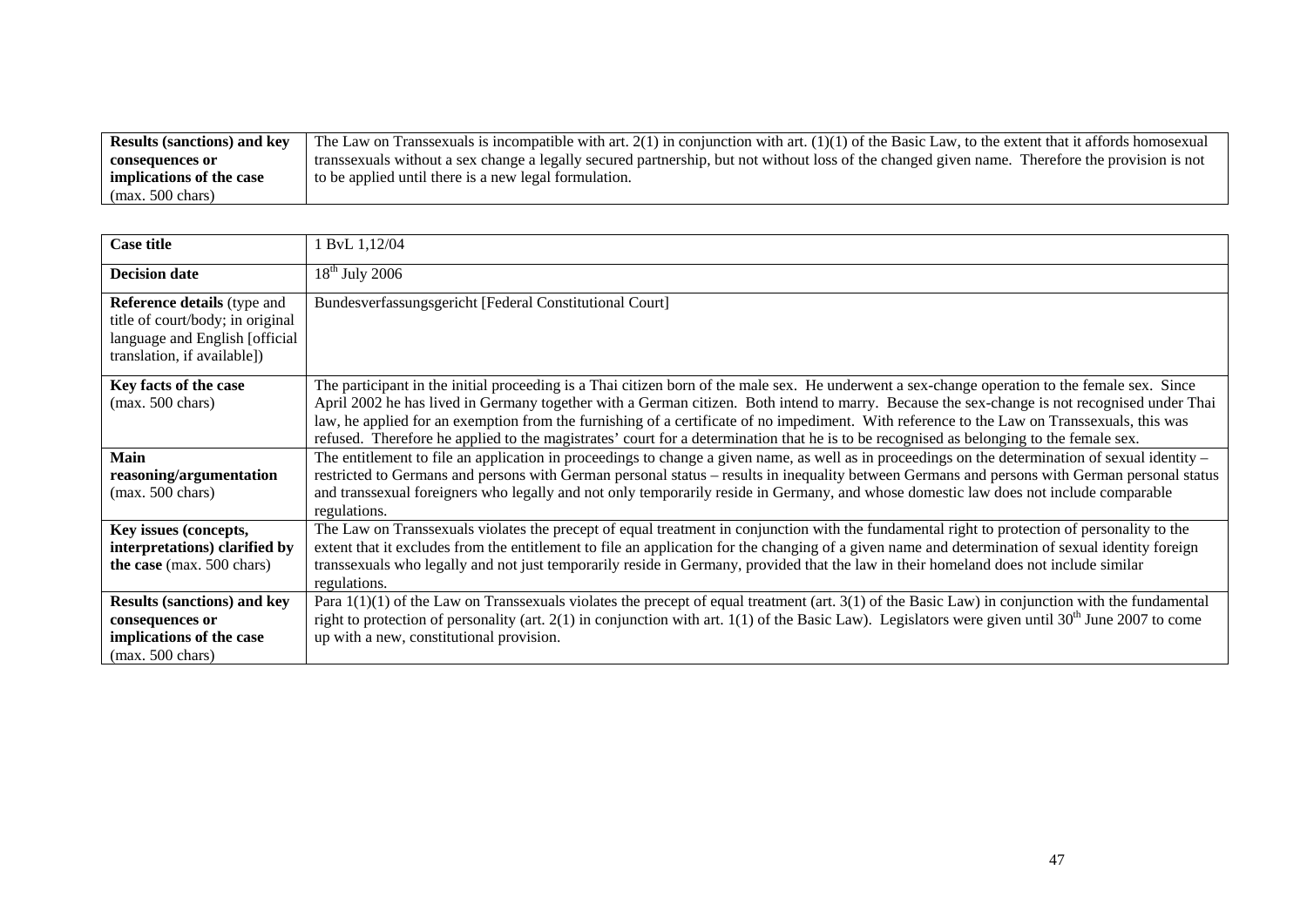#### **H. Miscellaneous**

| Re: H.1. (Same-Sex) Life Partnership Law [Lebenspartnerschaftsgesetz]: |  |
|------------------------------------------------------------------------|--|
|------------------------------------------------------------------------|--|

| <b>Case title</b>                                                                                                                       | 1 BvF 1/01                                                                                                                                                                                                                                                                                                                                                                                                                                                                                                                                                                                                                                                                                            |
|-----------------------------------------------------------------------------------------------------------------------------------------|-------------------------------------------------------------------------------------------------------------------------------------------------------------------------------------------------------------------------------------------------------------------------------------------------------------------------------------------------------------------------------------------------------------------------------------------------------------------------------------------------------------------------------------------------------------------------------------------------------------------------------------------------------------------------------------------------------|
| <b>Decision date</b>                                                                                                                    | $10^{th}$ July 2002                                                                                                                                                                                                                                                                                                                                                                                                                                                                                                                                                                                                                                                                                   |
| <b>Reference details</b> (type and<br>title of court/body; in original<br>language and English [official<br>translation, if available]) | Bundesverfassungsgericht [Federal Constitutional Court]                                                                                                                                                                                                                                                                                                                                                                                                                                                                                                                                                                                                                                               |
| Key facts of the case<br>$(max. 500 \text{ chars})$                                                                                     | In the course of a judicial review procedure, several German federal laender have complained of the incompatibility between the Life Partnership<br>Law as a whole, as well as some of its individual provisions, and the Basic Law.                                                                                                                                                                                                                                                                                                                                                                                                                                                                  |
| <b>Main</b><br>reasoning/argumentation<br>$(max. 500 \text{ chars})$                                                                    | As an institution, marriage in its constitutional structural principles and its form through legislation is not affected by the Life Partnership Law.<br>Its legal foundation has not undergone any change. All regulations that give marriage a legal framework and equip the institution with legal<br>consequences continue to apply as before. The institutional guarantee, precisely because it only references marriage, cannot imply a prohibition<br>on opening the possibility of a similarly formed partnership under law for same-sex partners.<br>The institution of marriage is not threatened with losses by an institution aimed at persons who cannot enter into a marriage together. |
| Key issues (concepts,<br>interpretations) clarified by<br>the case (max. 500 chars)                                                     | The introduction of the legal institution of registered life partnerships for same-sex couples does not violate art. 6(1) of the Basic Law. The<br>special protection of marriage in art. 6(1) of the Basic Law does not prevent legislators from providing rights and privileges for same-sex life<br>partnership that are the same as or approximate those of marriage.                                                                                                                                                                                                                                                                                                                             |
| <b>Results (sanctions) and key</b><br>consequences or<br>implications of the case<br>$(max. 500 \text{ chars})$                         | The Life Partnership Law is compatible with the Basic Law. The constitutional complaint is rejected.                                                                                                                                                                                                                                                                                                                                                                                                                                                                                                                                                                                                  |

Re H.2.Right to custody and access in rainbow families: There was no relevant jurisprudence.

Re H.3.: Intersexuality: The relevant decision of the Cologne Regional Court is not yet available in written form.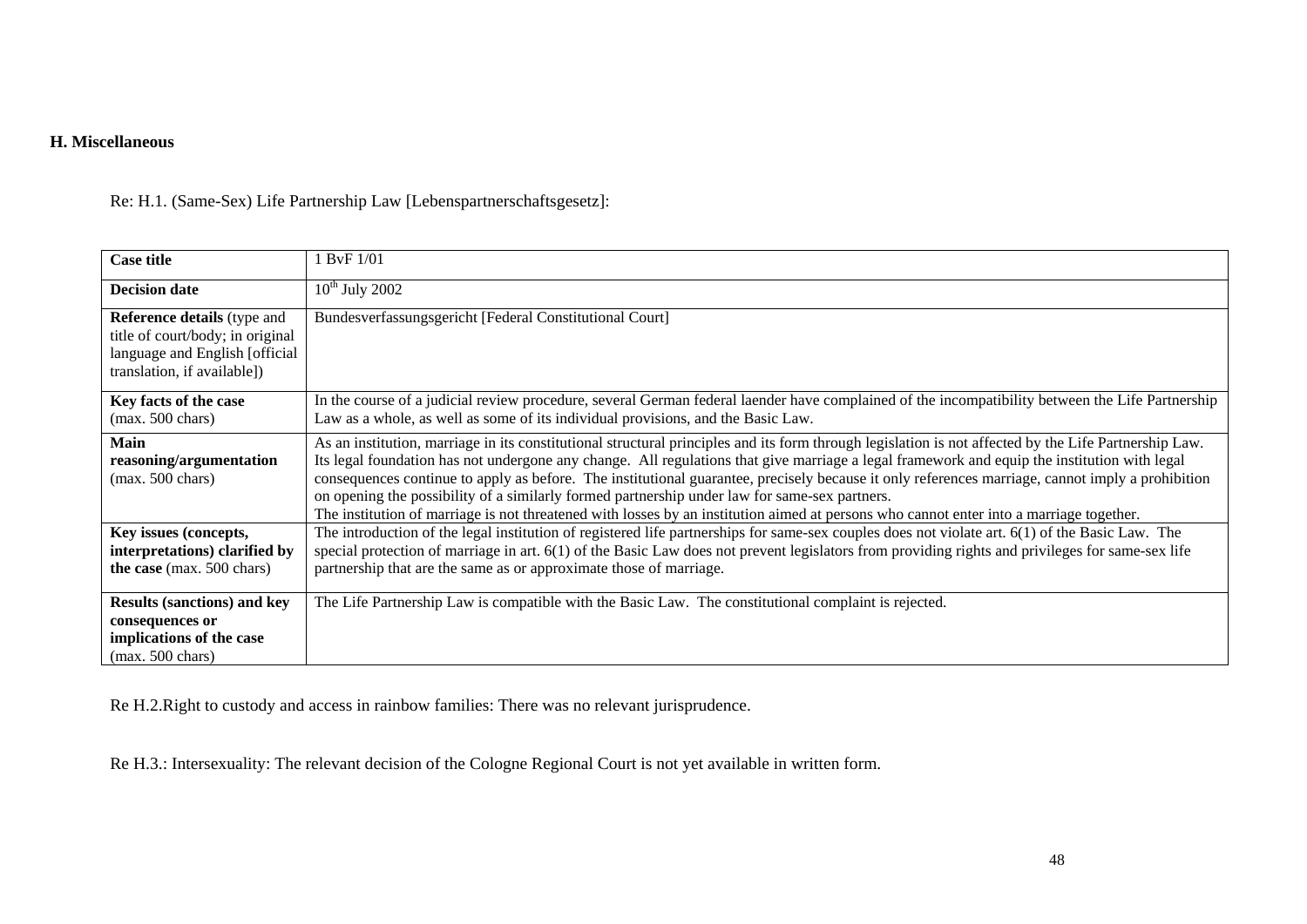#### **ANNEX II – STATISTICS**

#### **A. Implementation of Employment Directive 2000/78/EC**

Re: Para. 38 - 39

According to the Federal Anti-Discrimination Office (see enclosed correspondence), the requested information has either not been collected or the Office has not succeeded in ascertaining it. A detailed database with information on the origin and the content of the consultation inquiries is currently being built.

The Anti-Discrimination Office functions through research, counselling, and public relations departments, thus pursuing a horizontal approach with regard to grounds for discrimination. There are no separate working units for individual grounds.

The Anti-Discrimination Office supports those affected by advising them before and during court proceedings. Under the provisions of the General Law on Equal Treatment, it has no other procedural authority.

Because the Anti-Discrimination Office's database is still under construction, it was only able to provide general statistical data. In the period from 31<sup>st</sup> July 2006 to 15<sup>th</sup> December 2007, there were 3,659 consultation inquiries, of which 5.15 per cent related to the ground of sexual identity in the sense of the General Law on Equal Treatment. No statistical differentiation by area of life was conducted. The Anti-Discrimination Office does not interpret any complex information on the number of court trials or their outcomes. Not all employment courts even track such information, which makes the consolidation of results that could be analysed impossible.

Statistical data regarding the actual engagement of anti-discrimination associations is not available.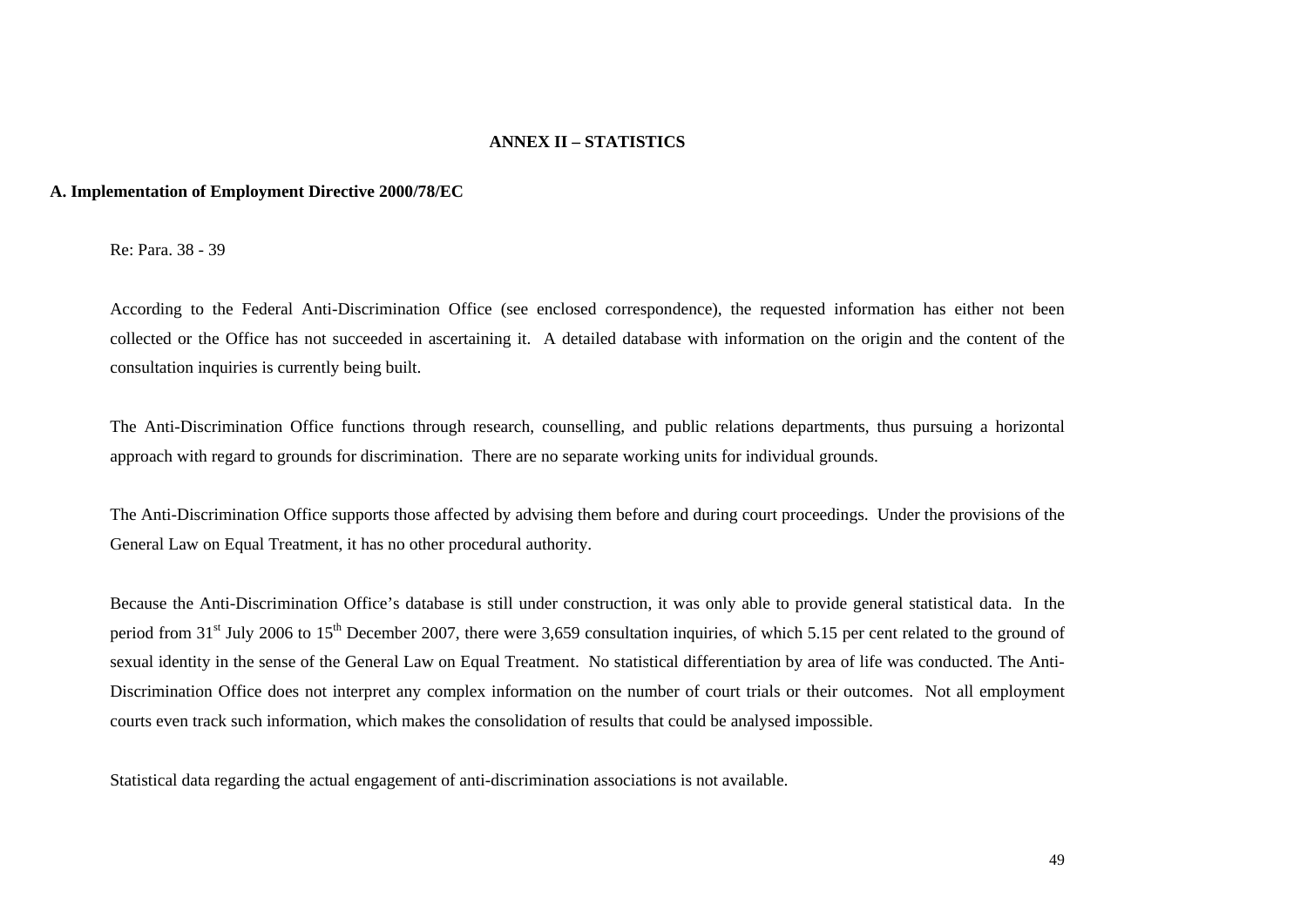The Anti-Discrimination Office is not in the possession of complete information regarding the number of court proceedings or their outcomes. The consolidation of results that can be analysed is difficult since not all labour courts even track such information. We also reference a study prepared by the University of Cologne on the topic: 'Sexual Identity, (Anti-)Discrimination, and Diversity in the Workplace', in which 2,230 gays and lesbians participated<sup>70</sup> (see the introduction, para. 5).

#### **B. Freedom of movement**

Relevant country-wide statistics are not available. (See enclosed correspondence with the Federal Agency for Migration and Refugees).

#### **C. Asylum and subsidiary protection**

Relevant country-wide statistics are not available. The Federal Agency for Migration and Refugees keeps statistics only on the number of applications and decisions (for example, approvals, rejections, grants of protection from deportation, determinations of prohibition on deportation), and not on the grounds of asylum. (See enclosed correspondence with the Federal Agency for Migration and Refugees.)

#### **D. Family reunification**

Relevant country-wide statistics are not available. (See enclosed correspondence with the Federal Agency for Migration and Refugees).

<sup>&</sup>lt;sup>70</sup> Frohn, *Sexuelle Identität, (Anti-)Diskriminierung und Diversity am Arbeitsplatz, available at http://typo3.lsvd.de/fileadmin/pics/Dokumente/News/Out-im-Office\_Erg.-*Zus.-Fass.\_DF.pdf (20th January 2008).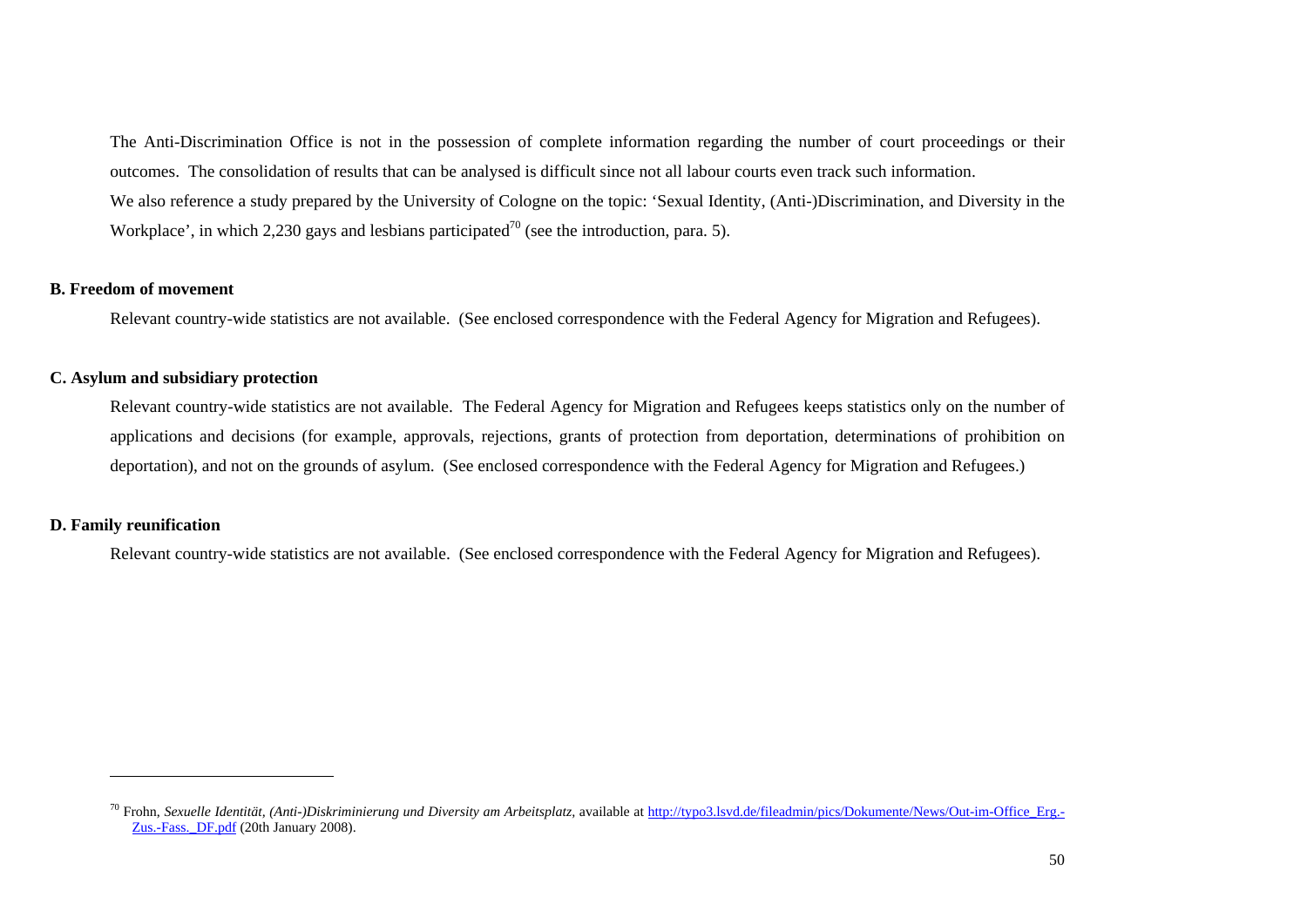#### **E. Freedom of assembly**

Every year many gay and lesbian demonstrations are organised in over 30 German cities, but their number is neither statistically tracked by public authorities, nor by various NGOs.

The following statistics could be collected on the basis of individual internet sources (see footnotes).

|                                                                                                    | 2006       | 2007        |
|----------------------------------------------------------------------------------------------------|------------|-------------|
| Number of demonstrations in<br>favour of tolerance<br>of LGBT people,<br>gay pride parades,<br>etc | $>16^{71}$ | $33^{72}$   |
| Number of demonstrations<br>against tolerance of<br>LGBT people.                                   | $1^{73}$   | $\sqrt{14}$ |

#### **F. Hate speech and Criminal law**

According to information from the Federal Interior Ministry (see enclosed correspondence), there is no explicit record in the Police Crime Statistics [*Polizeiliche Kriminalstatistik - PKS*] for the motive 'hatred of same-sex life way of life', meaning anti-homosexual actions that

 $^{71}$  http://www.sozioland.de/rp/csd2006/5.html (20th February 2008).

 $72^{\frac{1}{2}}$ http://www.sozioland.de/rp/csd2007/4.html (20th February 2008); several sources even mention more than 39 demonstrations: http://de.wikipedia.org/wiki/Christopher\_Street\_Day (20th February 2008).

<sup>&</sup>lt;sup>73</sup> http://www.queer.de/szene\_politik\_deutschland\_detail.php?article\_id=4920 (20<sup>th</sup> February 2008).<br><sup>74</sup> http://www.queer.de/news\_detail.php?article\_id=7135 (20<sup>th</sup> February 2008).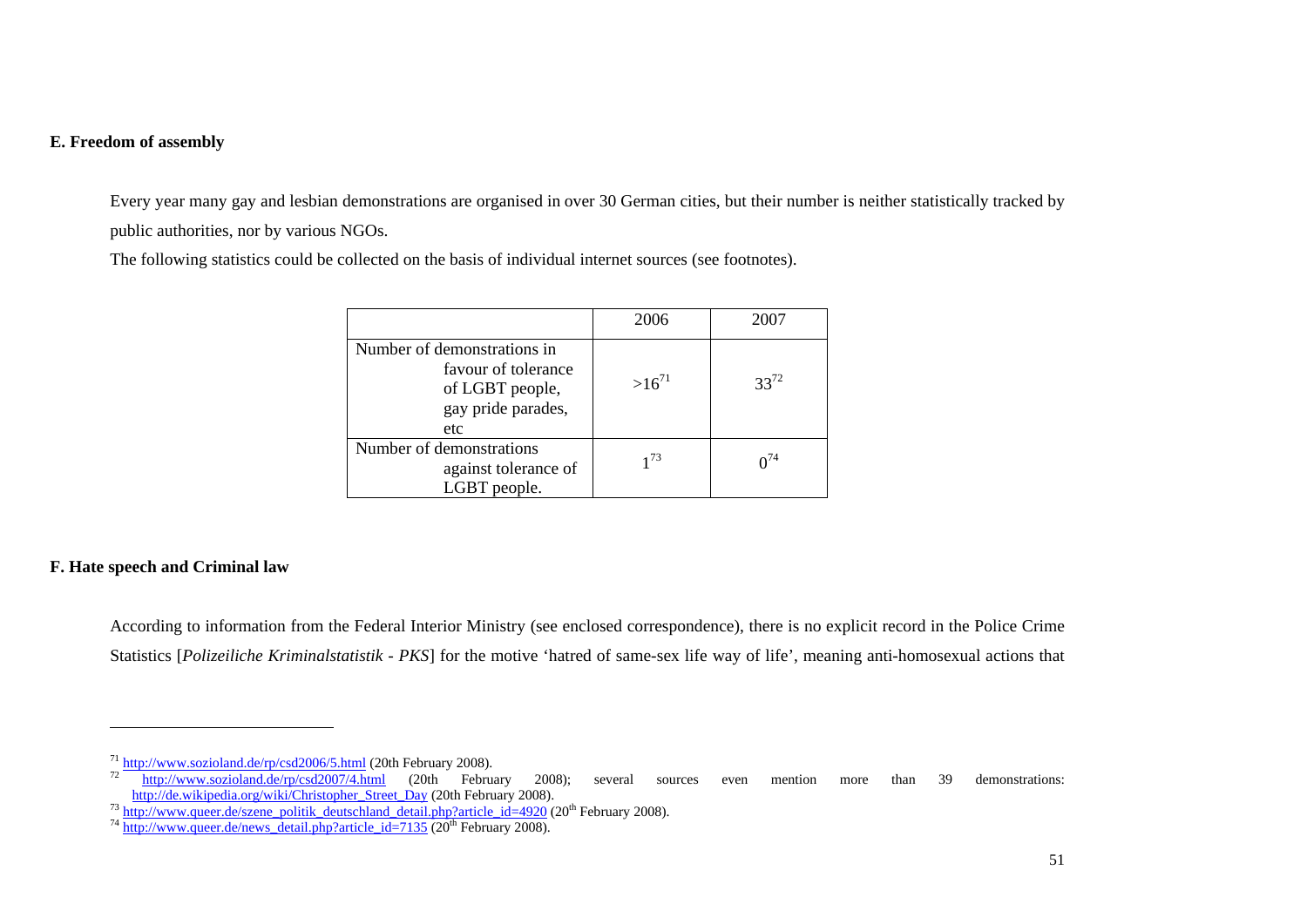are relevant under civil and criminal law. This also cannot be deduced from the 'offence recording codes,' because no special elements of the crime exist.

In the 'Constitutional Protection Report' published by the Federal Interior Ministry, acts with a homophobic background are recorded together with numerous other grounds under so-called 'politically motivated criminality'.<sup>75</sup> The annual report on politically motivated criminality from the Criminal Investigation Agency [*Bundeskriminalamt*] contains augmenting information on investigations, but this is not made public.

Finally, prosecution statistics on convictions, in accordance with provisions of para. 130 considered here, are essentially organised according to criminal criteria, but not according to cases with a homophobic background.

The Federal Anti-Discrimination Authority also does not register such proceedings. (See enclosed correspondence with the Anti-Discrimination Authority.)

Additionally, we reference the MANEO Anti-Violence Project of Berlin, which conducted the largest Germany-wide study to date, with nearly 24,000 participants: 'Experience of Violence of Gay and Bisexual Youth and Men in Germany'.<sup>76</sup> (See introduction, above.)

#### **G. Transgender issues**

The Federal Anti-Discrimination Authority does not provide relevant information. (See enclosed correspondence with the Anti-Discrimination Authority.)

<sup>75</sup> Federal Ministry of Interior (*Bundesministerium des Innern*) (2006), *Verfassungschutzbericht*, p. 30.

<sup>76</sup> MANEO Anti-Gewalt-Projekt [MANEO Anti-Violence Project], *Gewalterfahrungen der schwulen und bisexuellen Jugendlichen und Männer in Deutschland*, p. 6.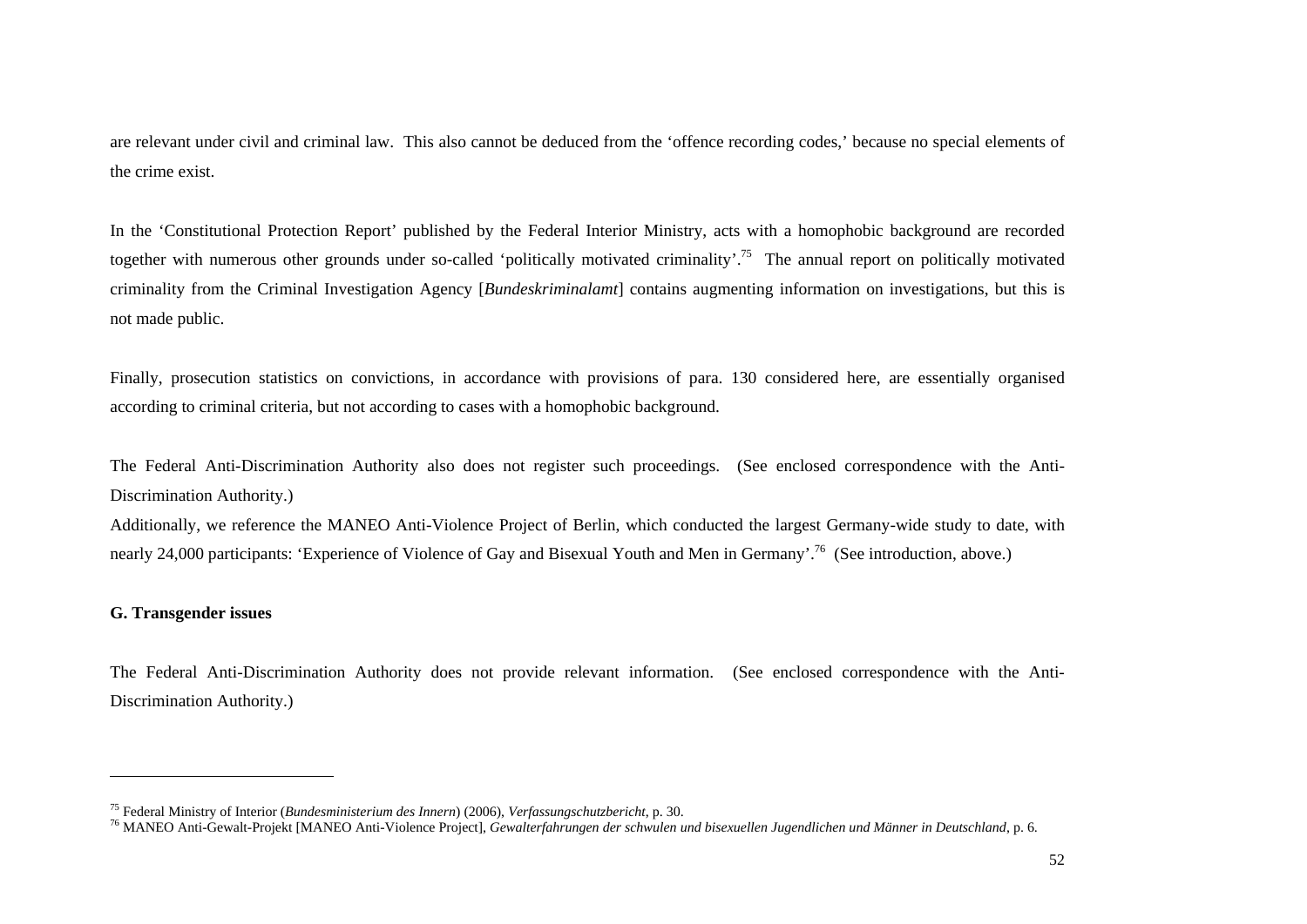The number of proceedings under the Law on Transsexuals can be ascertained from the following excerpt from the administrative overview of the labour courts. However, the cases recorded here include both changes in given name under article 1 of the Law on Transsexuals, as well as proceedings on the determination of sexual identity under articles 8 ff. of the Law on Transsexuals. Information for 2007 is not yet available. (See enclosed correspondence.)

| Year                  | 2000                 | 2001                | 2002 | 2003 | 2004 | 2005 | 2006 |
|-----------------------|----------------------|---------------------|------|------|------|------|------|
| Number of Proceedings | $\overline{a}$<br>44 | $\overline{a}$<br>∼ | 758  | 767  | 886  | 791  | 644  |

In response to requests regarding proceedings under the Law on Transsexuals, we received answers from all of the Federal *Laender* (see correspondence), although only four institutions had relevant information.

Municipal Authority of the Free Hanseatic City of Bremen:

|                         | 2000 | 2001 | 2002 | 2003 | 2004 | 2005 | 2006 | 2007 |
|-------------------------|------|------|------|------|------|------|------|------|
| Change of given<br>name | ∸    |      | O    |      |      |      |      |      |
| Sex change              |      |      |      |      |      |      |      |      |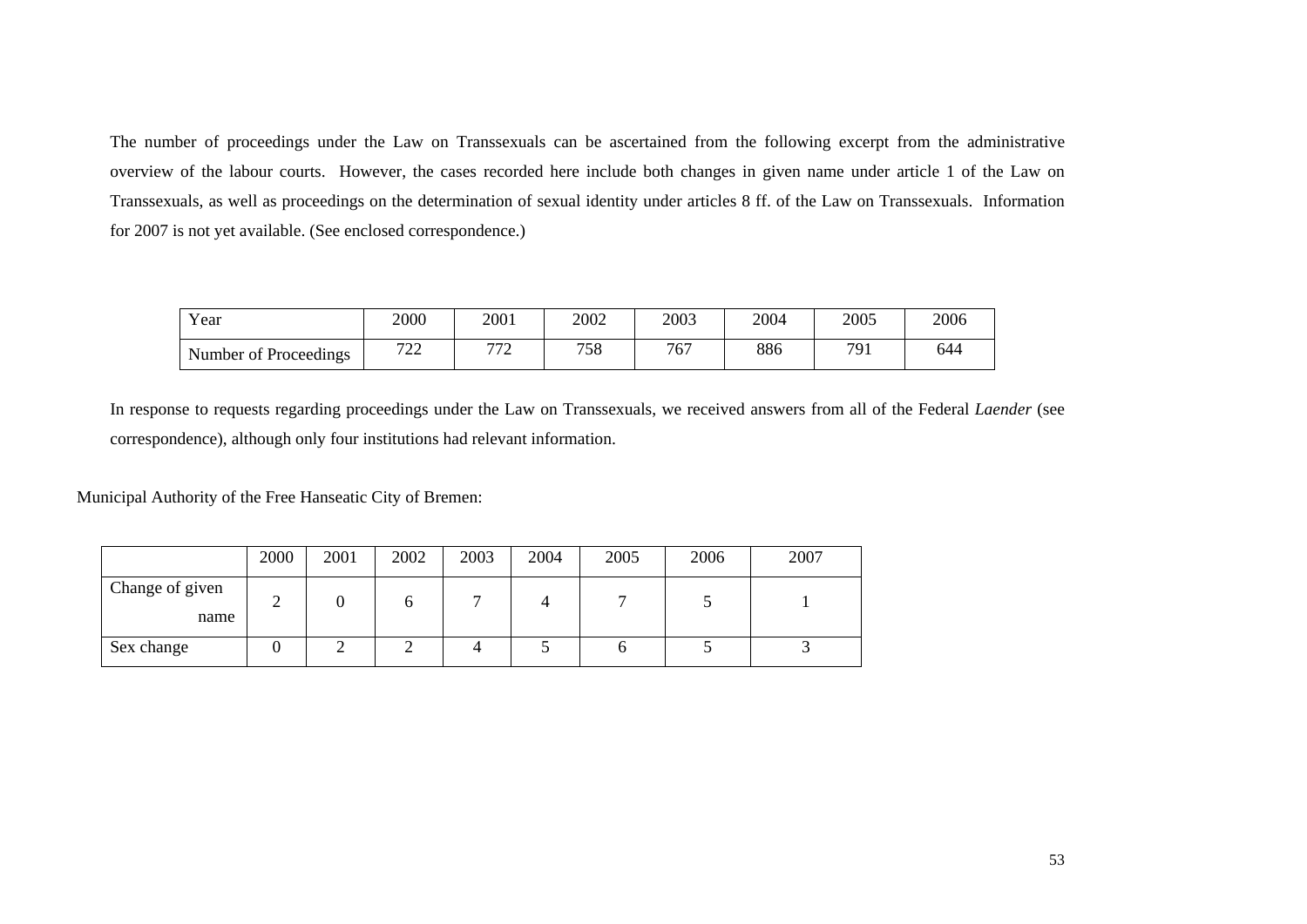Interior Ministry of Mecklenburg-Vorpommern:

|                      | 2000 |  |  | 2001   2002   2003   2004   2005   2006   2007 |  |
|----------------------|------|--|--|------------------------------------------------|--|
| Change of given name |      |  |  |                                                |  |
| Sex change           |      |  |  |                                                |  |

Statistical State Office of Rheinland-Pfalz:

|                                        | 2002 | 2003 | 2004 | 2005 | 2006 |
|----------------------------------------|------|------|------|------|------|
| Change of given name and sex<br>change |      | 19   | 33   | 23   | າາ   |

Thüringen State Office for Statistics:

|                      | 2000 | 2001 |  | 2002   2003   2004   2005 | 2006 | 2007 |
|----------------------|------|------|--|---------------------------|------|------|
| Change of given name |      |      |  |                           |      |      |
| Sex change           |      |      |  |                           |      |      |

The Federal Ministry of Family, Senior Citizens, Women and Youth does not have relevant information available to it. (See enclosed correspondence.)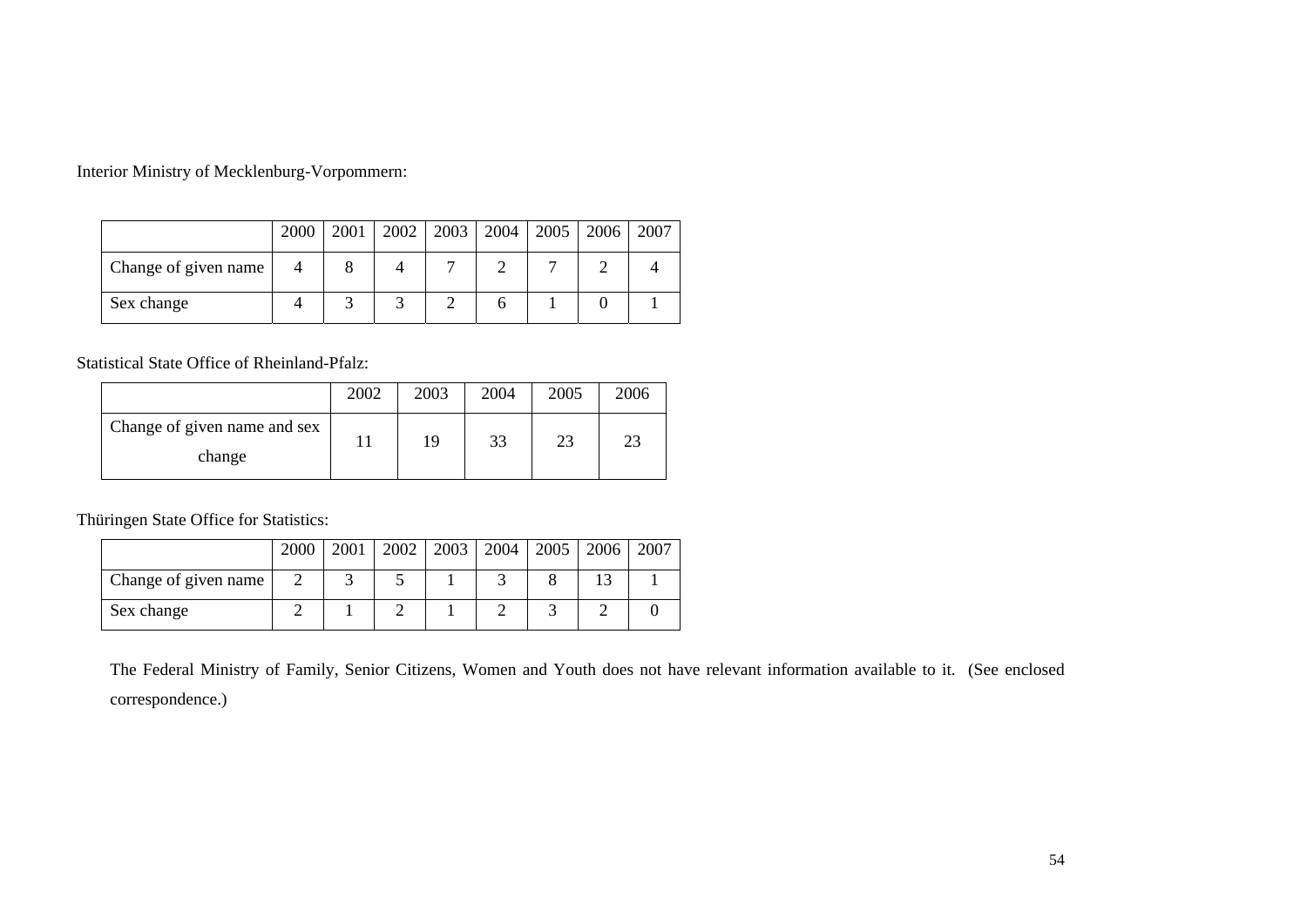#### **H. Miscellaneous**

Re: H.1. (Same-Sex) Life Partnership Law [*Lebenspartnerschaftsgesetz*]: On the basis of a survey of the *Laender* on the number of established life partnerships, conducted in 2006, the Federal Interior Ministry assumes that around 4,000 life partnerships are established every year, and therefore that about 20,000 life partnerships have been registered since the Life Partnership Law took effect.

The below is an incomplete overview of the number of established life partnerships:

|                                                            | male | female | total |
|------------------------------------------------------------|------|--------|-------|
| Baden-Württemberg (until 30 <sup>th</sup> June 2005)       | 897  | 507    | 1404  |
| Bayern (until July 2006)                                   |      |        | 2000  |
| Berlin (until 31 <sup>st</sup> December 2005)              | 1508 | 510    | 2018  |
| Brandenburg (until 31 <sup>st</sup> December 2005)         | 194  | 123    | 317   |
| Bremen (until $31st$ December 2004)                        | 123  | 64     | 187   |
| Hamburg (until 31 <sup>st</sup> December 2004)             |      |        | 926   |
| Hessen (until $31st$ May 2004)                             |      |        | 1141  |
| Mecklenburg-Vorpommern (until 31 <sup>st</sup> Dec 2005)   |      |        | 162   |
| Niedersachsen (no information)                             |      |        |       |
| Nordrhein-Westfalen (until 31 <sup>st</sup> December 2004) | 2372 | 1116   | 3488  |
| Rheinland-Pfalz (until 3st December 2004)                  | 333  | 154    | 487   |
| Saarland (until 30 <sup>th</sup> September 2004)           | 91   | 54     | 144   |
| Sachsen (until $12th$ September 2006)                      | 270  | 143    | 413   |
| Sachsen-Anhalt (until 30 <sup>th</sup> June 2005)          | 111  | 63     | 174   |
| Schleswig-Holstein (until 31 <sup>st</sup> December 2004)  | 62   | 30     | 92    |
| Thüringen (until 30 <sup>th</sup> June 2006)               | 72   | 44     | 116   |